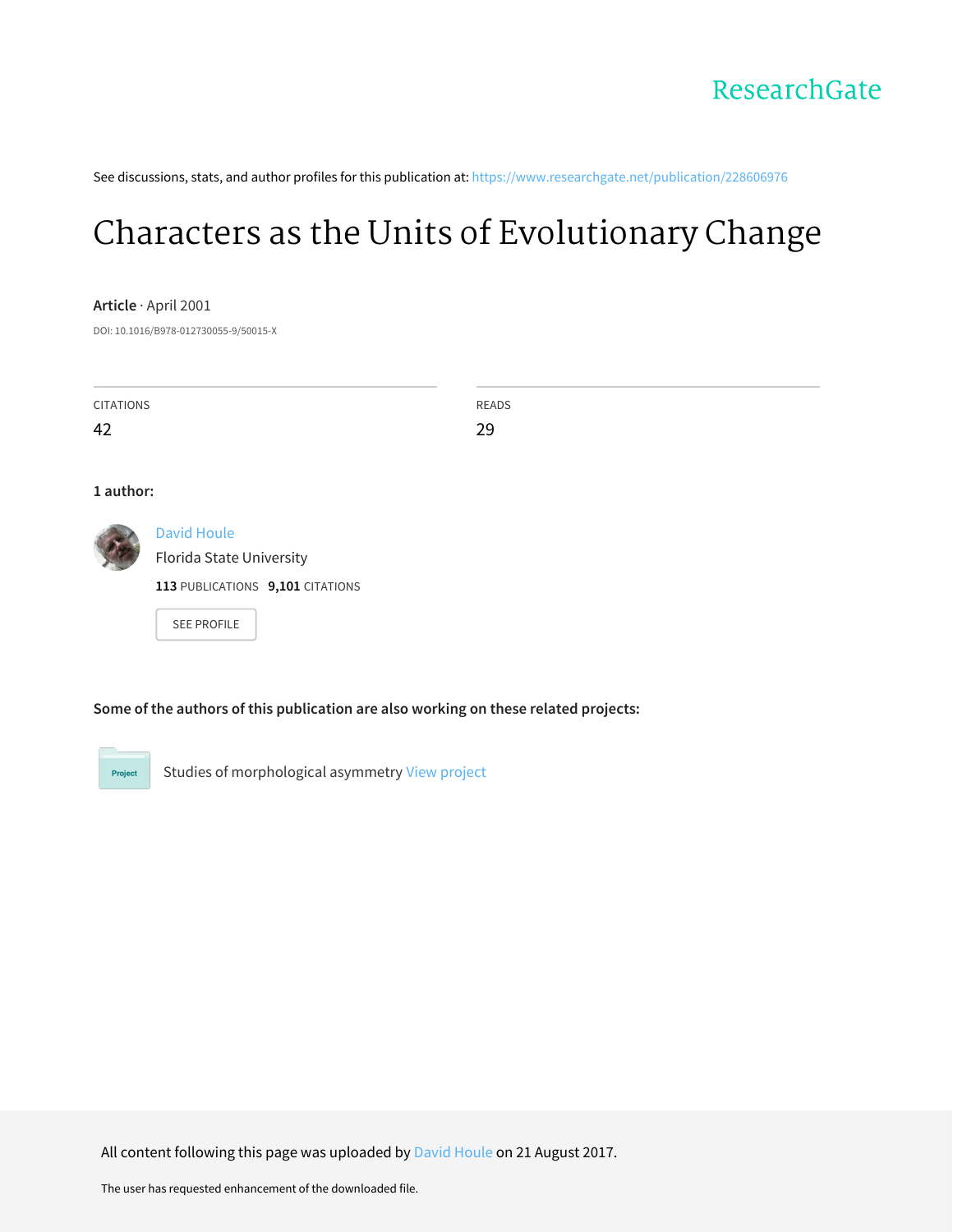# Characters as the units of evolutionary change

David Houle

Department of Zoology

University of Toronto

Toronto, ON M5S 3G5

dhoule@zoo.utoronto.ca

416-978-1014

Address after March 15, 1999:

Department of Biological Sciences

Florida State University

Tallahassee, Florida 32306

May 15, 2001

For the book The Character Concept in Evolutionary Biology

edited by Günter Wagner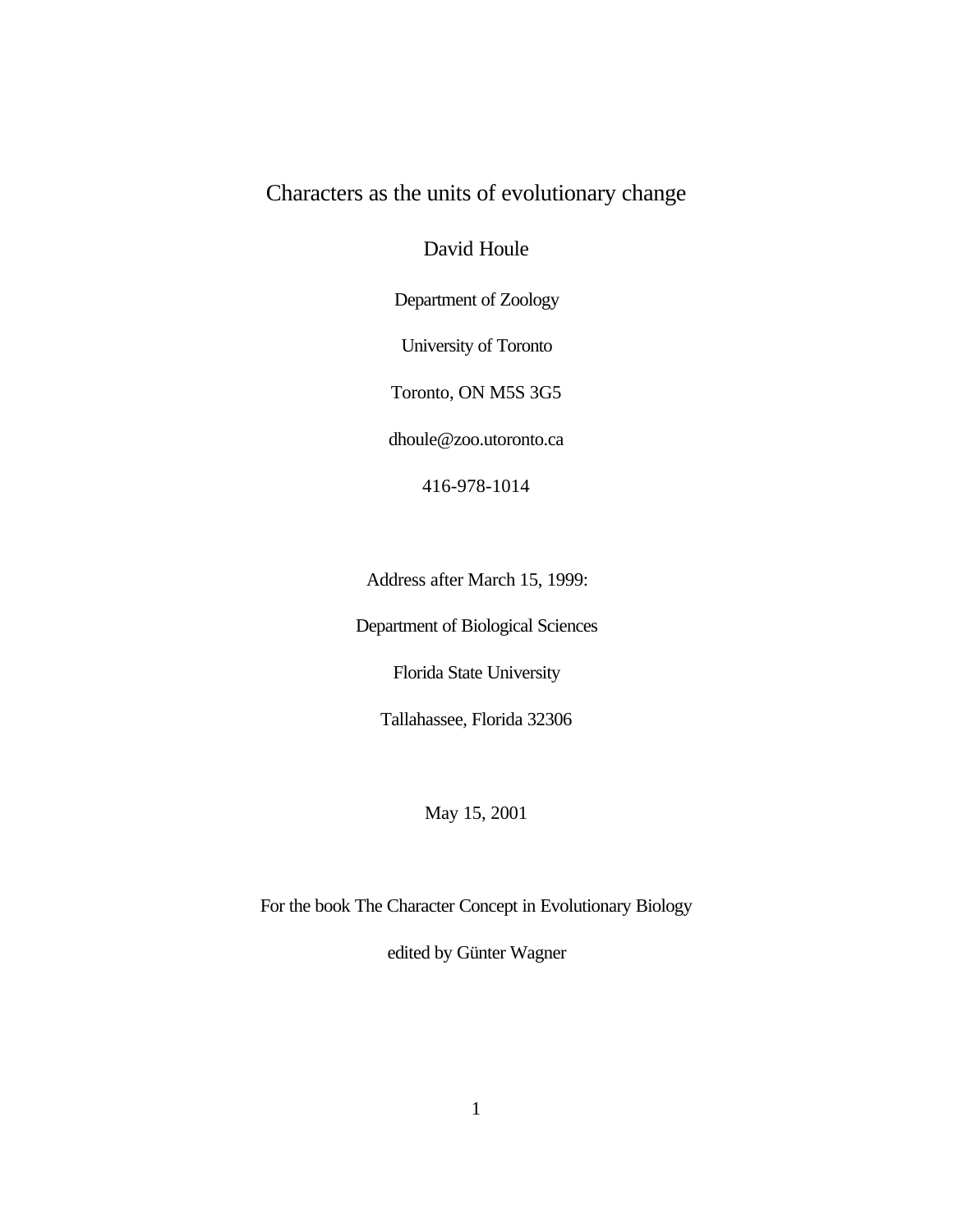#### **Abstract**

In order to understand evolution we must simplify the enormous phenotypic and genetic complexity of organisms to an understandable, yet hopefully still predictive, level. Life history theory provides a convenient summary of phenotypic complexity, sufficient to approximate fitness of individuals. I argue that it is the nature of the pathways connecting genotype and phenotype are the units which change during evolution, and that properties of these pathways can be used to summarize the immense complexity of the genetic system. I term such units evolutionary characters. Evolutionary characters matter because they determine both the opportunities for evolutionary change, and the constraints on evolution. I review two traditional whole-organism approaches to identifying the nature of evolutionary characters: quantitative genetics, and model building and testing. Quantitative genetic methods are valuable because of their exploratory nature, but have serious practical obstacles to their use. Selection experiments are a powerful genetic technique for exploring issues of constraint and opportunity in the limited range of species where they may be applied to large populations. Model building and testing is also powerful and informative in well-understood systems. These approaches are now being supplemented by comprehensive genomic approaches to the identification of characters. Evolutionary biologists should exploit this new information to build a comprehensive understanding of the characters which underlie evolutionary transitions. This process of understanding the evolutionary implications of functional architecture is the capstone of genomic studies. I suggest that it should be referred to as phenomics to emphasize its importance. Evolutionary biologists should embrace the study of the phenome as a task they are uniquely positioned to undertake.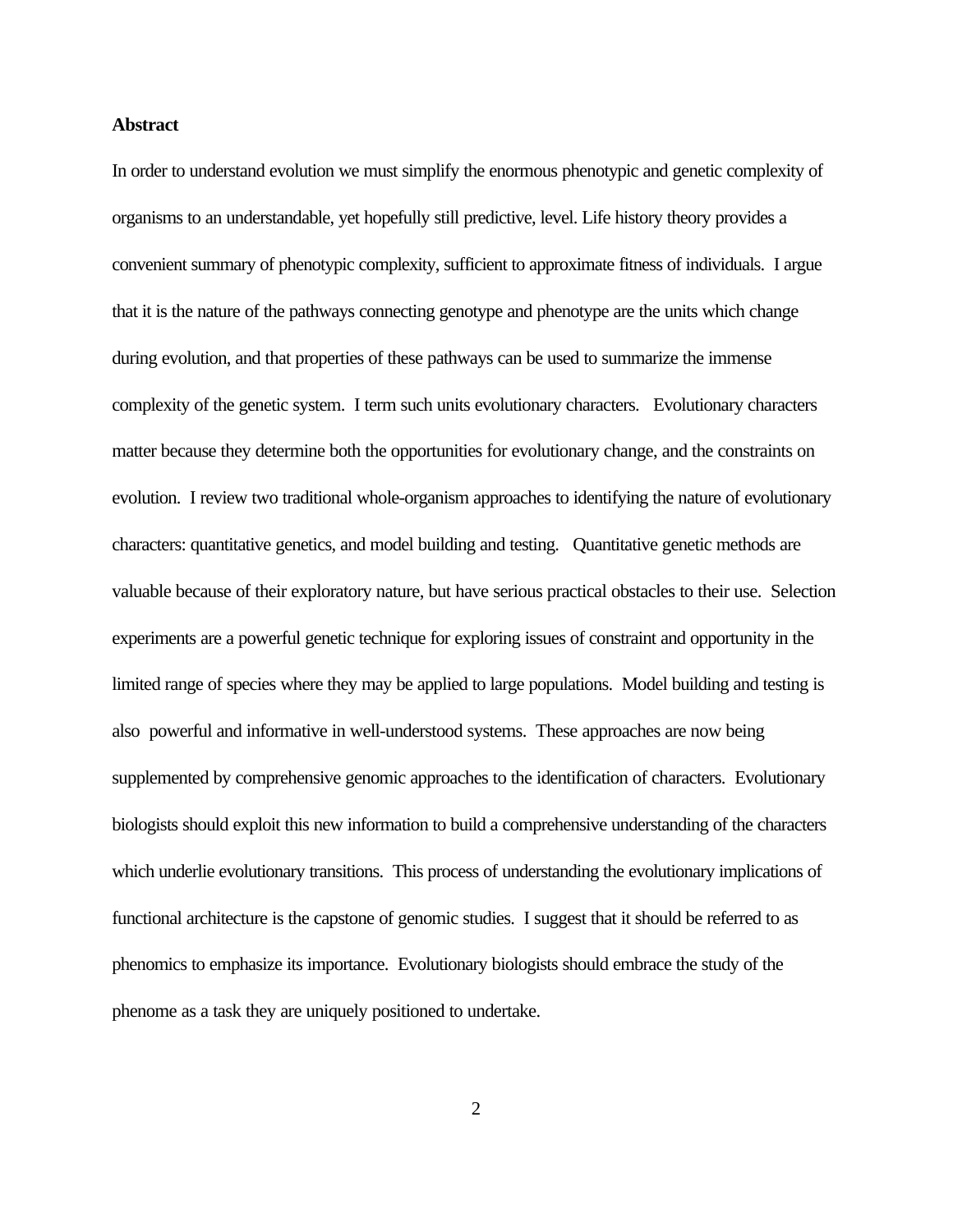As evolutionary biologists, we would like to understand the history and predict the course of evolution. This is a difficult task, as the complexity of biological entities is staggeringly high. The phenotype of an organism can be described as a collection of many traits — limb length, bristle number, enzyme activity, hormone levels, etc. Furthermore, each of these traits will change through the life of an individual, making the task of describing the phenotype one of infinite complexity. Clearly, if we need to consider an infinite number of phenotypes to understand evolution, we can make no progress.

Turning to the genetic basis of the phenotype seems hardly better. The genotype of a multicellular organism consists of  $10<sup>4</sup>$  or more genes. Although the number of genes is at least finite, it is small improvement to argue that if only we knew the states of 10,000 genes in a population we could understand evolution. Two major complicating features of the genetic system are that it is polygenic and pleiotropic. Pleiotropy describes the fact that each gene influences many phenotypic traits; it tells us that the fitness of genotypes at each locus will be difficult to predict, as it will depend on its effects on many phenotypes. Polygenic inheritance refers to the fact that many genes influence each phenotypic trait; it tells us that the genetic basis of each phenotype may be difficult to decipher.

To understand evolution, we need to reduce the level of complexity of the problem at both the phenotypic and genotypic levels to one that is both sufficiently precise for our purposes and simple enough to understand and test. This then is the character problem I will consider: what are the entities which need to be studied in order to provide a description of the evolutionary process? I will call these entities evolutionary characters. This paper is concerned with the nature of these evolutionary characters. Why do they matter? How do we identify what the characters are? How many do we need to study to decipher the riddles which fascinate us?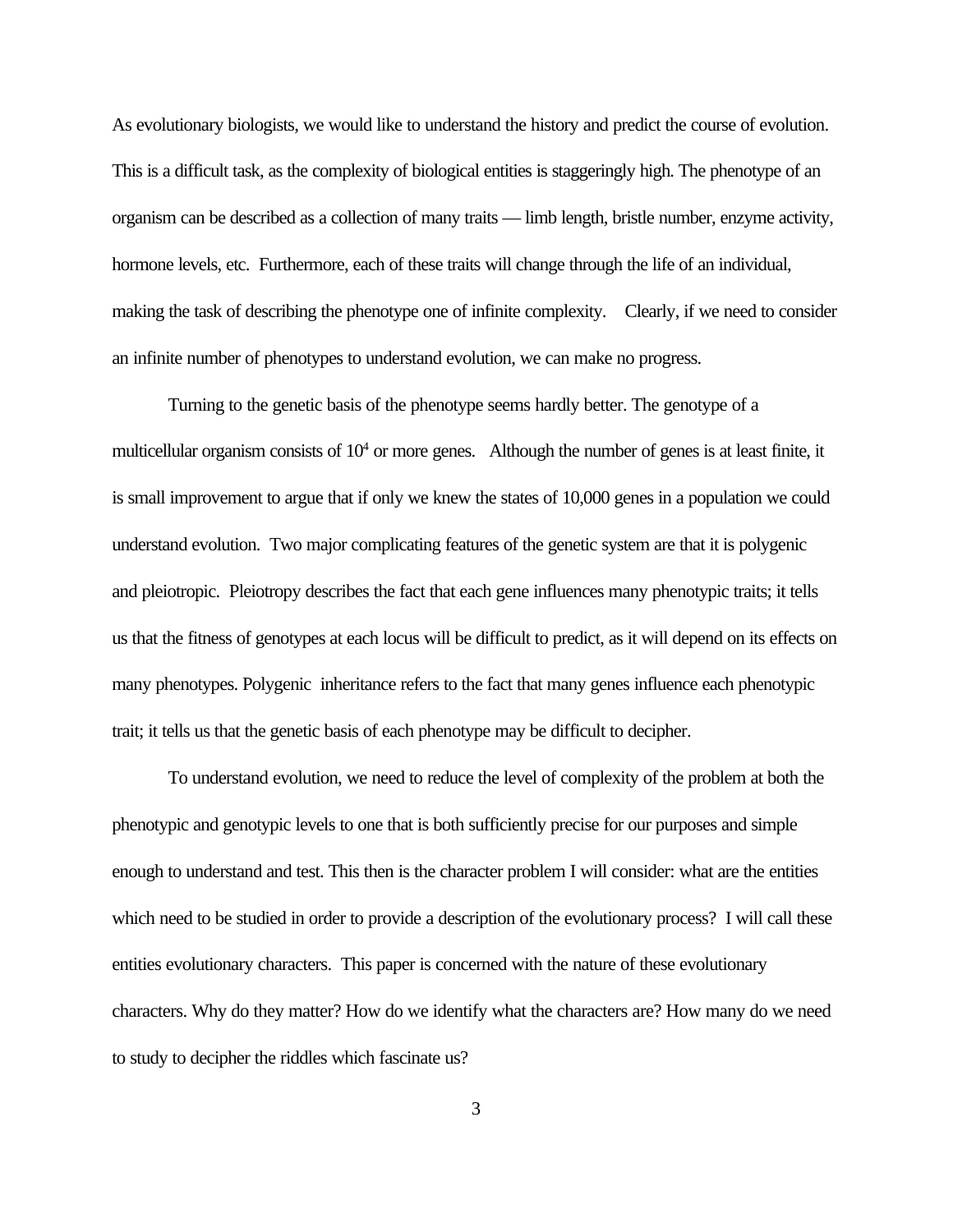I will explore these ideas through the lens of life history theory. Life history theory is a natural point to begin a search for evolutionary characters because it is a widely accepted method for reducing the phenotypic complexity of the evolutionary problem. A life history is most economically defined as the age-specific schedule of reproduction and mortality of a population of individuals. Reproduction and mortality are the events which influence fitness, so a description of a life history defines its fitness.

I begin by describing the two whole-organism approaches which have been employed to identify the nature of evolutionary characters underlying life histories. These are quantitative genetics, which is a data-driven method for summing up the relationship between genotypes and phenotypes (Lande, 1982). It requires no a priori assumptions about the nature of evolutionary characters. The second method in wide use, which I link to optimality models (Parker and Maynard Smith, 1990), is to make an assumption about the nature of the evolutionary characters which underlie the traits of interest. These assumptions are then tested either by comparing the predictions of models which assume the nature of the characters against observational data, or by experimental tests of their existence. These types of studies are both implicitly directed towards an understanding of the *functional architecture,* the set of pathways which connect genotypes to phenotypes. Genomic studies are currently directed towards the same goal. We can anticipate that merging of genomic and phenotypic approaches to this problem will be come increasingly fruitful; I suggest the term phenomics for this area of inquiry.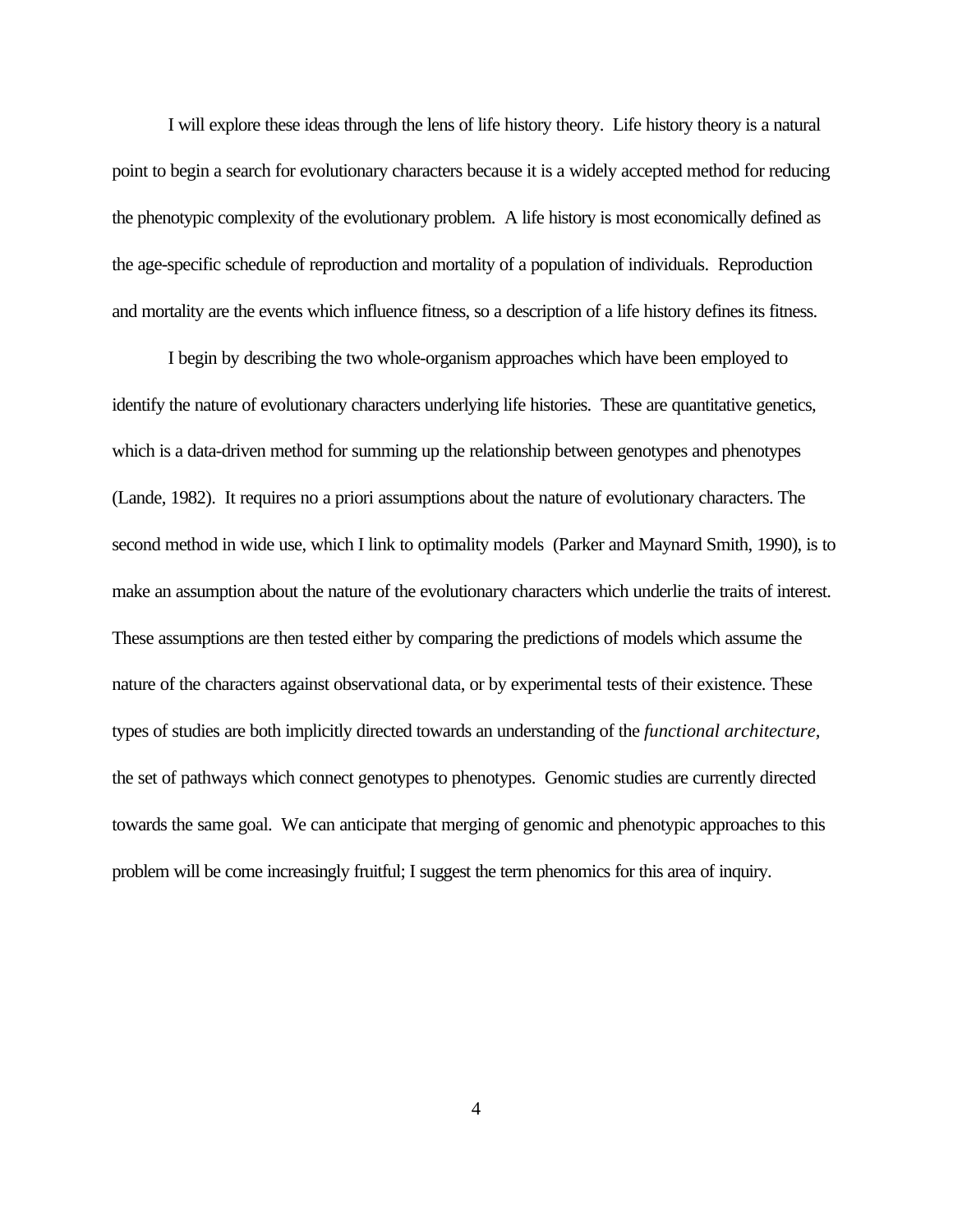#### **Functional architecture and evolutionary characters**

Many evolutionary biologists have pointed out the importance of a more thorough understanding of the pathways between genotypes to phenotypes (Lewontin, 1974; Wright, 1977; Schlichting and Pigliucci, 1998), what I have called the functional architecture (Houle, 1991). I start with the intuition that we can begin to understand the tangled mass of genetic relationships with three well-known facts. First, each gene has a very specific set of functions in the organism. Second, these functions are often organized into pathways, which themselves also carry out specific functions, such as production of metabolites, internal signaling, gathering information about the external world, etc. Third, these pathways then are coordinately regulated, for example through the actions of hormones.

These elementary facts from development, biochemistry and physiology suggest several things. First, rather than paying attention to all the genes in an organism, we may be able consider evolution of the pathways, rather than all of the genes that underlie them, at an enormous simplification in the dimensionality of the system. In our terms, the evolutionary characters we are seeking are the properties of the functional pathways themselves. Second, the pleiotropic effects of variation in a pathway will be restricted to phenotypes to which it is functionally connected. We need not consider the effects of each pathway on all of the arbitrarily large number of phenotypes. Finally, the hierarchical nature of some functional architecture suggests that some pathways may be more important than others, to the point where perhaps focusing on a few simple pathways may capture the essential nature of some evolutionary transitions.

This intuition about the organization of biological complexity is represented in Figure 1. At the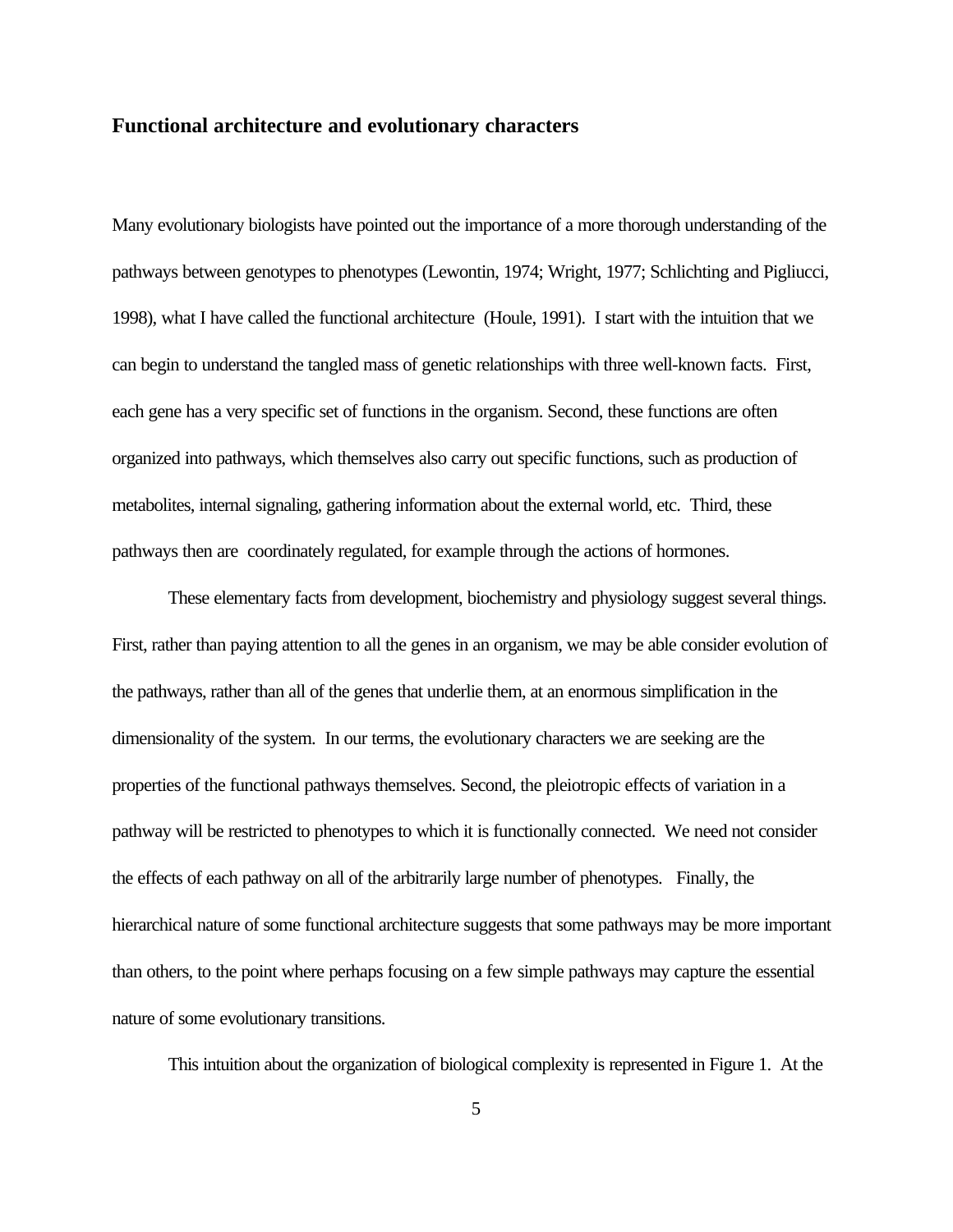top, in the genome domain, we have the DNA sequence and the proteins and RNA molecules that the genome directs the synthesis of. In the second domain, that of the proteome (Kahn, 1995), each of the proteins is recognized for its specific biological function, and these functions are organized into the pathways which perform more general functions, such as aspects of metabolism and development. The domain at the bottom, labeled the phenome, is the organization and regulation of the pathways into the functional architecture, which lays out the relationships between biological function and fitness. In order to understand evolution we must ultimately understand the phenome as well as the genome and the proteome.

This sort of reasoning is the implicit biological justification for many models which consider the optimization of only one or a few evolutionary characters. There are now a fair number of architectural models of evolution (Riska, 1986; Slatkin, 1987; Wagner, 1989; Houle, 1991; de Jong and van Noordwijk, 1992). Wagner's (1989) model is particularly helpful for understanding the implications of this way of thinking. Wagner assumed that there are a set of loci which each determine one 'physiological' property of the organism. These physiological variables are then 'mapped' onto the phenotypes with a 'developmental' function which gives the effects of each physiological state on each of the phenotypic traits. Wagner restricted his analysis to a linear form of this model where the developmental function could be represented as a matrix of linear coefficients, the **B** matrix, which represent the effects of each physiological variable on each of the phenotypes, with all the other physiological variables held constant. While this linear form is mathematically convenient, Wagner noted that in general the developmental function need not be linear, and can involve interactions between the physiological variables. In addition, I suggest that we can relax the assumption that each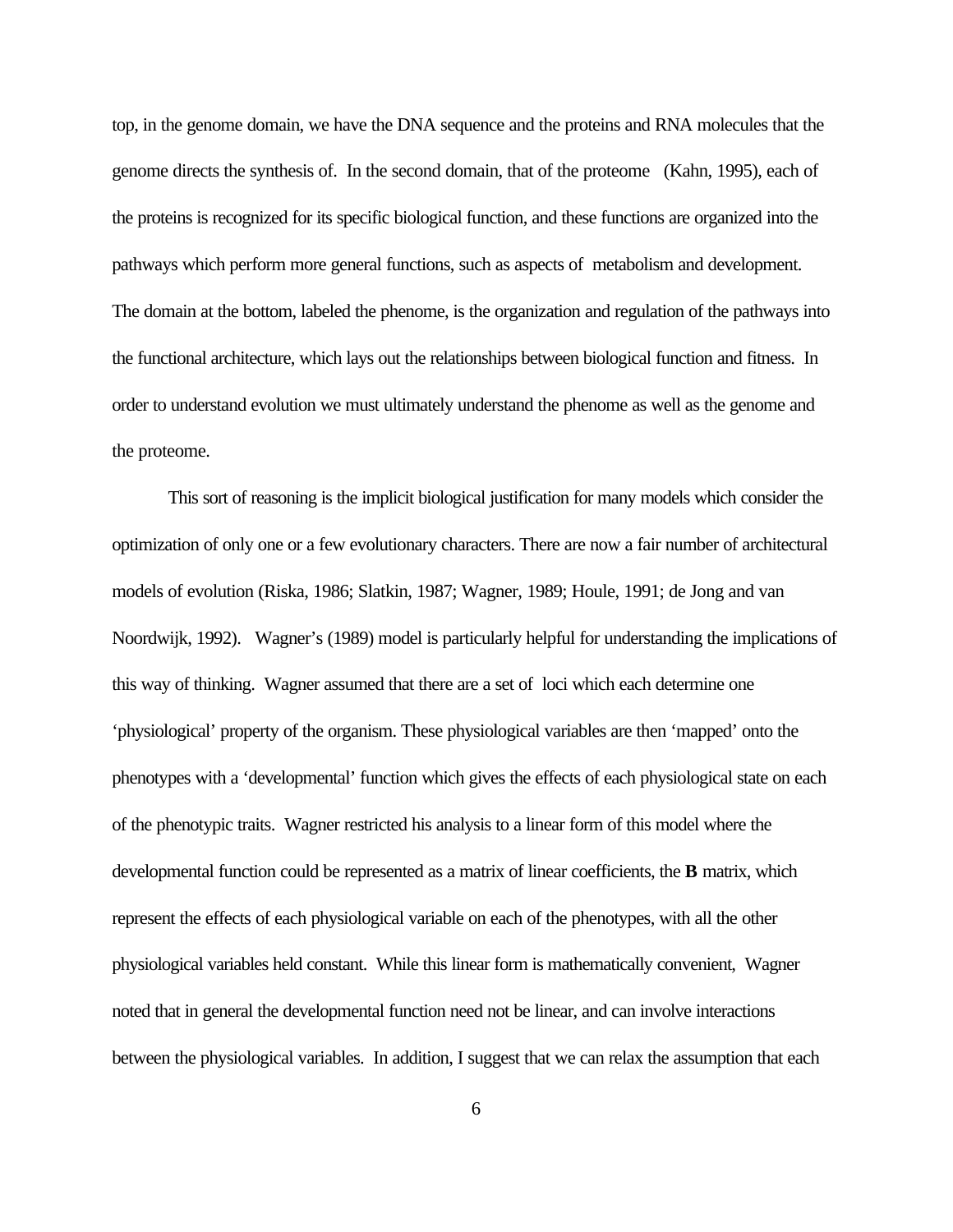physiological variable is controlled by only one locus, and consider it to be a function of all of the genes in a particular pathway. All of these genes that interact to determine one physiological property, such as the flux of material through the pathway, can be treated together when we are concerned with the evolution of particular phenotypic traits, such as life histories.

A very simple example of this type of model is the Y model of a life history, shown in Figure 2 (van Noordwijk and de Jong, 1986; Houle, 1991; de Jong and van Noordwijk, 1992). It assumes that the organism acquires some resources, R, from the environment, which it can then allocate to either of two traits,  $z_1$  or  $z_2$ . For example, we can assume that  $z_1$  represents somatic function enhancing survival, while  $z_2$  represents reproductive functions. The proportion of all resources allocated to  $z_2$  is P, which leaves fraction 1-P for  $z_1$ . In general, the level of expression of  $z_1$  and  $z_2$  may be nonlinear functions of resources allocated. Let us further assume that the values of R and P are determined by separate functional pathways, each containing independent sets of genes. R and P are then evolutionary characters, as they are assumed to be capable of responding to selection independently. However, the biologist studying this life history can observe survival and reproduction, but knows neither the actual allocation hierarchy, nor the gain functions which express the relationship between resources spent and the life history traits.

The bottom panel of Figure 1 represents a somewhat more realistic view of the Y-model. Here the three arrows of Figure 2 are given biological names, and allocation is assumed to be regulated by a hormone. In addition, Figure 1 shows the possibility that the simple Y-model may not be sufficient to describe the real situation. For example, it is usually true that the same morphological form which is necessary for resource acquisition will also influence survival directly, as shown by the dotted line. For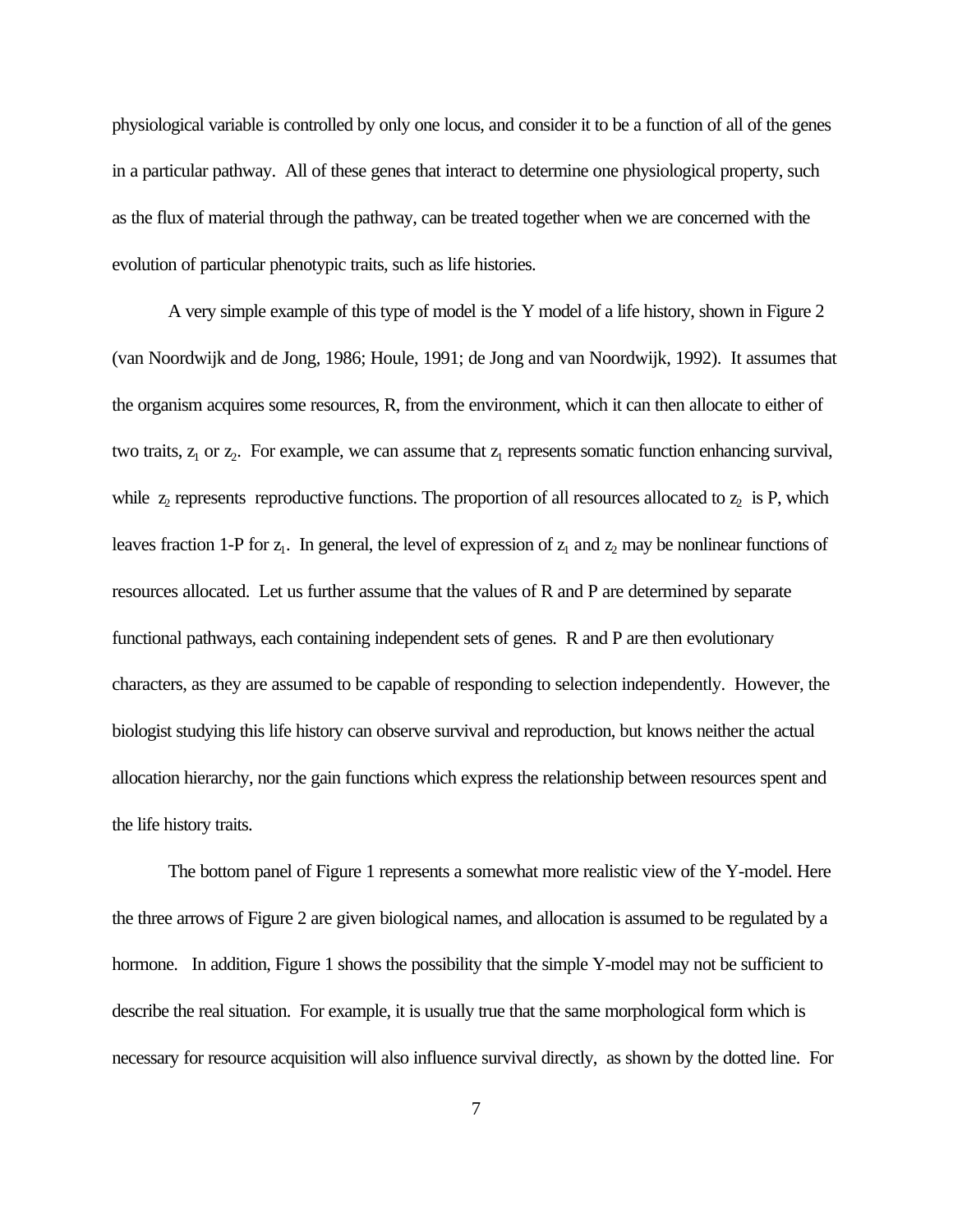example, plant leaves carry out photosynthesis and gas exchange, which directly affect acquisition; while the resistance of those same leaves to herbivory can also directly influence survival.

In summary, I propose that evolutionary characters are functional pathways. This suggests that evolutionary characters are free to take on values which are to a large degree independent of those of other evolutionary characters, although the pathways will interact with each other to determine fitness. Identification of these characters would allow a description of a population sufficient both to predict its evolutionary dynamics and the eventual equilibrium state. The question then is, How best can we go about identifying these evolutionary characters?

# **Life history theory**

Life history theory concerns the evolution of the schedule of reproduction and mortality through the life of an organism (Roff, 1992; Stearns, 1992; Charlesworth, 1994). The appeal of life history theory is that when one has specified the life history of a population of genetically identical organisms, then one has also specified that genotype's fitness. Every real population of organisms is a collection of genotypes which may differ in their age-specific schedule of birth and death. If we could describe the life history of every genotype in a population, we could predict its evolutionary trajectory. Many persistent problems in evolutionary biology would be soluble if it were easy to measure the fitness of a genotype.

Sadly this is not the case. There are a few organisms where it is convenient to measure something close to fitness under special circumstances - clonal growth in microorganisms (Paquin and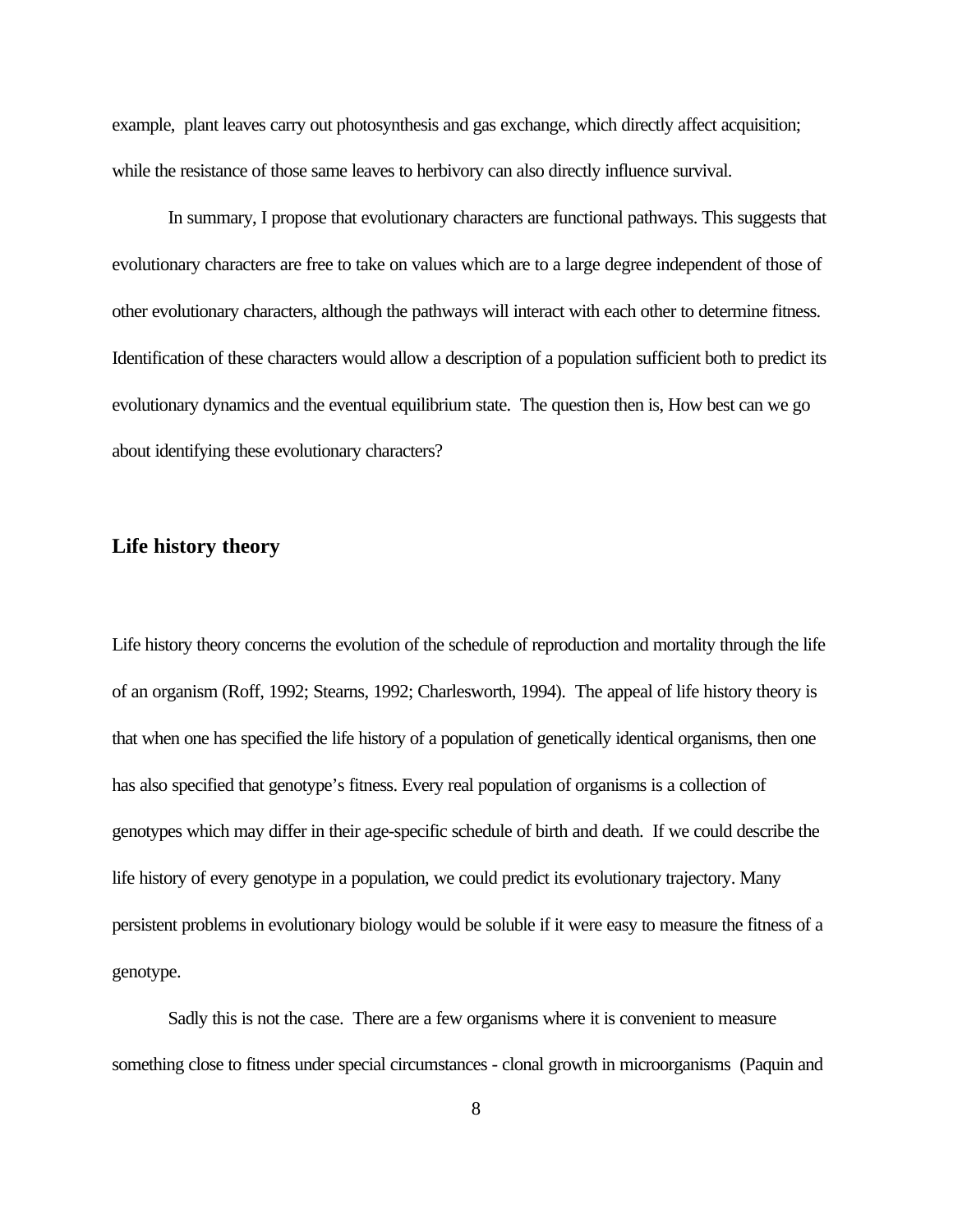Adams, 1983), seed output of asexual plants (Stratton, 1992), or the competitive ability of Drosophila genotypes (Fowler et al., 1997). However, the special circumstances necessary to obtain these relatively comprehensive measures compromise their generality. In the vast majority of organisms, we can only capture fragmentary glimpses of their fitness through the trees of their normal environment.

For most organisms some parts of the life cycle are readily studied. Therefore, we can fill in some parts of the schedule of age-specific mortality and reproduction, the life table, of most organisms. Life history theory provides a framework with which to interpret these fragmentary pieces of fitness. For example, the fitness of a life-history is usually acutely sensitive to the age at which reproduction commences, because of its correlation with generation time and the size and fecundity of adult organisms. This justifies the study of organisms where timing of reproduction and the size of breeding individuals is known, even when much of the rest of the life-history is obscure.

The origins of the study of the evolution of life histories lie in demography. The necessary information for making demographic predictions are the rate at which new offspring are produced and the rate at which individuals die. The most common representation of a life history is that of the discrete life table (Charlesworth, 1994). To make a life-table, the potential life-cycle of an organism is split up into a series of stages defined by a measurable variable such as age, developmental stage or size. For each of these stages, we measure the probability of survival through that stage, transformation to other stages, and the reproductive rate of individuals in that stage. Demography and fitness follow from these parameters. The life-table representation suggests a finite set of parameters to be estimated - at most the square of the number of stages defined. The choice of the nature and number of stages is subject to conflicting goals of those which are practical to measure, and those adequate to capture the current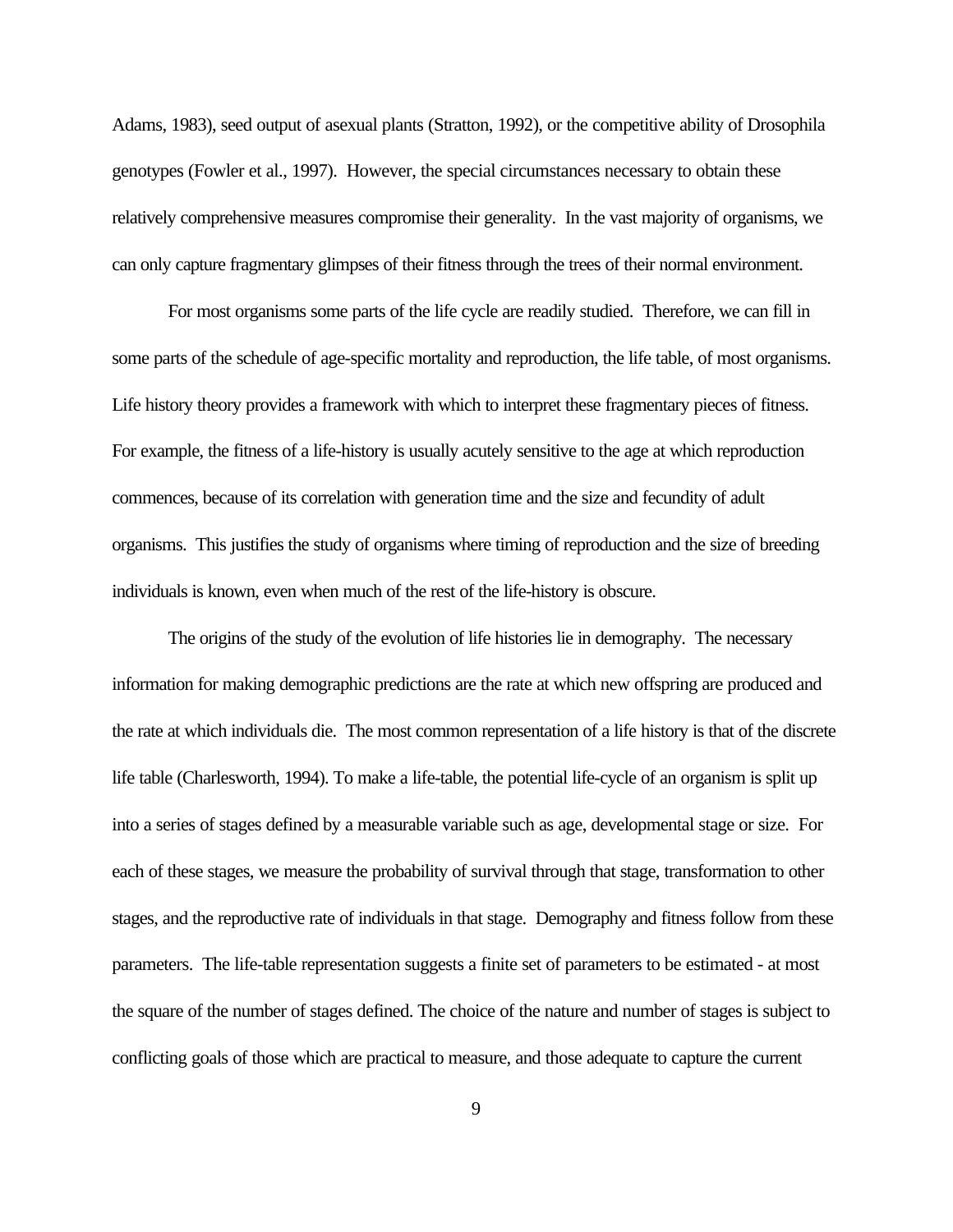state of the population we want to represent.

Clearly a life-table is only an approximation of a real life history. One important aspect of this approximation is the assumption that the set of transition probabilities can accurately capture the fate of individuals. For example, transition probabilities may depend not just on the current state of an individual in the model, but also on that individual's history, which would be expected to affect the state of variables, such as energy reserves, which are outside the purview of the model. Another major approximation is the implicit assumption that the parameters of a life table will not change. This will be violated by changes in the environment, including density and frequency of genotypes in the population.

One way to proceed is simply to add more parameters to this discrete model, including information about the environment, subdividing the stages more finely, etc. Practically speaking, this is not a very promising solution, as our ability to estimate parameters is soon outstripped by such complexity. In the limit, a life history will have infinitely many such parameters. An attractive alternative is to postulate a continuous version of a life table, where survival and reproductive rates are continuous functions of variables such as age or size and the state of the environment. Perhaps relatively simple equations with a small number of parameters can sum up a life history where a life-table is a poor approximation to reality. Roff (1992) reviews many such models. The goal of any life history representation is the same: we want sufficient complexity that the state of the population is captured, without requiring us to estimate an unrealistic number of parameters.

While the demographically focused approach can adequately describe the state of the population, it is clearly not adequate for understanding the evolutionary reasons for that state, nor to make evolutionary predictions. To see this, one has only to consider what sort of life history would be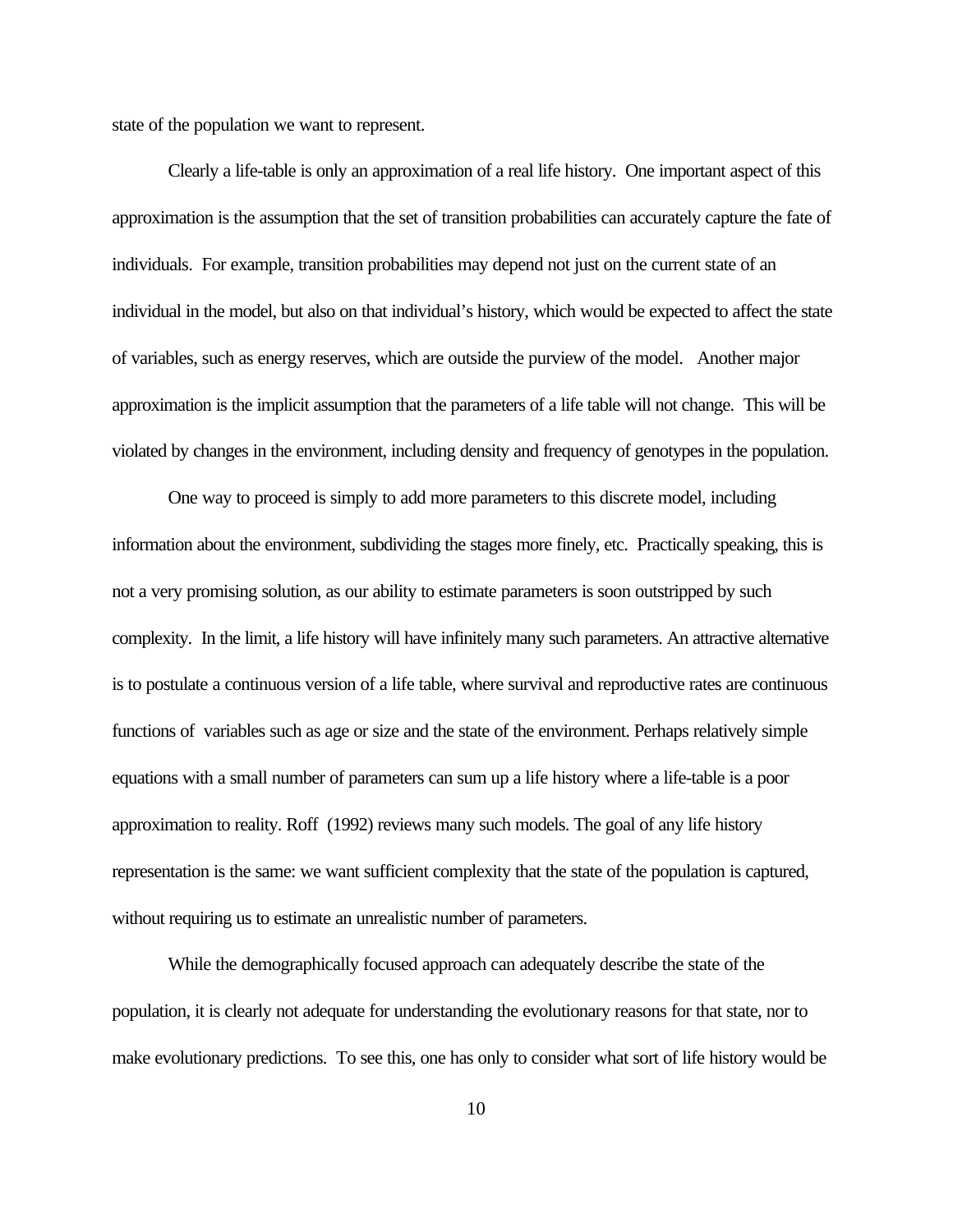predicted based on the above representations. Fitness will clearly be maximized by increasing survivorship and reproduction at all ages. This should lead to the evolution of a single population of "Darwinian demons," which live forever, and produce an infinite number of offspring. Since Darwinian demons do not exist, there must be some set of factors which prevent this state. These are the evolutionary constraints on life-histories.

#### **Constraints, tradeoffs and characters**

I define a constraint as something which prevents a population from evolving to a naturally selected optimum. One kind of constraint would be the existence of some absolute limit to a life history trait. For example, many sources of mortality are completely beyond the capacity of evolution to alleviate, so it is unrealistic to imagine perfect survivorship. If assuming a limit to each life table parameter made it possible to predict life histories, there would be no need to understand the nature of evolutionary characters, as we would be assuming that each character can be optimized independently. We need to know what the evolutionary characters are to understand the constraints on the joint distribution of sets of life-history traits. These multivariate constraints arise due to the nature of the evolutionary characters which underlie them, and the pattern of pleiotropic effects which are necessary consequences of changes to the characters. For example, in the Y-model in Figure 2, there will be a negative relationship between the degree to which an individual commits resources to survival versus reproduction if all other things are equal. This idea that there are limits on the joint expression of lifehistory traits is usually referred to as the tradeoff problem. Tradeoffs provide the backbone around which life histories must evolve, and so deciphering their nature has long been an important goal of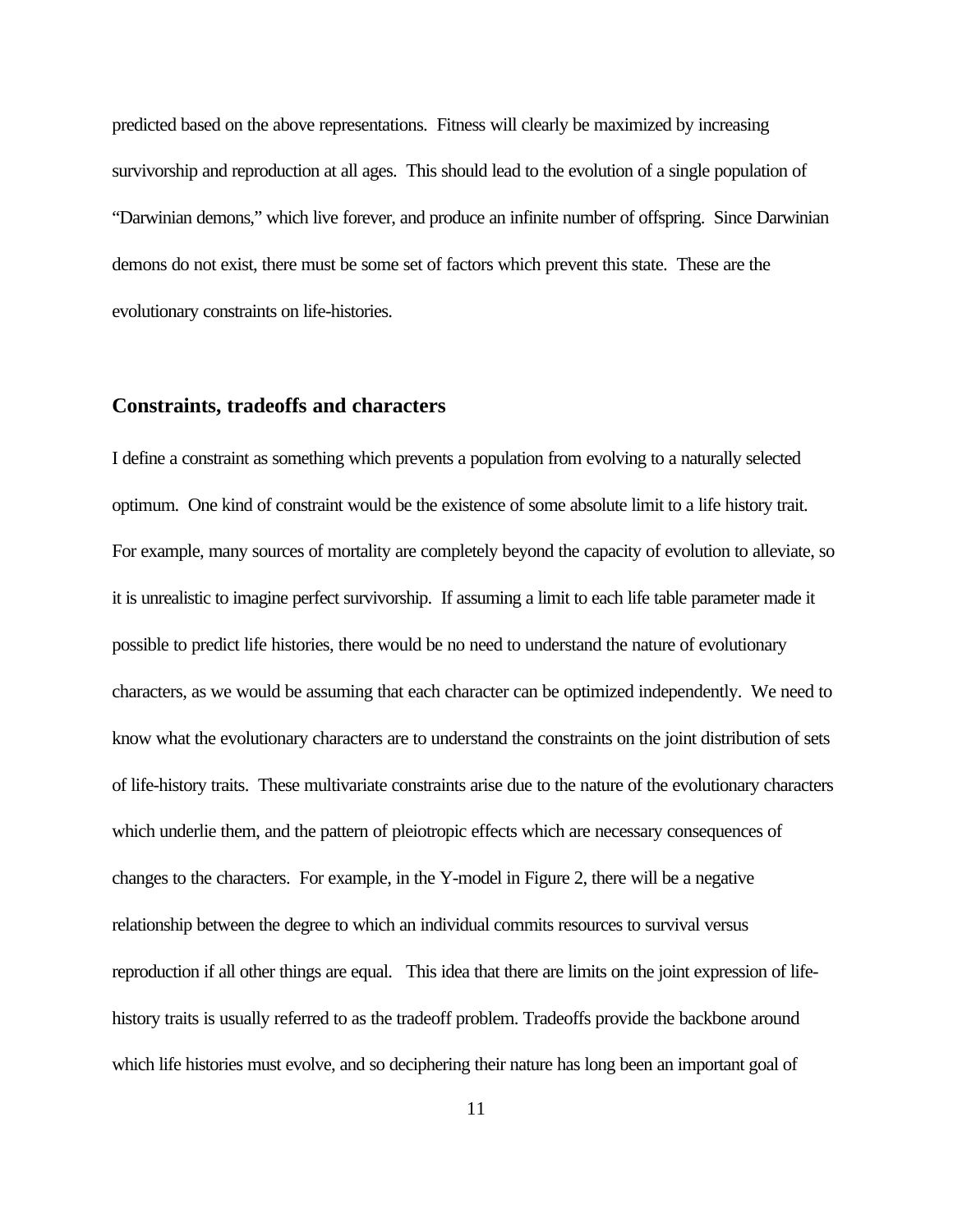experimental work in life history evolution (Reznick, 1985; Bell and Koufopanou, 1986; Partridge and Harvey, 1988; Sinervo and Basolo, 1996). Four of the eight chapters in Stearns (1992) book on life history evolution concern either the concept of trade-offs, or the joint evolution of particular pairs of traits which are likely to be traded off against one another, such as age and size at maturity.

There are two basic sorts of reasons for trade-offs among life history parameters. The first is resource limitation, as in the Y-model. Second, a single phenotype must serve all the needs of the organism. For example, a morphology, or behavior, or physiology which maximizes survival may not maximize reproduction (Schluter et al., 1991). In either case, tradeoffs result from the necessary pleiotropic effects of the evolutionary characters.

Constraints may be operative over a range of time scales. It is sometimes useful to regard any factor which prevents evolution from increasing fitness at the maximum rate as a constraint (Clark, 1987). This is a quantitative constraint. At the other extreme, constraints may be regarded as those factors which completely prevent the attainment of some optimal state (Houle, 1991), such as the Darwinian demon. This is an absolute constraint. These two kinds of constraints form the endpoints of a continuum connected by variance in the environment. If the selective environment of a population stays constant, then the population will overcome any quantitative constraints, and the equilibrium achieved will be only a function of the absolute constraints. However, when the environment is changing, and therefore the selected optimum is not constant, then a quantitative constraint can dictate whether the population ever reaches an optimum state, how far behind the optimum the population will lag (Maynard Smith, 1976), and even whether the population can evolve fast enough to avoid extinction (Lynch and Lande, 1992; Gomulkiewicz and Holt, 1995).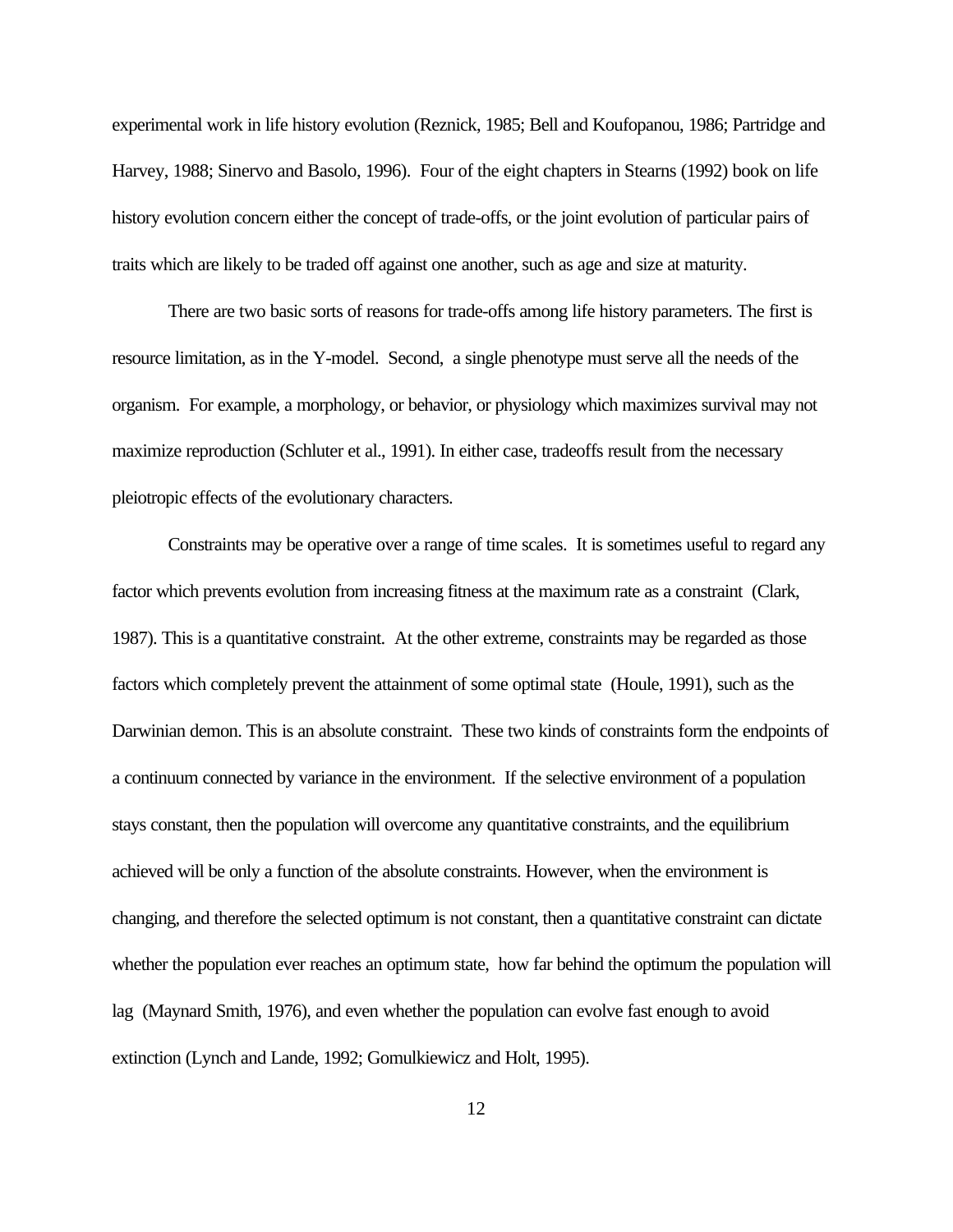The relationship of quantitative and absolute constraints to the underlying evolutionary characters is quite different. Absolute constraints imply that the biological system is incapable of evolving some combination of phenotypic traits. If we conceive of the phenotype of an organism as defining a multidimensional space, with each axis representing the value of a particular life history trait, then at equilibrium it will be impossible to proceed in certain directions in that space. At this equilibrium point, there would be fewer evolutionary characters than there are phenotypic dimensions to the organism. For example, in the Y-model, evolution is expected to maximize R, the rate of acquisition of resources rather quickly, after which time only shifts in P, the allocation of resources between somatic and reproductive functions, will be possible. In Wagner's B model, we would find that the number of physiological characters which are capable of responding to selection is less than the number of traits we are considering. An absolute constraint can therefore in theory be detected by determining whether the dimensionality of the evolutionary characters is less than the dimensionality of one's description of the phenotype. I discuss how one might do this in more detail below.

To detect quantitative constraints, we must examine both the amount and nature of the genetic variation for each trait. The amount of genetic variation will set an upper limit to the rate of evolution of each trait. The nature of the pleiotropic effects of each of the evolutionary characters which underlie a trait will determine the correlated response to selection. If selection on one trait drags other traits away from their optima, progress towards the optimum will be slowed. To predict a quantitative constraint we need to identify evolutionary characters, and measure the variance caused by each of them. This is a more difficult task than in detecting an absolute constraint, as it is easier to identify an absence of variation in some dimensions than to understand the nature of all the variation which is present.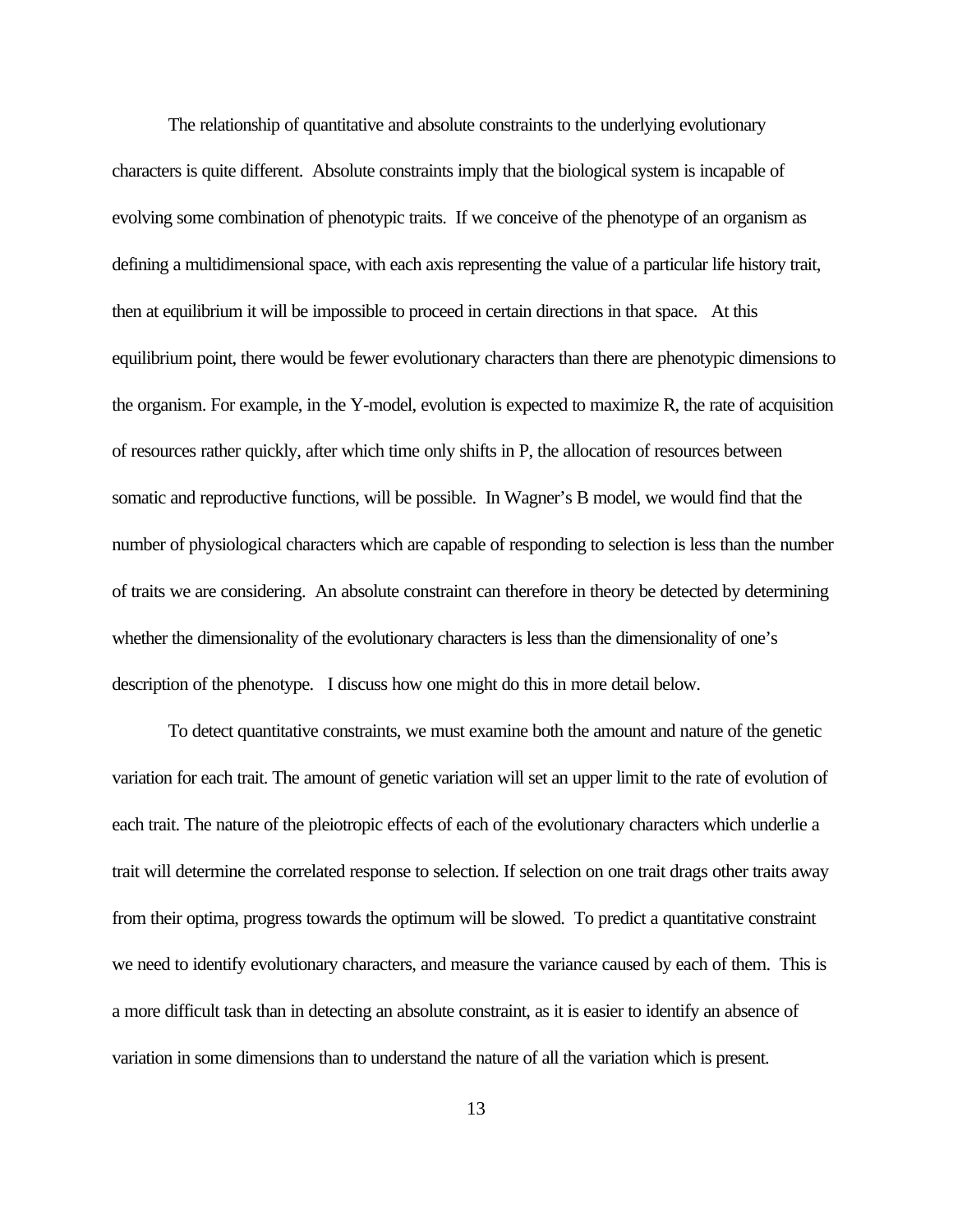# **Quantitative genetics**

One potential solution to the character problem is to use quantitative genetics to search them out (Lande, 1982). The quantitative genetic formulation of the evolutionary process uses information both on natural selection, and on the phenotypic and genetic covariances among traits to make a numerical prediction of the future course of evolution. The primary advantage of this approach is that it requires no a priori assumptions about the nature of the evolutionary characters. An obvious disadvantage is that it is often difficult to obtain the necessary estimates of genetic relatedness of individuals while they are in a natural environment. Marker based techniques promise to alleviate such difficulties in the future (Ritland and Ritland, 1996).

In the quantitative genetic model, if we construct a vector of mean trait values,  $\bar{z}$ , the change in this vector due to a single generation of selection,  $\Delta \bar{z}$  is predicted to be

$$
\Delta z = GP^{-1}S \tag{3}
$$

where **S** is the vector of covariances between each trait and fitness; **G** is the genetic and **P** the phenotypic variance-covariance matrix of the traits (Lande, 1979). This equation is known as the breeder's equation, from its usefulness in artificial selection programs. The variance and covariance matrices contain information both on how variable the traits are, in the variances (found along the matrix diagonal), and how the expression of each trait is related to that of the other traits, the covariances (the off-diagonal elements). Recall that correlations are just covariances standardized so that they lie between -1 and +1. Thus covariances summarize the linear relationships between pairs of traits.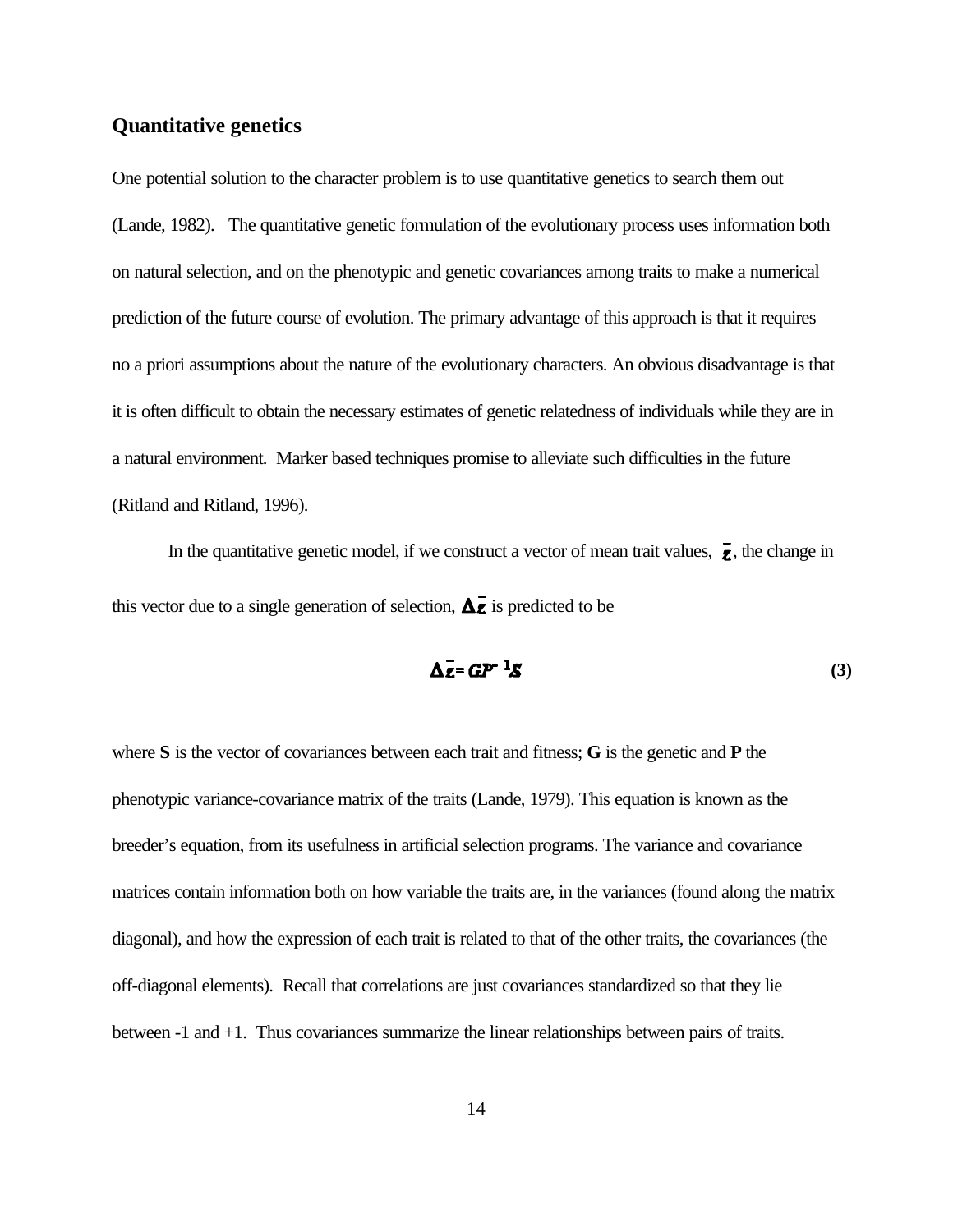A given amount of selection, **S,** affects the traits **z** through the filter of phenotypic and genotypic covariances. A covariance between  $z_1$  and fitness  $(S_1)$  reflects both directional forces directly on  $z_1$ , but also selection on all traits phenotypically correlated with  $z_1$  (Lande and Arnold, 1983). If  $z_1$  and  $z_2$ are positively correlated and  $z_1$  is being selected to increase, then  $z_2$  will also show a correlation with fitness, even if it is not directly selected. As usual with correlational data, the observed covariance with fitness (**S**) does not imply anything about the cause of the covariance. However the term **\$**=**P -1S** gives the standardized regression of each trait on fitness, that is the strength of the covariance between the trait and fitness, holding all other traits in the analysis constant.

A difficult challenge in quantitative genetic studies of natural selection is to include all selected traits which are correlated with the traits of interest (Lande and Arnold, 1983; Mitchell-Olds and Shaw, 1987). Inclusion of traits capturing an adequate representation of the life history and therefore fitness in the study alleviates this problem, as the correlated effects on fitness through the focal traits will be captured.

There is a second step to the filtering process, which is determining the genetically mediated effects of selection on phenotypes of offspring. One part of this is straightforward: for a given value of  $\hat{\mathbf{s}}_{i}$ , the larger the value of  $G_{ii}$ , the genetic variance in  $z_i$ , the larger the response to selection will be. In addition to this, selected alleles which influence one trait will likely have effects on other traits as well. For example, if we assume that there is also a positive genetic covariance between  $z_1$  and  $z_2$  (G<sub>12</sub>>0), then a genetic response in  $z_1$  will lead to a correlated response in  $z_2$ . The same is true for alleles influencing every trait in the organism. Selection on one trait may affect a wide variety of traits in ways which would be unpredictable without information on the variances and covariances of all selected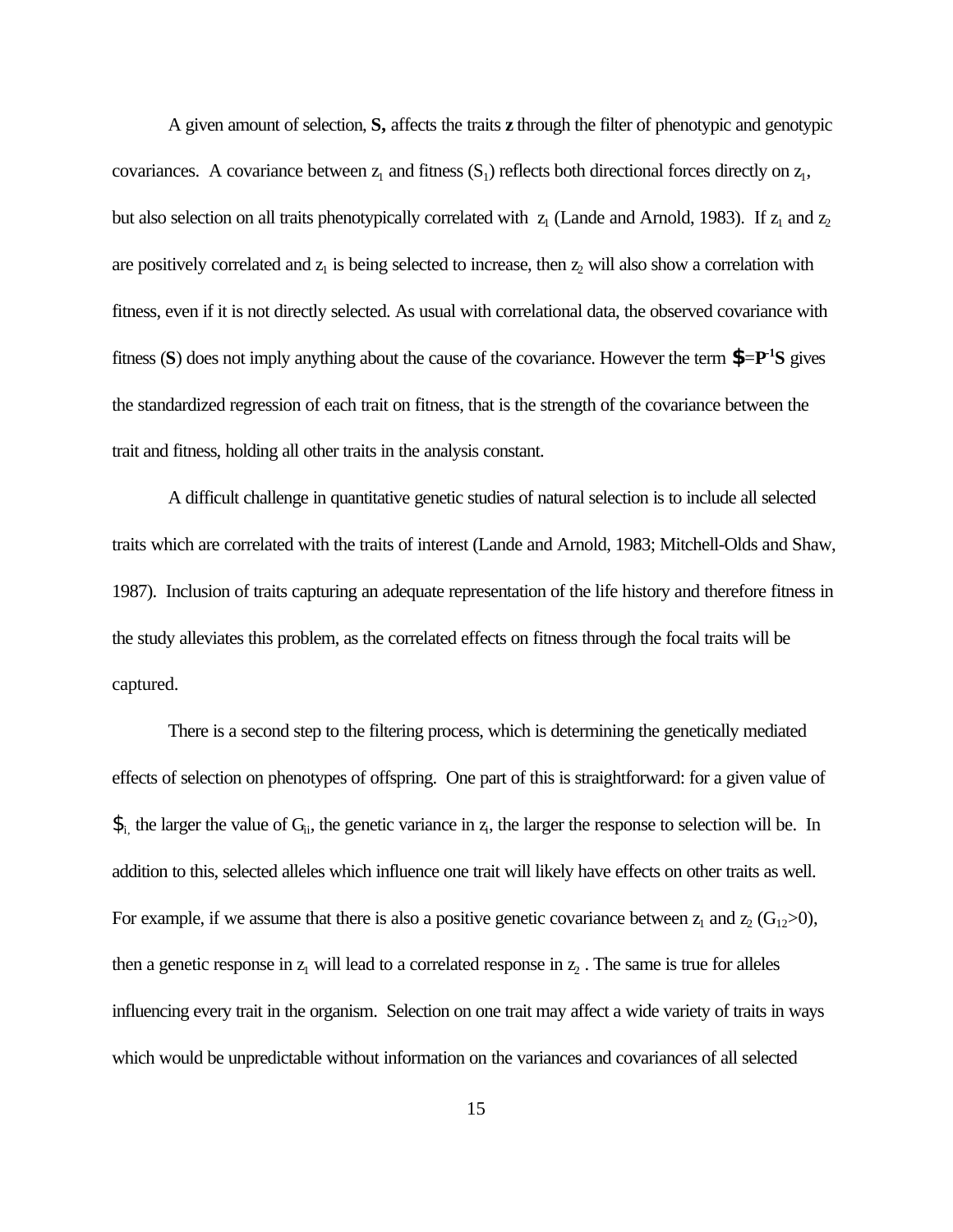traits. Thus multiplication of the selection gradient by **G** in equation 1 sums up all these direct and indirect genetic responses to give the net effect of selection on **z**.

In principle, the quantitative genetic formulation of life history evolution is an empiricist's dream come true. It provides a blueprint for future research by enumerating precisely a set of quantities (**S**, **G** and **P**) which when measured will provide a prediction of evolutionary responses. In addition, this approach places difficult interpretational issues aside, such as why natural selection favors particular combinations of phenotypes, or why some traits are more highly correlated than others. One apparently does not have to understand how the system works to predict or even to shape its behavior. Furthermore it has been suggested that the **G** matrix can reveal both absolute and quantitative constraints on evolution (Lande, 1979; Cheverud, 1984). Absolute constraints are indicated by a low degree of dimensionality. Quantitative constraints can be quantified by the directions of maximum variance and covariance of **G**.

Part of the attraction of quantitative genetics is that it could provide an empirically sufficient dynamic model, which would hold over periods of many generations, perhaps long enough to include the differentiation of species, genera, or higher taxa (Lande, 1979, 1980, 1982; Arnold, 1981b). If so, it would allow both retrospective analyses of the history of selection and predictions of the future course of evolution under novel environments. Unfortunately, it is now clear that quantitative genetics is unlikely to be suitable for such a task (Mitchell-Olds and Rutledge, 1986; Turelli, 1988; Roff, 1997). There are a number of conceptual, statistical and practical pitfalls which lead to this conclusion. Chief among these is the requirement that the **G** matrix must remain constant over the relevant evolutionary time frame. This requires a host of restrictive subsidiary assumptions that selection be weak and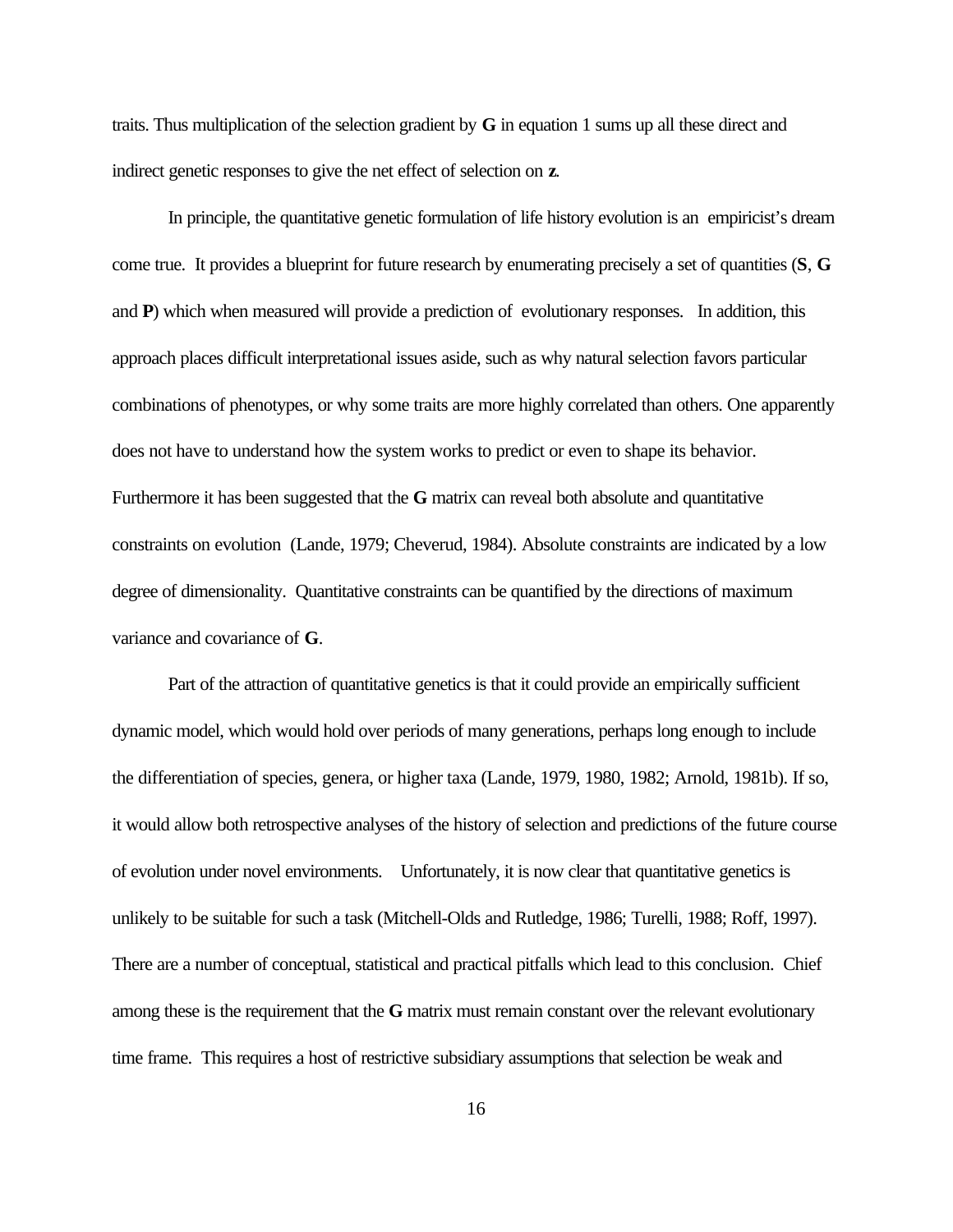constant in form, the number of loci influencing each trait be large, the average effects of alleles be small, and that genotype-environment interactions are not large enough to be troublesome (Lande, 1979, 1982; Mitchell-Olds and Rutledge, 1986; Turelli, 1988). Some of these assumptions are particularly problematic for life history traits. For example it is difficult to see how selection on life history traits can be weak, as life history determines fitness, and there are many examples of alleles with large effects on life histories (Roff, 1986; Templeton et al., 1993).

Despite this consensus, one recent study suggests that the primary axis along which populations evolve is similar to the major axis of variation in **G** in several species (Schluter, 1996). However, Schluter notes these observation can be explained either by **G** playing a dominant role in constraining evolution, or as natural selection reshaping **G** to fit the prevailing selective environment.

#### **Detecting constraints with quantitative genetics**

In response to these problems, practitioners are now suggesting quantitative genetics be employed to detect whether a population is at a local fitness optimum, and to supply hypotheses about why a population might deviate from the optimum if it is not. This sort of goal is much easier to justify, as there is ample evidence that the quantitative genetic approach is capable of rather accurate predictions in the short term (Falconer, 1989; Roff, 1997). This more limited program is most clearly laid out by Kirkpatrick (Kirkpatrick et al., 1990; Gomulkiewicz and Kirkpatrick, 1992; Kirkpatrick and Lofsvold, 1992), who suggests a three step process. First, the selection gradient is estimated to determine whether a population is already at a local optimum. At an optimum, all of the selection gradients will equal 0. If this condition is not met, then selection favors a different combination of phenotypes than the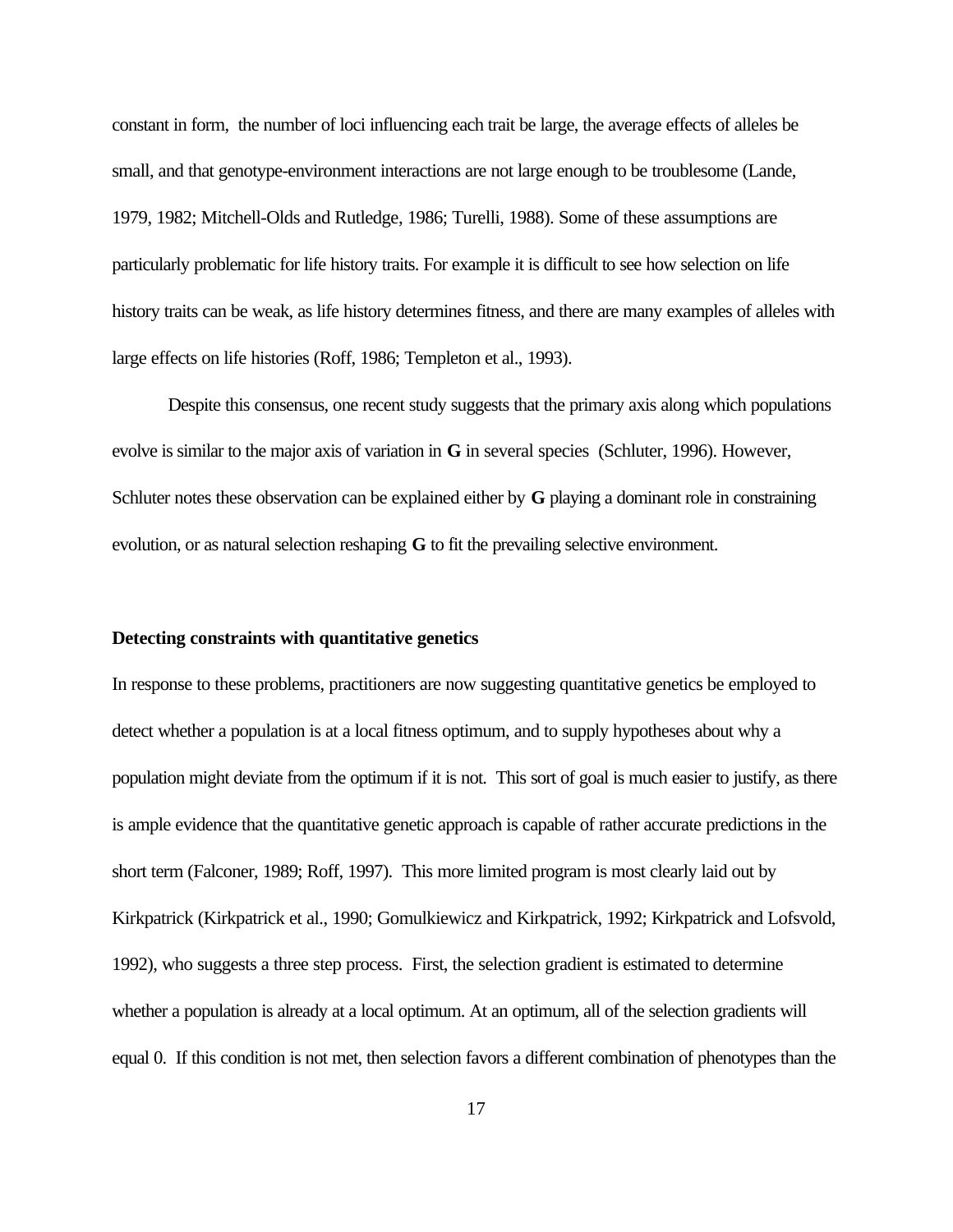population mean. In this case, the second step is to estimate whether the **G** matrix has variation to allow response to selection in all directions, or reflects some genetic constraint which would prevent progress in one or more directions. If the matrix lacks variation in some dimensions, examination of the pattern of variation would provide hypotheses about the nature of the constraint present. Finally, it would be necessary to compare the nature of the apparent constraint with the selection gradients which remain non-zero, to see whether they correspond.

The first step of this program has rarely been attempted for life history traits. An exception is a small study of size and timing of reproduction in *Arabidopsis* (Mitchell-Olds, 1996). Instead, those studying life histories have depended on having an a priori demographic model of the life history with which to infer selection gradients. If the demographic model is in fact correct, this is an important shortcut to the Kirkpatrick program. A formidable set of difficulties arises in the estimation of the selection gradients (Lande and Arnold, 1983; Mitchell-Olds and Shaw, 1987). However, without experimental tests of the demographic model's validity, there still seems to be substantial opportunity for error in specifying it, for example if biologically important features of life history have been ignored, such as time lags or density dependence.

If the selection gradients suggest that the population is not at a local optimum, then the population is either not at equilibrium, or is genetically constrained from reaching the optimum. The quantitative genetic model predicts that these constraints will leave their mark in **G** (Lande, 1979, 1982). In mathematical terms, a matrix which is lacking variation in some combinations of traits is *singular*, and will have a determinant which is 0. Detection of these singularities is the second step in the Kirkpatrick program. A singularity would indicate that the **G** matrix lacks variation to allow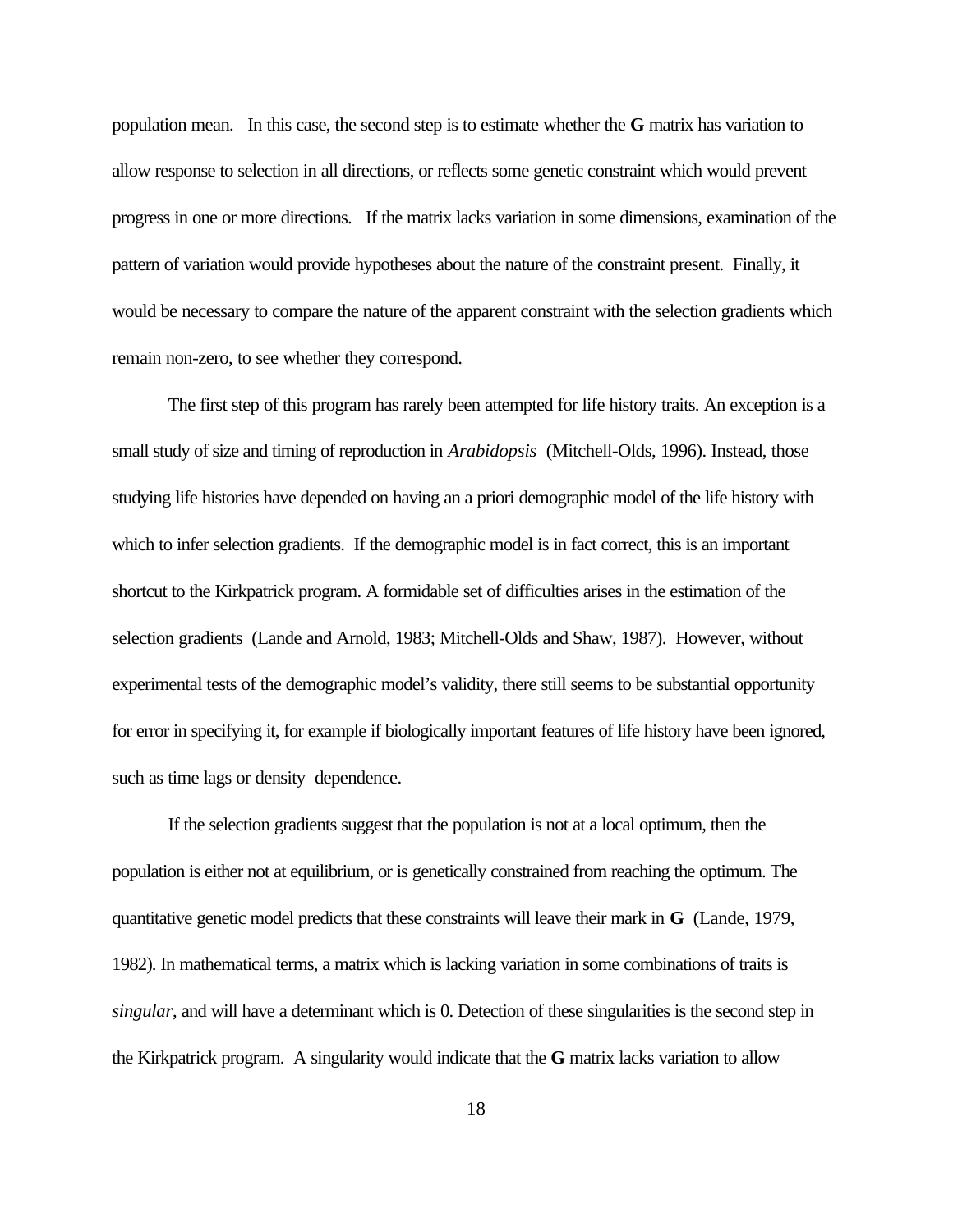evolution in one or more directions in phenotype space. Even if we were not confident that **G** would remain constant in the long term, a singular **G** would nevertheless be satisfying evidence for a genetic constraint at the present time.

 A non-singular **G** matrix suggests that there are at least as many evolutionary characters as there are traits in the matrix. Furthermore, it suggests that the evolutionary characters have a pattern of effects on the measured traits such that a response is possible in each trait, while holding the others constant. Note that this relationship need not be a simple one. For the Y-model, there are just as many evolutionary characters  $(R, and P)$  as there are life history traits  $(z_1 \text{ and } z_2)$ , but no life-history trait is a function of only one evolutionary character. If both evolutionary characters have genetic variance, then the **G** matrix will not be singular, and the system is predicted to be able to evolve to any phenotype.

In the Y model, assuming that the population is not perturbed by directional pressures other than selection, the population is predicted to evolve until R reaches a constrained maximum value  $R_{\text{oot}}$ , where natural selection has fixed alleles which have positive effects on R, and those which reduce R have been eliminated. At that point, R will have no genetic variance, and effectively ceases to exist as evolutionary character. Conversely, the selection on the allocation would be less intense, as the passing of resources between different functions, each of which increases fitness, would be subject to less intense selection (Lande, 1982). This example is a special case of more general reasoning which considers only variation due to tradeoffs, while variation in quantities whose value is maximized by natural selection is assumed to be absent. This assumption is crucial to the use of quantitative genetics as a means of detecting absolute constraints.

There is good reason to doubt this assumption. In addition to the variation due to tradeoffs, we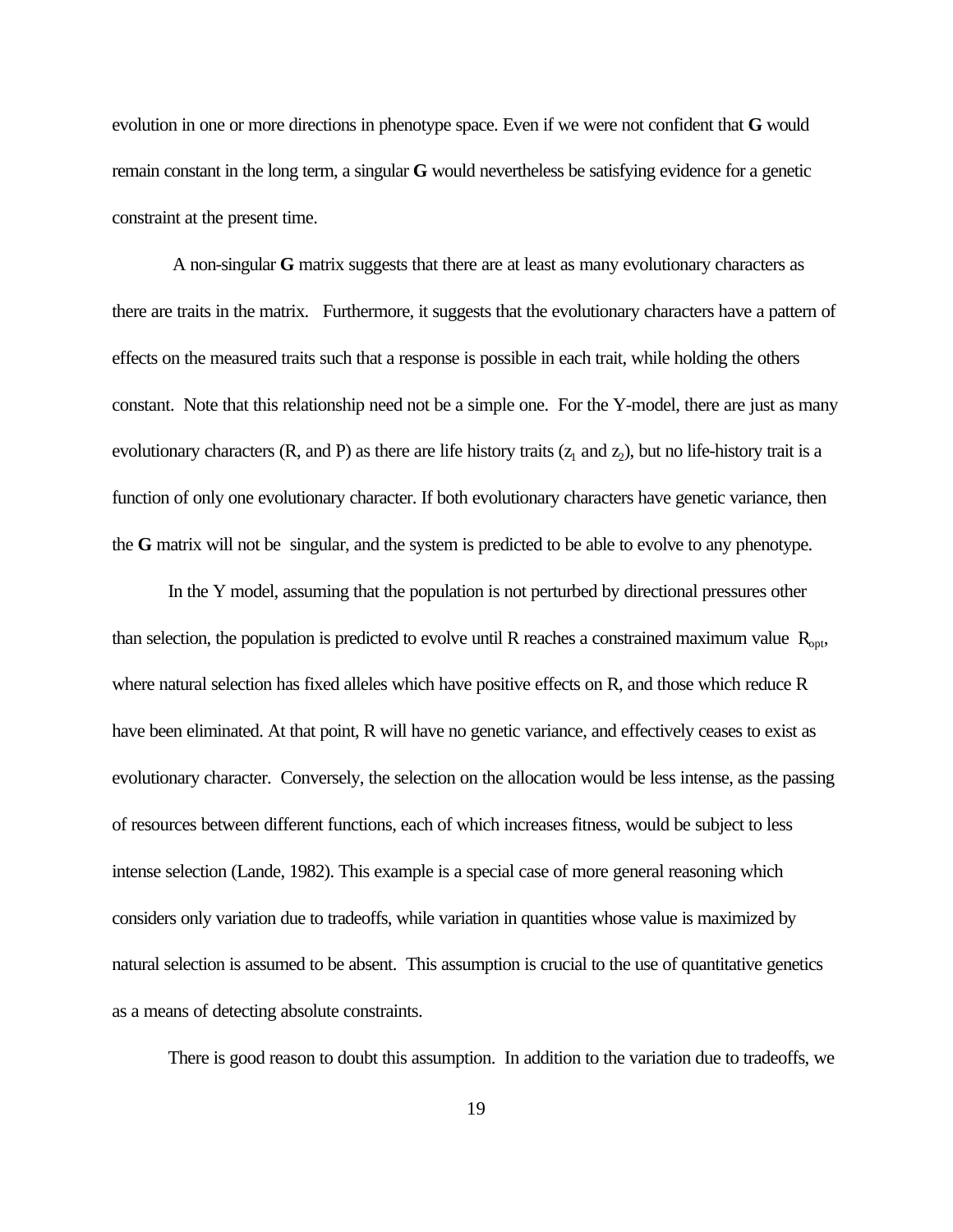expect the **G** matrix will contain two other kinds of variation. The first arises from mutation and gene flow, which often perturb populations away from their selected equilibrium states. In these cases, the equilibrium achieved is a function both of these perturbations and of the resulting selection pressures. A large number of experiments have shown that mutation reduces fitness (Mukai et al., 1972; Simmons and Crow, 1977; Shabalina et al., 1997; Keightley and Ohnishi, 1998), and that life history traits seem to receive a substantially larger input of mutational variance than morphological traits (Houle et al., 1996; Houle, 1998). The large amount of variation in fitness correlates implies that such directional perturbations are also important (Houle, 1992; Burt, 1995). Theoretical work has shown that the consequences of such perturbations can have important effects on the equilibrium life history (Charlesworth, 1990), and the form of the variance-covariance matrix (Houle, 1991).

To take this into account, we need to modify the breeder's equation (Equation 1) to account for the vector of perturbations, **D**

$$
\Delta \bar{z} = GP^{-1}S + D \tag{4}
$$

At equilibrium, the perturbations would be precisely compensated for by the response to selection, so that

$$
-D = GP^{-1}S.
$$
 (5)

Above, I made the assumption that  $R=R_{opt}$ , and that therefore we might not expect to see variation in R at all. However, either mutation or gene flow may reduce R below  $R_{opt}$  through the introduction of deleterious variation. These introduced alleles could, for example, reduce the ability to catch prey, or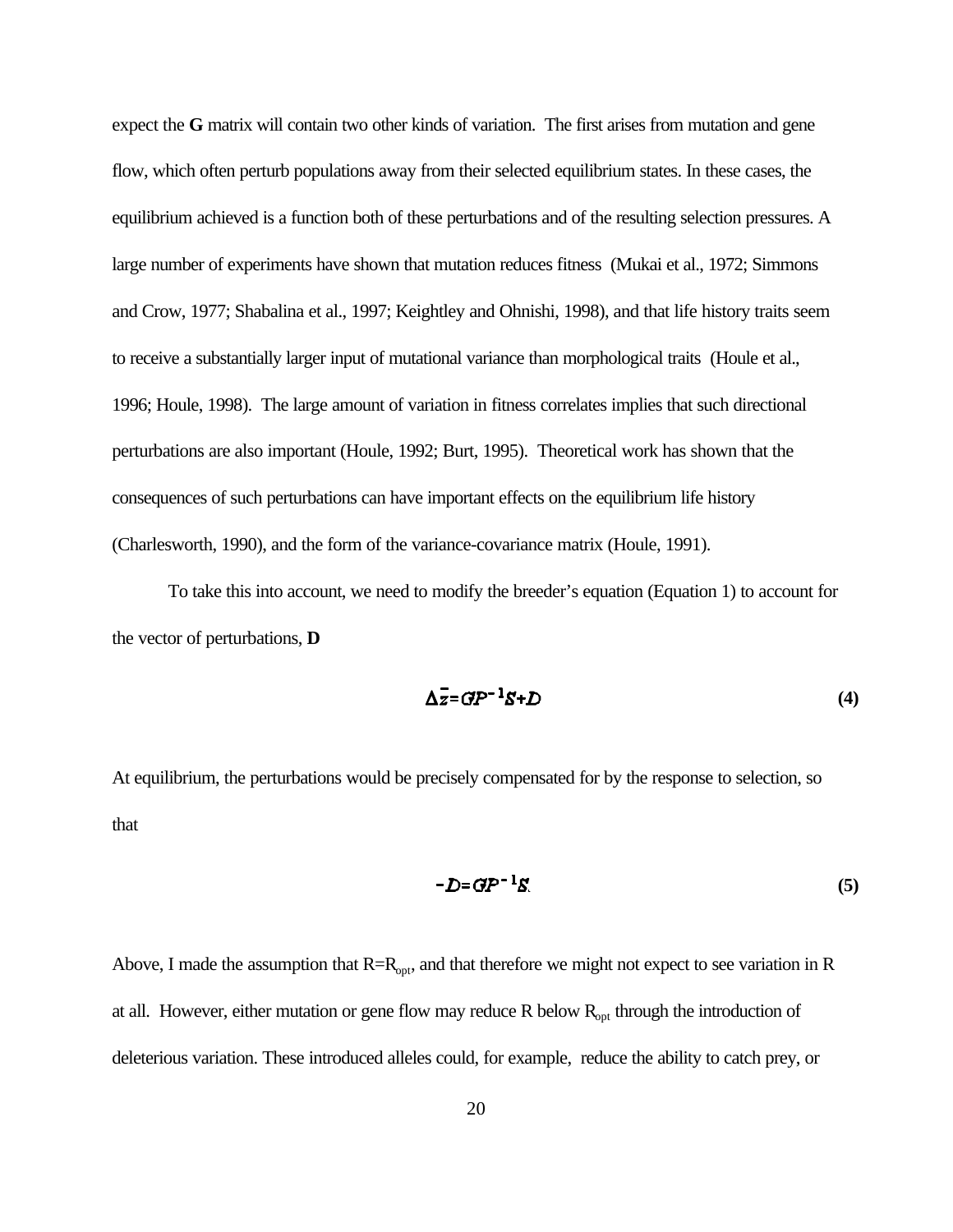photosynthesize at peak efficiency. This then generates additional variance in all of the life history and provides the opportunity for an additional response to selection to recover this new loss in fitness.

The second form of variation in the **G** matrix, other than that due to tradeoffs, is experimental error. The large standard errors of quantitative genetic parameters are legendary. Indeed, it is rare to see a correlation matrix for more than a few traits where all of the correlations fall in the range  $-1$  to  $+1$ . This poses statistical problems for analyses of **G** (Hayes and Hill, 1981). More generally, the existence of a constraint can never be conclusively demonstrated, as one can never prove a complete absence of variance in a particular direction.

There is a substantial older literature on the detection of constraints which was uninformed by these issues. The goal of many experiments was to find simple evidence for singular **G** matrices, such as a lack of variation in particular traits, or a perfect negative correlation between traits assumed to be subject to tradeoffs. Single-trait studies have almost always found a good deal of genetic variance in life histories (Lewontin, 1974; Mousseau and Roff, 1987; Roff and Mousseau, 1987), although it can be particularly hard to see against the background of large residual variances that such traits carry (Houle, 1992). On the other hand, a few studies have failed to detect genetic variance for fitness correlates in ecologically important situations (Bradshaw, 1991; Futuyma et al., 1995).

The detection of genetic constraints through examination of genetic correlations has a much more ambiguous experimental history, in part because the expectation is unclear. If two traits vary only due to a perfect tradeoff between them, then we expect a perfect negative correlation (Charnov, 1989), as in the Y model. Unfortunately, constraints are likely to involve more than two traits (Pease and Bull, 1988; Charlesworth, 1990) Even making the assumption that all of the variation is due to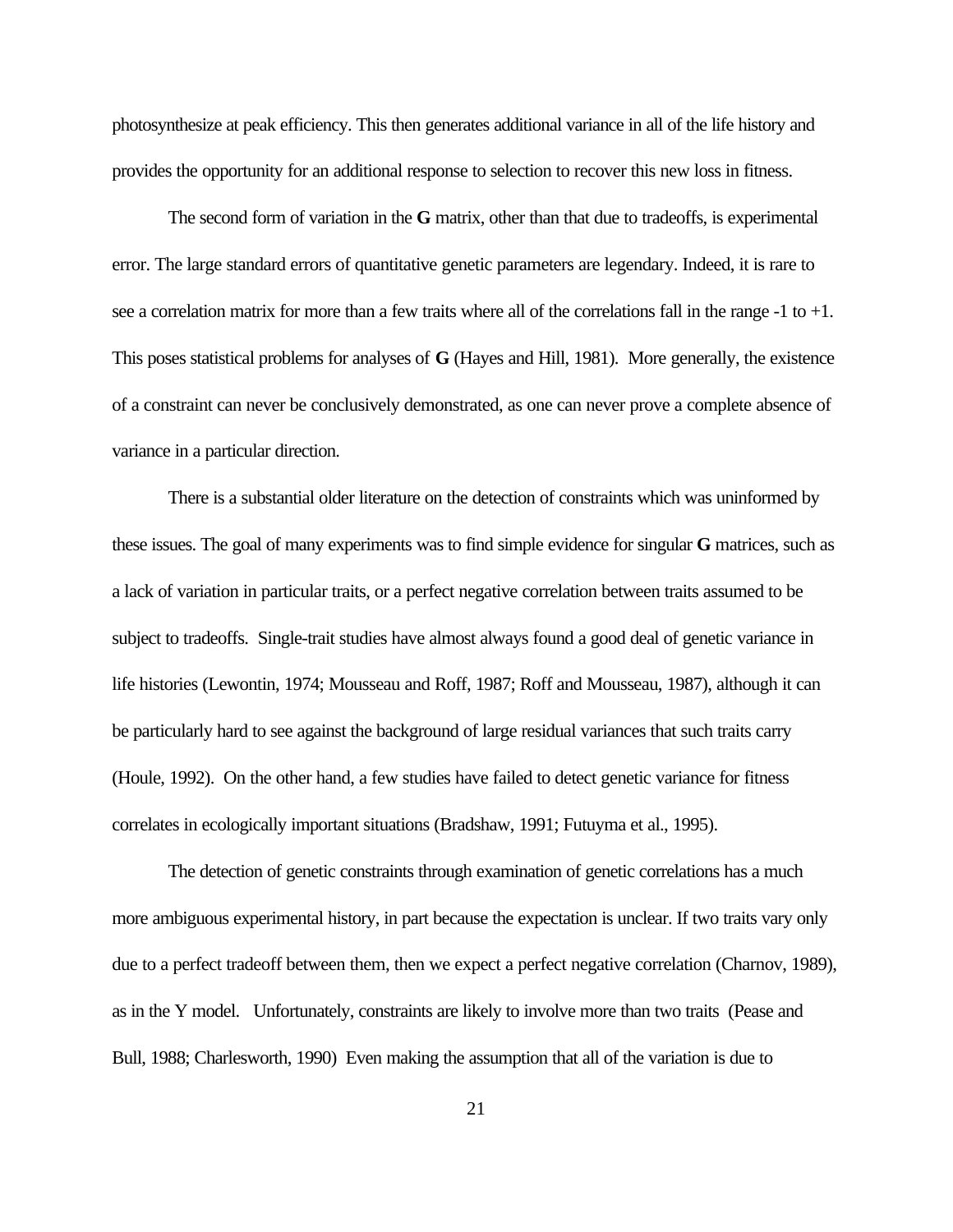tradeoffs, in the multi-trait case, there is no longer any simple criterion for determining whether **G** values reflect constraints, unless the form of the tradeoffs are precisely known (Charlesworth, 1990). Charlesworth (1990) presents a numerical example of a constrained five trait life table where at equilibrium there are five negative correlations, three positive and two zero correlations. It is not surprising then that the experimental evidence shows a wide diversity of correlations among life history traits, with only about 40% of the estimates being less than 0 (Roff, 1996). Very few estimates fall near -1 or +1, where an absolute pairwise constraint would be indicated. The preponderance of positive correlations may suggest that directional perturbations are an important source of covariance among life history traits.

#### **Identification of evolutionary characters**

A somewhat more promising way to infer the existence of evolutionary characters or constraints from **G** matrices is to examine the structure of the entire matrix through the related multivariate techniques of factor analysis (Gale and Eaves, 1972; Arnold, 1981a) or principal components analysis (Kirkpatrick et al., 1990). Both techniques seek to summarize the entire pattern of variation and covariation expressed in a covariance matrix like **G**, rather than focusing on only a few elements at a time. In principle, each can be used to test the dimensionality of the matrix and the existence of absolute constraints, but they are most useful to suggest hypotheses about the nature of the evolutionary characters which underlie the most important axes of variation in the data, that is quantitative constraints.

Let's assume that we have measured *p* traits, so the **G** matrix is of dimension *p x p*. Principal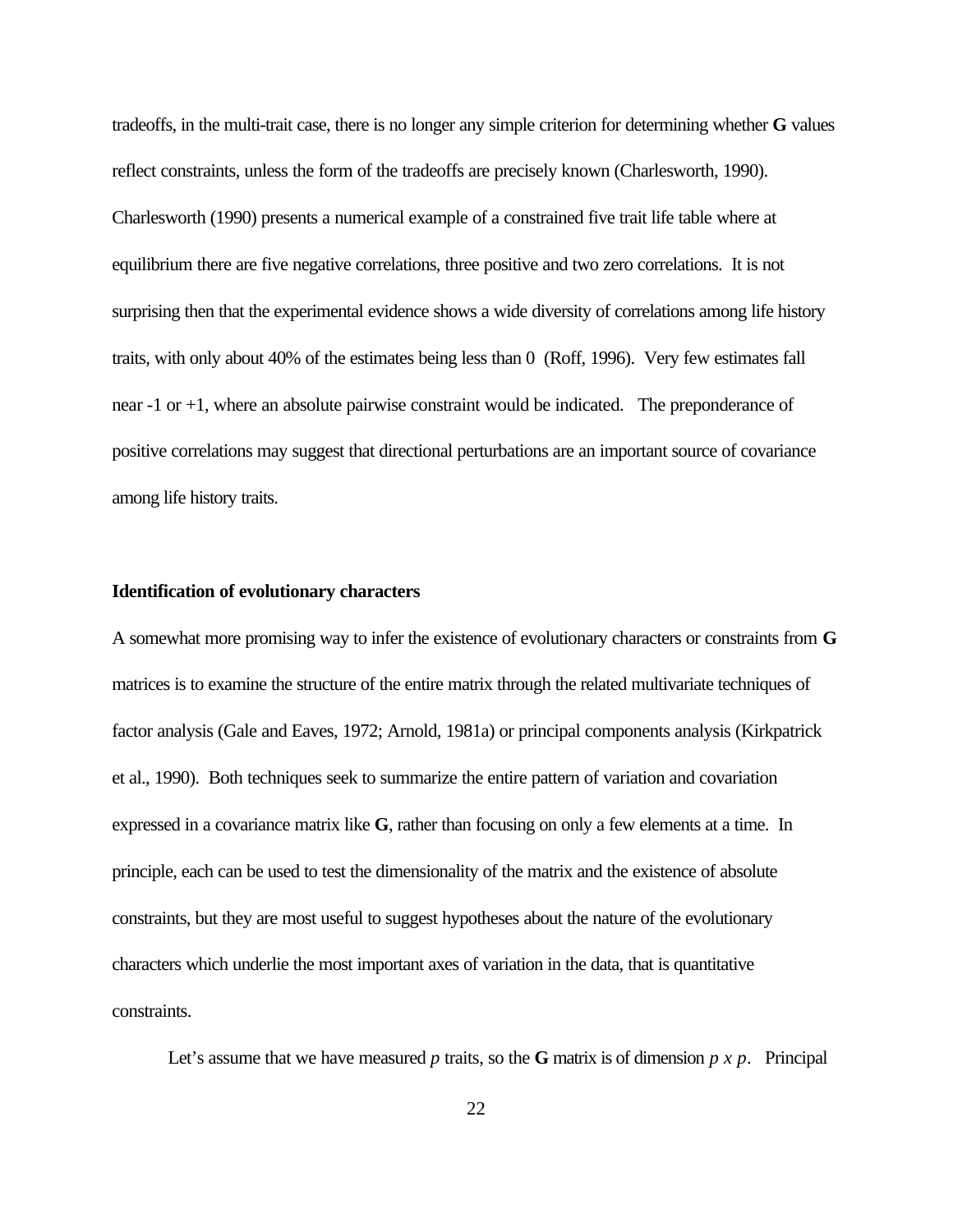components analysis decomposes the matrix into a series of linear combinations of the original traits, called principle components or eigenvectors. Associated with each eigenvector is an eigenvalue whose magnitude is related to the amount of variation in the data in the direction of the eigenvector. In effect, this analysis may be thought of as beginning with the question: In which direction relative to the multivariate mean is there the most variation? The direction is the first eigenvector, and the magnitude of the variance is related to the corresponding first eigenvalue. Once this largest direction of variation is removed, the same question is asked of the residual values, subject to the additional constraint that the next direction chosen must be at right angles to, (*orthogonal* to) the first eigenvector. This proceeds for *p* steps, with the *i*th eigenvector subject to the constraint that it must be orthogonal to the previous *i*-1 eigenvectors. The result is an analysis which captures the full structure of the original **G** matrix. This is a major disadvantage of principle components, as it means that the error variance of **G** will also be included in all of the eigenvectors, biasing both their direction and the amount of variance they explain.

In contrast, factor analysis begins with the assumption that there are less than *p* unobserved factors which account for the majority of the correlation structure in **G** (Johnson and Wichern, 1982). As in principal components, a factor is a linear combination of the measured traits. Factor analysis explicitly assumes that some of the apparent 'structure' in **G** is due to error variance. Therefore, the first step in a factor analysis is not to try to explain the maximum amount of variance, but to sequester what are sometimes referred to as 'unique' or 'specific' factors which apply only to a single trait in the analysis. Only after this step, does the analysis proceed in a manner analogous to principal components to ask in which direction would a hypothesized set of factors best explain the remaining data. The underlying assumption is a functional one, that causal, or 'common,' factors exist which can explain the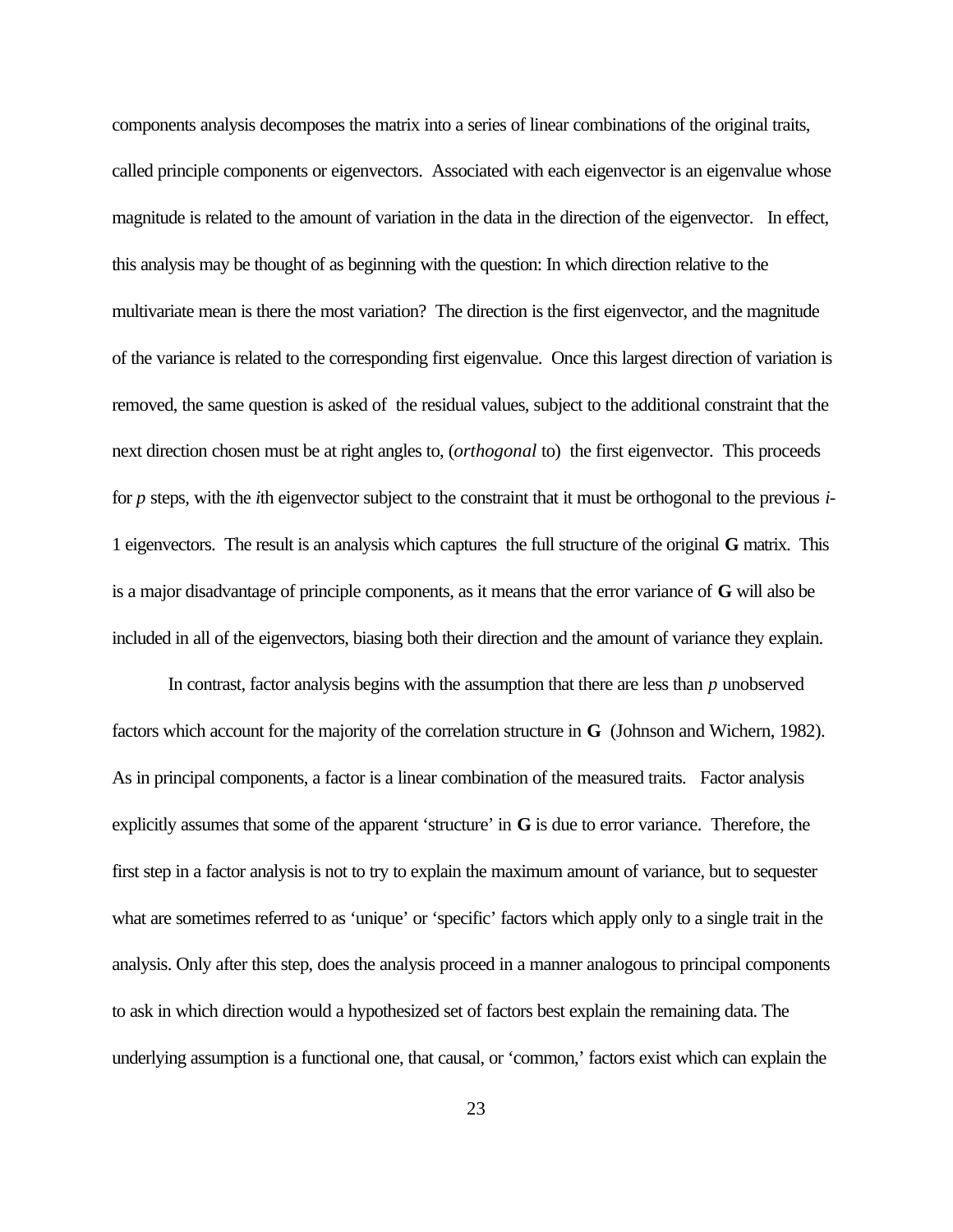covariance among traits. This is reminiscent of my assumptions about the nature of evolutionary characters above.

Factor analysis is not a single technique, like principal components, but a complex family of techniques meant to uncover the underlying correlation-causing factors. Versions of factor analysis exist which counter many of the difficulties of principal components, such as the requirement that the principal components be orthogonal to one another, or that the first component be chosen by the narrow criterion of maximizing the explained variance. Among this arsenal of techniques are maximum likelihood models for testing the minimum number of common factors necessary to explain the observed **G** matrix. If one has an a priori notion of what the underlying evolutionary characters are, then related techniques such as path analysis or structural equation models can be used to validate them (Crespi and Bookstein, 1989).

In either analysis, the result is a set of linear combinations of the original variables, along with an estimate of how much variation is associated with each combination. These linear combinations can then be used as the basis for other analyses, such as the detection of selection on the presumed factors. Kirkpatrick et al. (1990) proposed that such techniques could be used to test the dimensionality of the underlying **G** matrix, by constructing confidence limits on each of the eigenvalues in a principal components analysis. The number of those whose confidence limits do not overlap 0 is the inferred dimensionality of the system. Maximum likelihood factor analysis was devised to provides tests of similar hypotheses concerning the minimal number of factors required to explain the data structure (Johnson and Wichern, 1982, pp. 415-423). While these techniques are in theory promising, the large experimental errors in determining **G** suggest that inferences about the least variable dimensions of the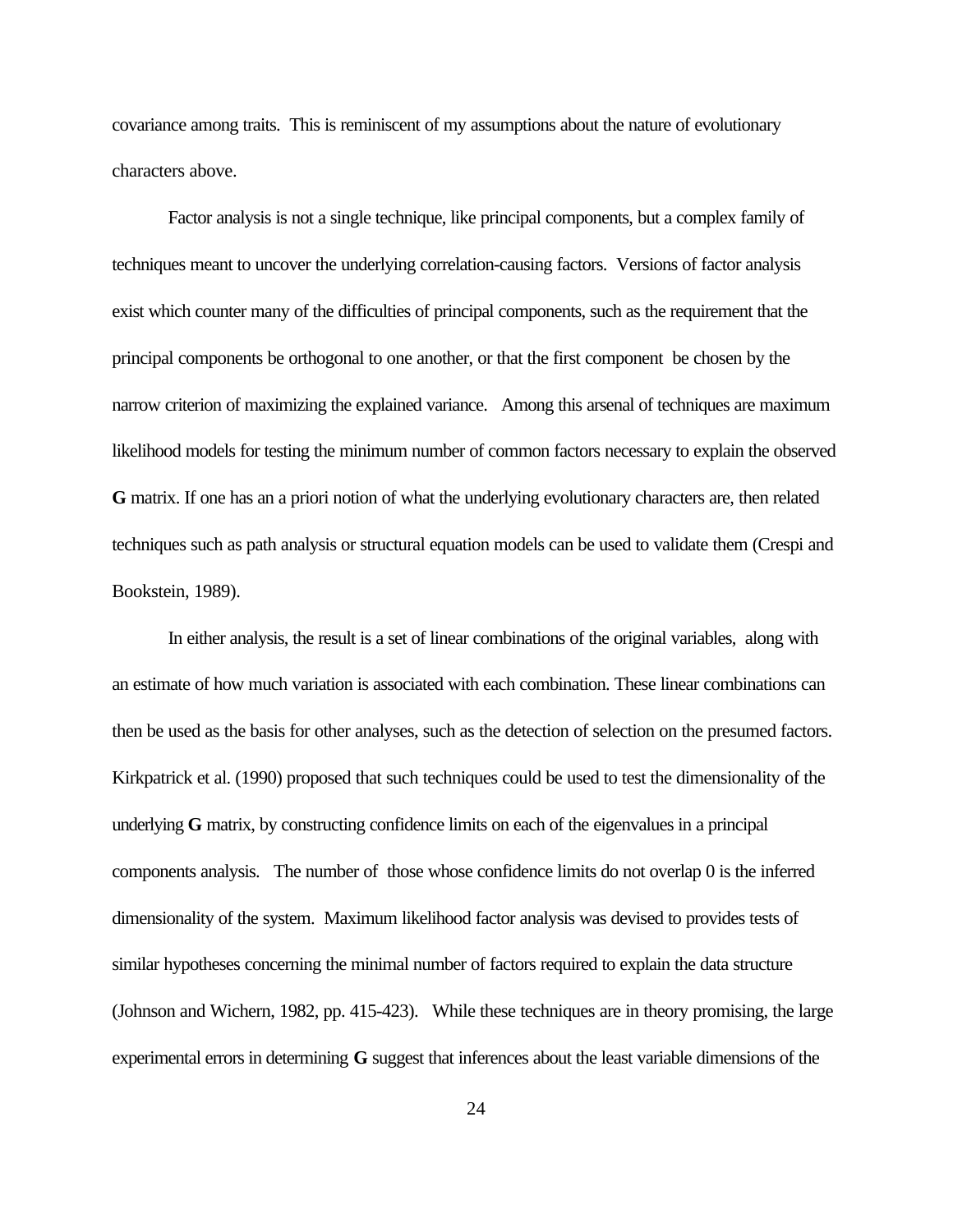genetic system are likely to be unreliable. Furthermore, the results of such analyses have never been subjected to experimental tests of their reliability.

#### **Selection gradients and tradeoffs**

A very different, and relatively unknown method for inferring the existence of constraints is to examine the selection gradients for metric traits with respect to several life history traits (Schluter et al., 1991). If selection of conflicting direction is observed, then this suggests that the metric trait (or a trait it is correlated with) affects fitness through its effects on the life history traits, but that no single value of the metric trait is optimal in all circumstances. For example, Schluter and Smith (Schluter and Smith, 1986) observed that beak length in song sparrows was positively correlated with overwinter survival, but negatively correlated with female reproductive success. This suggests that a tradeoff between fecundity and survivorship must exist such that they cannot simultaneously be maximized. The developmental pathway which leads to the phenotype then is the cause of the tradeoff.

#### **Selection experiments**

The goal of evolutionary quantitative genetics is prediction of the outcome of selection. An attractive alternative to the estimation of quantitative genetic parameters, with all the attendant problems, is simply to either apply artificial selection in an interesting direction and observe the response, or set up conditions where the action of natural selection is constrained to a known direction. This latter sort of experiment has recently been reviewed under the name laboratory evolution by Rose et al. (1996), who carefully distinguish between artificial selection and natural selection in the laboratory. However, this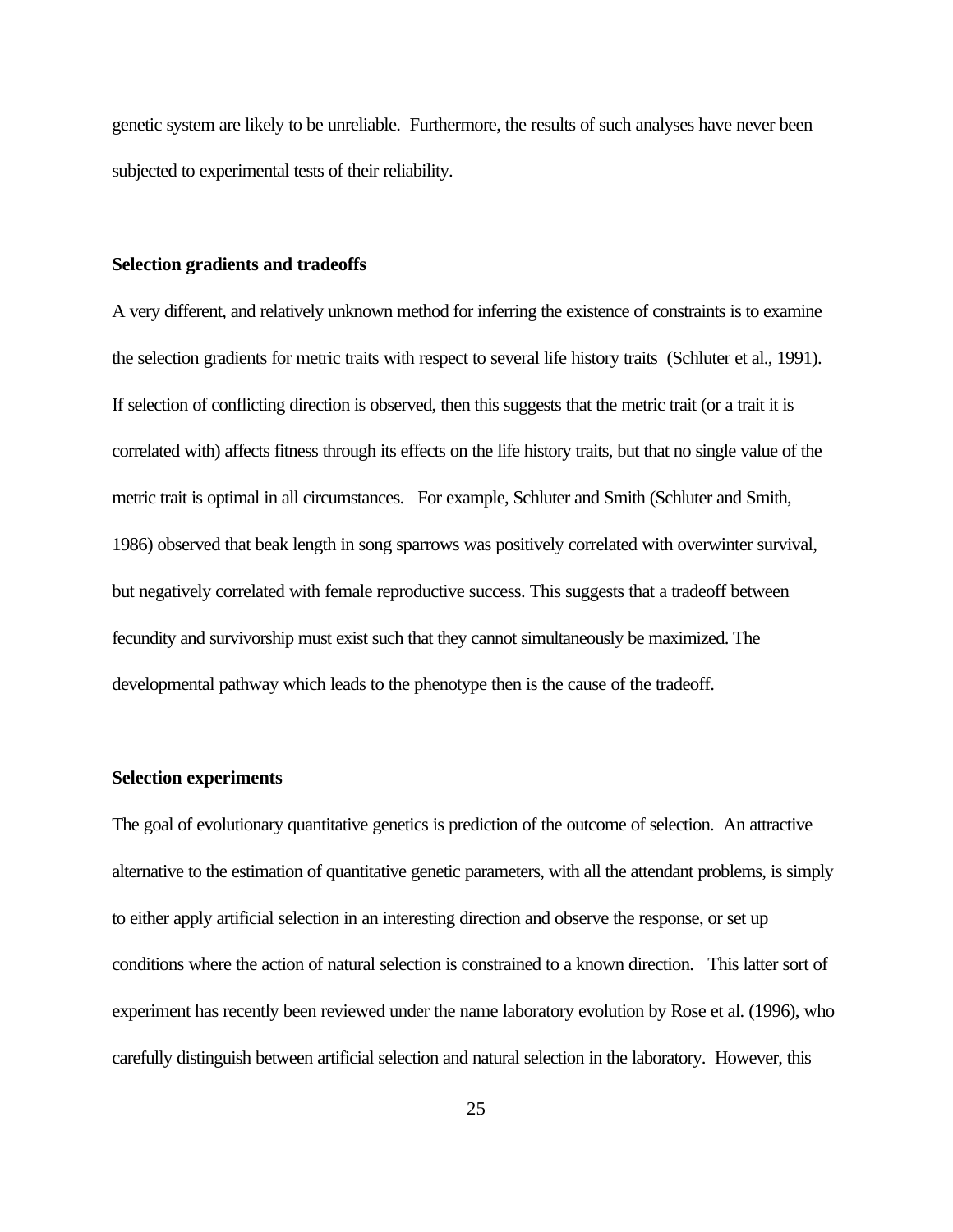distinction is not as important in our context. The critical issue is that the selection gradient be known.

The first question to be asked with selection experiments is whether the population responds to selection at all. For life histories, the answer seems to depend on the size of the populations used. In many small experiments, sometimes no response is observed (Lints et al., 1979), but when the experiments were later repeated with larger populations spectacular responses were observed (Zwaan et al., 1995a, b; Rose et al., 1996; Chippindale et al., 1997). This contrast suggest that artificial selection is a problematic source of data on evolutionary characters because of the small population sizes usually involved. These results and many others like them suggest that many life history traits have substantial genetic variation, as indicated by the direct measurement of variation. Furthermore, this variation is available for natural selection to bring about a reshaping of the overall life history.

Once a response is observed, the pattern of responses to selection may provide an indication of the nature of the pleiotropic effects of the selected variation. For example, Chippindale, et al. (1996) selected for increased starvation resistance in *Drosophila melanogaster*, and observed a correlated increase in lipid storage, accompanied by decreased larval survival and growth rate. A reasonable hypothesis from these results is that the underlying evolutionary character which has responded to selection is really lipid metabolism, and that the changes in lipid metabolism have costs seen in growth rates and viability.

Selection experiments have the advantage that they compound the effects of selection over many generations, and potentially in very large populations. The within population genetic variance is converted to variation among populations. This increases the range of phenotypes, especially if both high and low selected lines are included, making it far easier to, in effect, detect the variance in the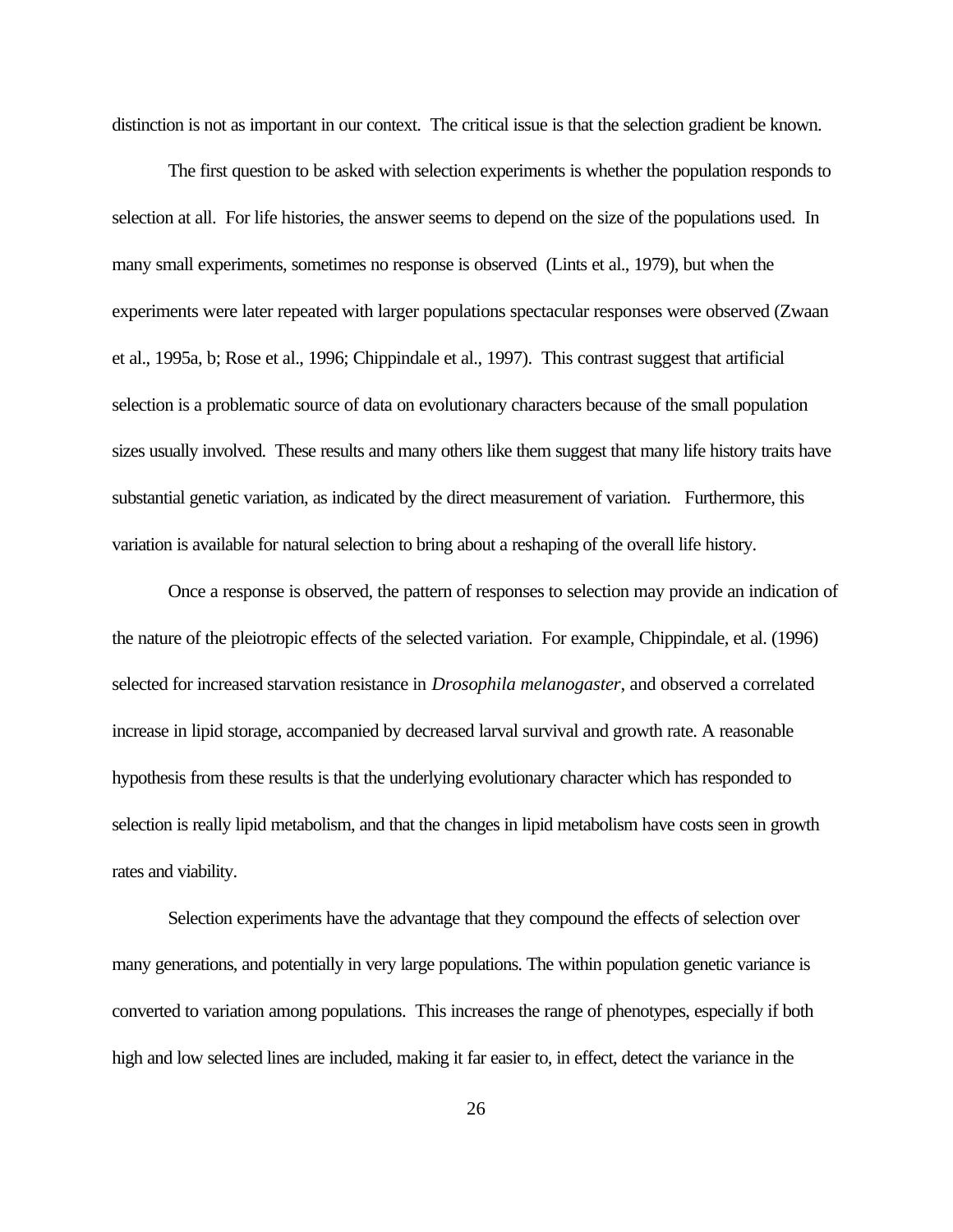original population. An important disadvantage is that only a single selection gradient can be applied to each population. Information will only be gained about the variation in this one direction in phenotype space. In contrast, a study of within population variance can be extended to a much wider range of traits simultaneously, and thus may be more suitable for exploratory purposes.

## **Optimality studies**

The quantitative genetic approaches to the study of life history traits all focus directly or indirectly on evolutionary dynamics, that is the response to selection. It requires few a priori assumptions about the nature of the underlying evolutionary characters. The alternative "optimality" approach is to begin with assumptions about the nature of the evolutionary characters, then test those assumptions with a combination of observations or experiments. I call this the optimality approach, because the implications of the assumptions are usually worked out by constructing a model which predicts the optimum phenotype, given the assumptions. Since we do not wish our models to predict the evolution of non-existent Darwinian demons, it is clear that we must immediately make an assumption about the nature of the constraints and tradeoffs which limit the range of possible phenotypes (Partridge and Harvey, 1988; Parker and Maynard Smith, 1990). In doing so, we essentially reify these hypothetical factors into evolutionary characters. In addition, we assume that all of the other potential evolutionary characters are of lesser importance. The optimality approach therefore assumes that absolute constraints are important, while quantitative constraints are not. Once the functional architecture and the relationships of the phenotypes to fitness are assumed, it is a conceptually straightforward task to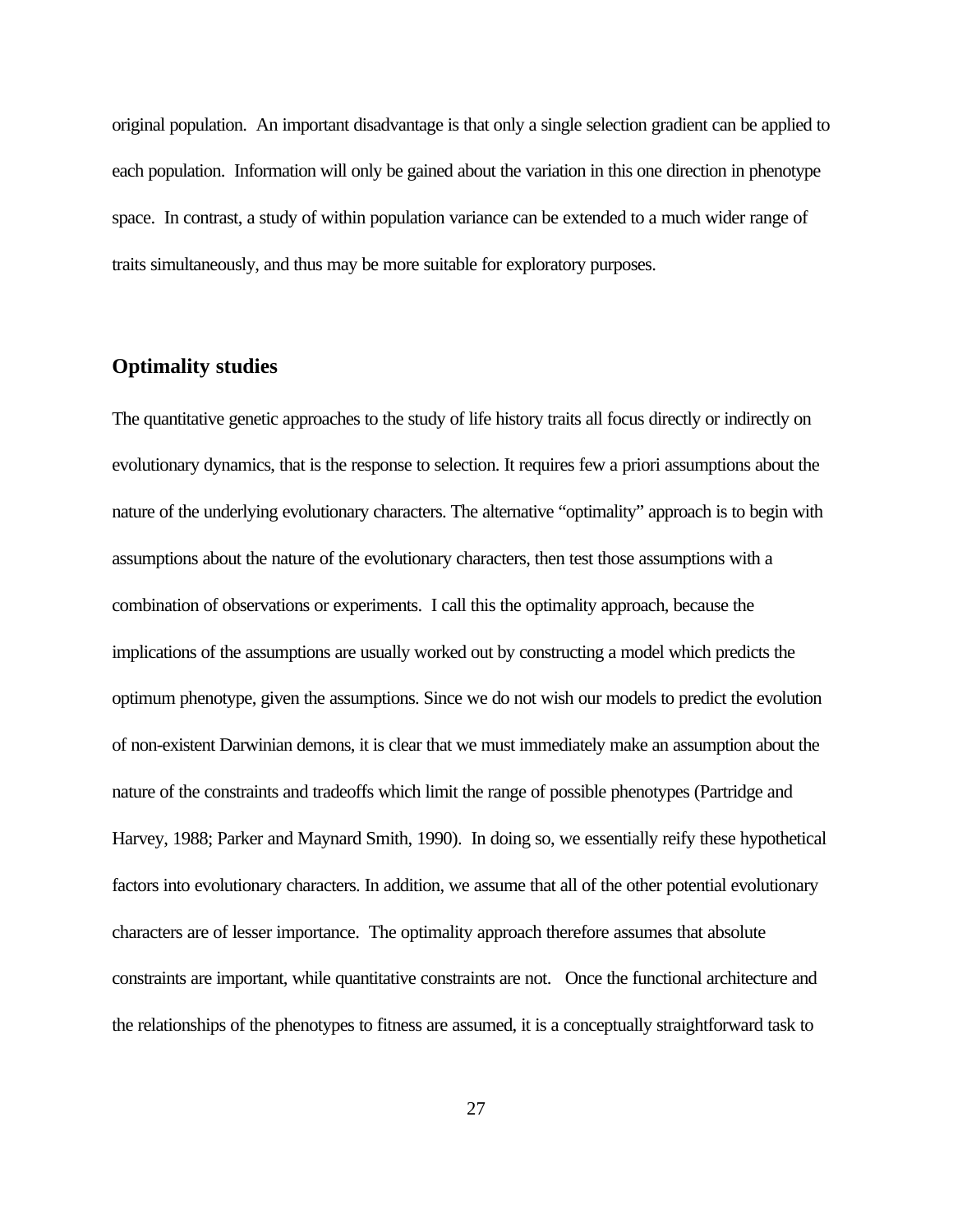find what the optimal phenotype would be, although it is frequently very difficult to find an analytical solution.

A good set of examples of optimality models are the reproductive effort models, which consider the proportion of available resources which should be allocated to reproduction (Roff, 1992, Chapter 8; Stearns, 1992, Chapter 8; Charlesworth, 1994, pp. 213-223). The Y model is a very simple example of a reproductive effort model. Williams (1966) first proposed this way of looking at life histories. He suggested that both fecundity and survival would be positive functions of reproductive effort. In the terms of this paper, Williams implies that reproductive effort is an evolutionary character with antagonistic effects on mortality and fecundity. This insight has inspired a great deal of theoretical and experimental work, which either assumes the existence of a 'cost of reproduction', or tests for the existence of such costs.

It is important to bear in mind that there may be many potential explanations of an evolutionary pattern; the problem will often be to distinguish among many formally correct models. While it is easy to accept William's basic insight that there is a cost to reproduction, there are many potential ways in which such costs could be manifested. For example, Sibly and Calow (1986, pp. 66-71) discuss a simple life history model which imagines that the life cycle is divided into a juvenile period prior to first breeding, and an adult period in which reproduction takes place periodically. Even in this simple life cycle, fecundity per reproductive bout can be correlated with adult survival rate, with interbreeding interval, juvenile survival of the reproducing individual, the time to maturity of the breeding individual, the quality of the offspring, juvenile survival of the offspring through levels of parental care. Similarly, shortening the adult interbreeding interval may also increase lifetime fecundity, but at a cost in adult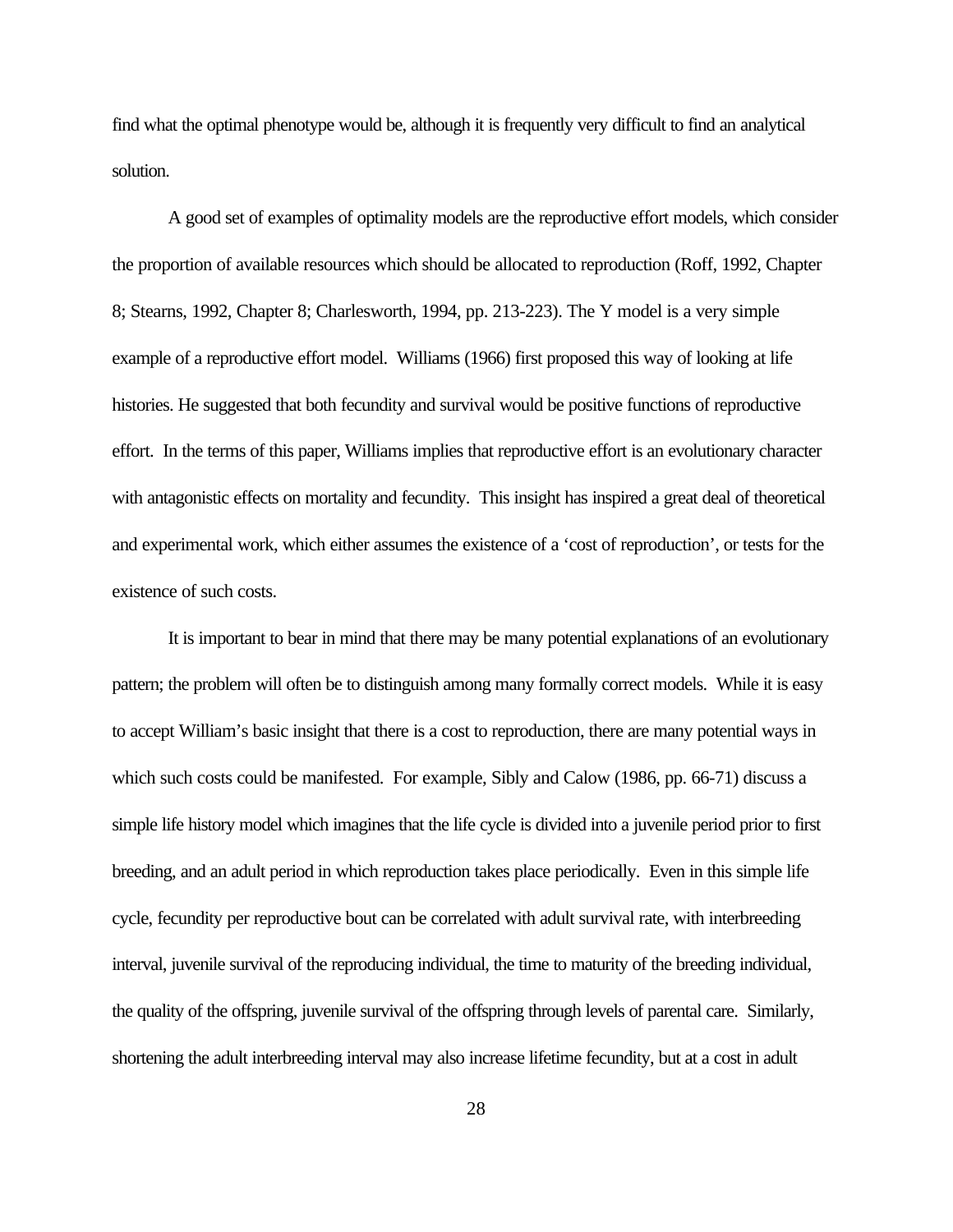survival or offspring quality of survivorship. Each of these possible tradeoffs is a different assumption about the nature of the evolutionary character reproductive effort.

The result of this is that we can come up with many possible explanations for any pattern. For example, the goal of reproductive effort models is often to explain the evolution of reproductive lifespan, in particular the existence of semelparous (annual, or breed once) and iterparous (perennial, or breed multiple times) life histories. Models have shown us that we can explain differences among populations as being due to differences in mean levels of extrinsic sources of mortality (Charnov and Schaffer, 1973), to the variance in mortality or fecundity (Orzack and Tuljapurkar, 1989), to differences in the relationship between reproductive effort and effective fecundity, between somatic effort and survival (reviewed by Charlesworth, 1994, pp. 213-223), as well as, no doubt, other possibilities we have not thought of yet. This reinforces that observational or experimental tests are an essential component of optimality explanations.

#### **Testing optimality models**

Models may be tested either through their predictions, or through their assumptions. As noted above, the predictions of several models may fit the same data, so models whose assumptions are well tested should be preferred. Since the nature of evolutionary characters are usually key assumptions, the identification of these characters is of crucial importance to the optimality approach. For the reproductive effort models, the key assumption is that mortality and reproduction are in some way inversely related, and therefore a huge amount of effort has been devoted to detecting "costs of reproduction." There has been considerable debate on the best ways to make these tests (Reznick,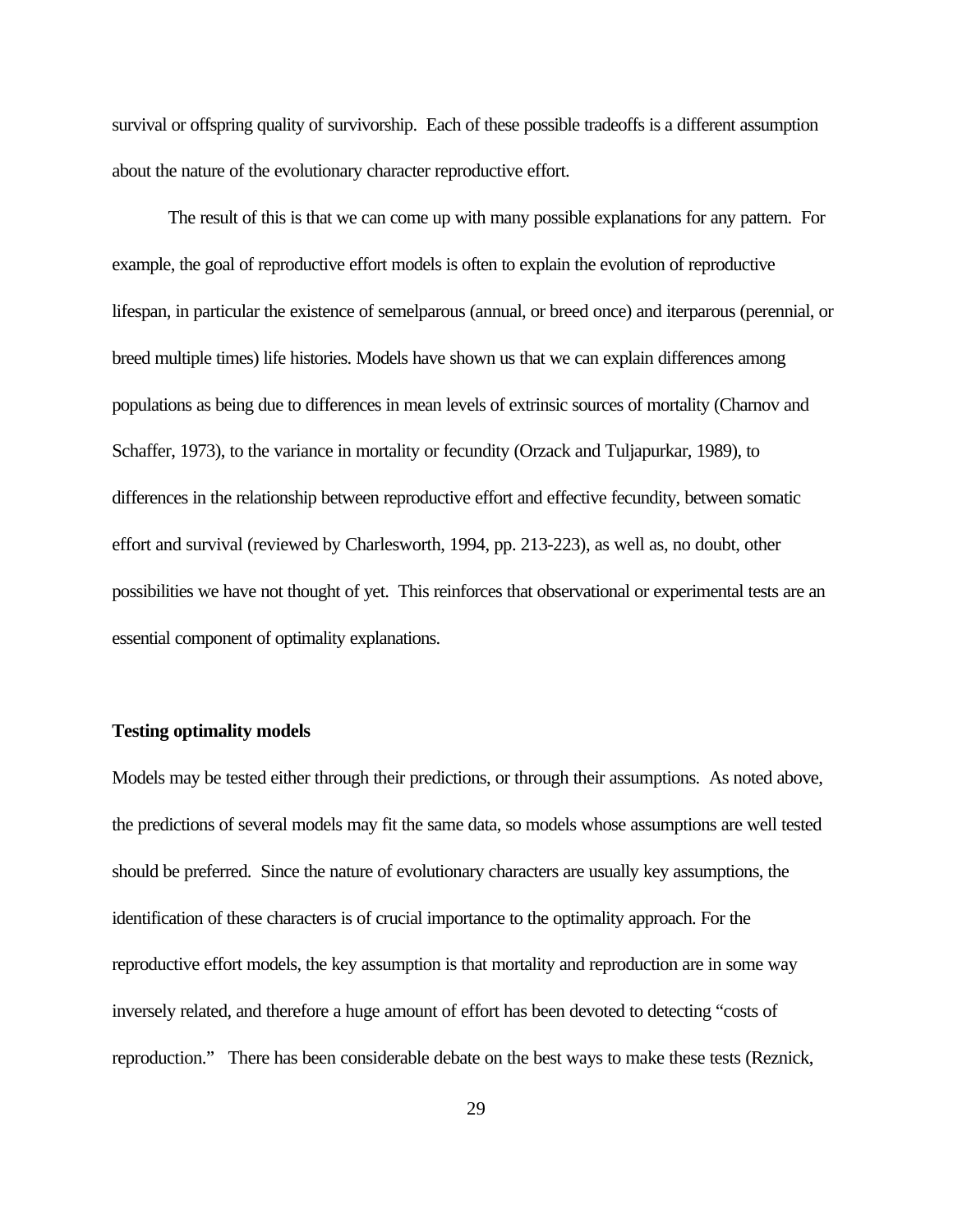1985, 1992; Bell and Koufopanou, 1986; Partridge and Harvey, 1988; Leroi et al., 1994b; Sinervo and Basolo, 1996). The three attractive options are experimental manipulations, selection experiments, and quantitative genetics.

Ultimately, we are interested in the evolutionary potential of populations, which argues that quantitative genetic and selection based approaches to these questions are the most useful (Reznick, 1985, 1992). However, as outlined above the pitfalls of the quantitative genetic approach approach are many. These difficulties are not so great when a particular relationship, such as between reproduction and mortality is of a priori interest, in contrast to the exploratory role I emphasized above. If we have a good measure of mortality and of reproduction, and a high negative correlation is observed, we can be fairly confident that we have found a tradeoff. Selection experiments can be a powerful way to test for correlated responses predicted from assumptions about the nature of the evolutionary characters in short-lived model organisms (Rose et al., 1996), as discussed above.

In the experimental approach, the experimenter directly alters a life history trait. The extent and nature of correlated effects on other traits are then used to infer something about the nature of the evolutionary characters underlying the traits (Partridge and Harvey, 1988; Sinervo and Basolo, 1996). Experimental manipulations allows a wider variety of organisms to be investigated, often with less effort. It also can generate a range of variation far greater than that amenable to an observational genetic study. However, the nature of the manipulation needs to be carefully considered, as the observed correlations are not necessarily of evolutionary relevance (Reznick, 1985).

Sinervo and de Nardo (Sinervo and DeNardo, 1996) distinguish between three categories of manipulations with varying relevance. First, the environment of an individual can be altered to affect the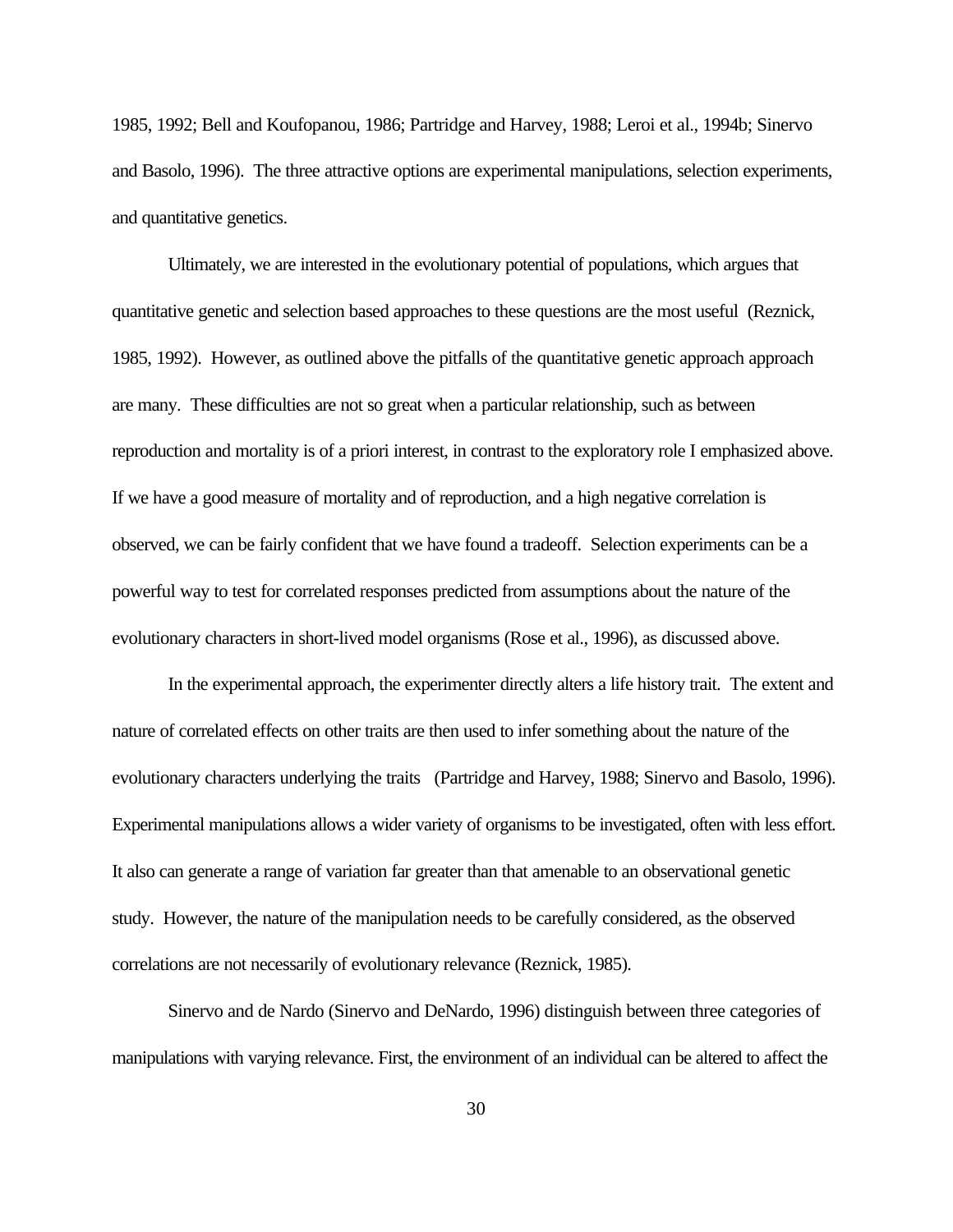life history. However the resulting plastic response may be different from what an evolutionary response would be, especially if the goal of the manipulation is to extend the range of observed variation beyond that in the population. For example, the response of *Drosophila melanogaster* lines to manipulations of food availability bore little resemblance to their evolutionary response to food limitation (Leroi et al., 1994a).

Second, one can manipulate the value of a trait directly. For example, adding or removing eggs from nests as a means of manipulating reproduction is readily accomplished in birds, and so has been carried out numerous times (Gustafsson and Sutherland, 1988). However, direct manipulations do not necessarily capture all the evolutionary costs of fecundity. The eggs themselves may be metabolically costly to produce (Winkler, 1985), so parents with reduced clutches still pay some costs of offspring they no longer care for, while those with enhanced clutches escape these costs. A more subtle problem is the level of parental care offered to an altered clutch. The assumption of the manipulator is that parent birds would respond with a level of parental care appropriate to the clutch size it finds itself caring for, but as with purely environmental manipulations, the plastic response to altered clutch size may not be appropriate, especially at extreme clutch sizes (Gustafsson and Sutherland, 1988), indicating costs which could be alleviated over evolutionary time, or displacing the costs away from the evolutionarily relevant phenoypes.

The ideal manipulation is to alter the evolutionary character itself in the same way that evolution would do, hence the relevance of selection experiments. However, this precise a manipulation requires that the evolutionary character is already known from independent evidence, and so must be used in conjunction with comparative or genetic approaches. An outstanding example of this type of study is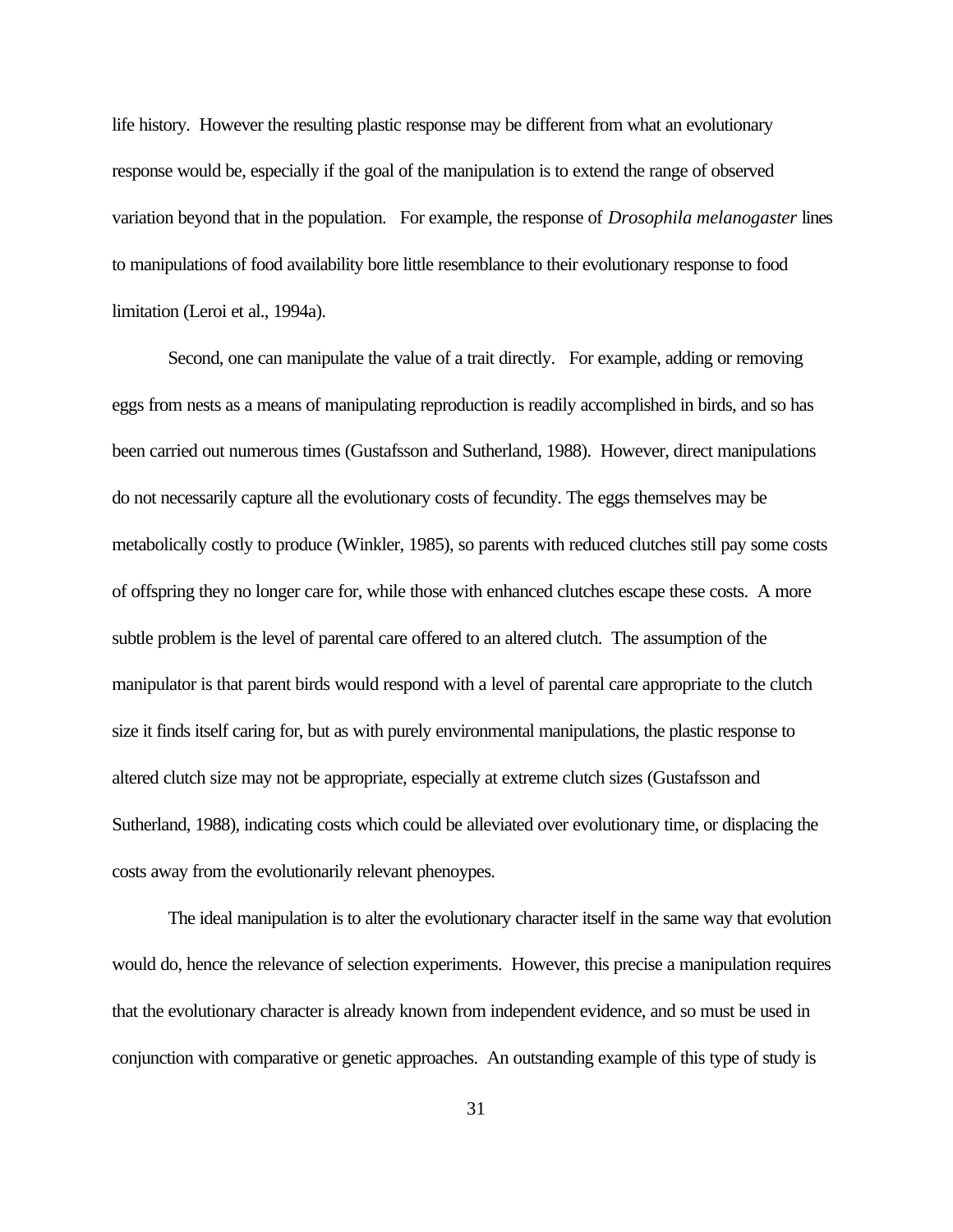the ongoing work of Zera on wing-polymorphic crickets (Zera and Denno, 1997). Many insect species have wing polymorphisms, where short-winged flightless, and long-winged flight-capable individuals are found, often in the same populations. Compared to wingless individuals, winged individuals have longer time to reproductive maturity and lower fecundity overall. This is consistent with the idea that flight capability is costly, and competes for resources with reproduction; in other words, the polymorphism captures a classic life-history tradeoff.

Direct evidence for this tradeoff has come from controlled studies demonstrating the two wing morphs in two *Gryllus* cricket species consume and assimilate similar amounts of nutrients, while wingless individuals accumulate about 50% less wing muscle mass and 50% less lipid, an important flight fuel in this group, resulting in whole-organism respiration rates significantly lower than that of winged individuals (Mole and Zera, 1993; Zera et al., 1994, 1998). These energetic and material savings are sufficient to account for the 50% larger ovarian mass of short-winged individuals.

The proximal basis for the switch between wing morphs has long been supposed to be juvenile hormone (JH) levels (Roff, 1986), and there is now reasonably convincing evidence that this is true for *G. rubens* (Zera and Denno, 1997). While JH biosynthesis itself does not differ between morphs, juvenile hormone esterase, an enzyme which degrades JH in order to trigger molt to an adult form in insects, does. Remarkably, direct application of JH to *Gryllus assimilis* individuals, a species of cricket which is monomorphic for long wings, resulted in short-winged individuals extremely similar to naturally occurring short-winged individuals in other *Gryllus* species (Zera et al., 1998). This similarity extended to a host of correlated features: flight muscle mass, enzyme activities, muscle respiration, ovarian mass, lipid and triglyceride levels. This strongly suggests that the JH levels are the key element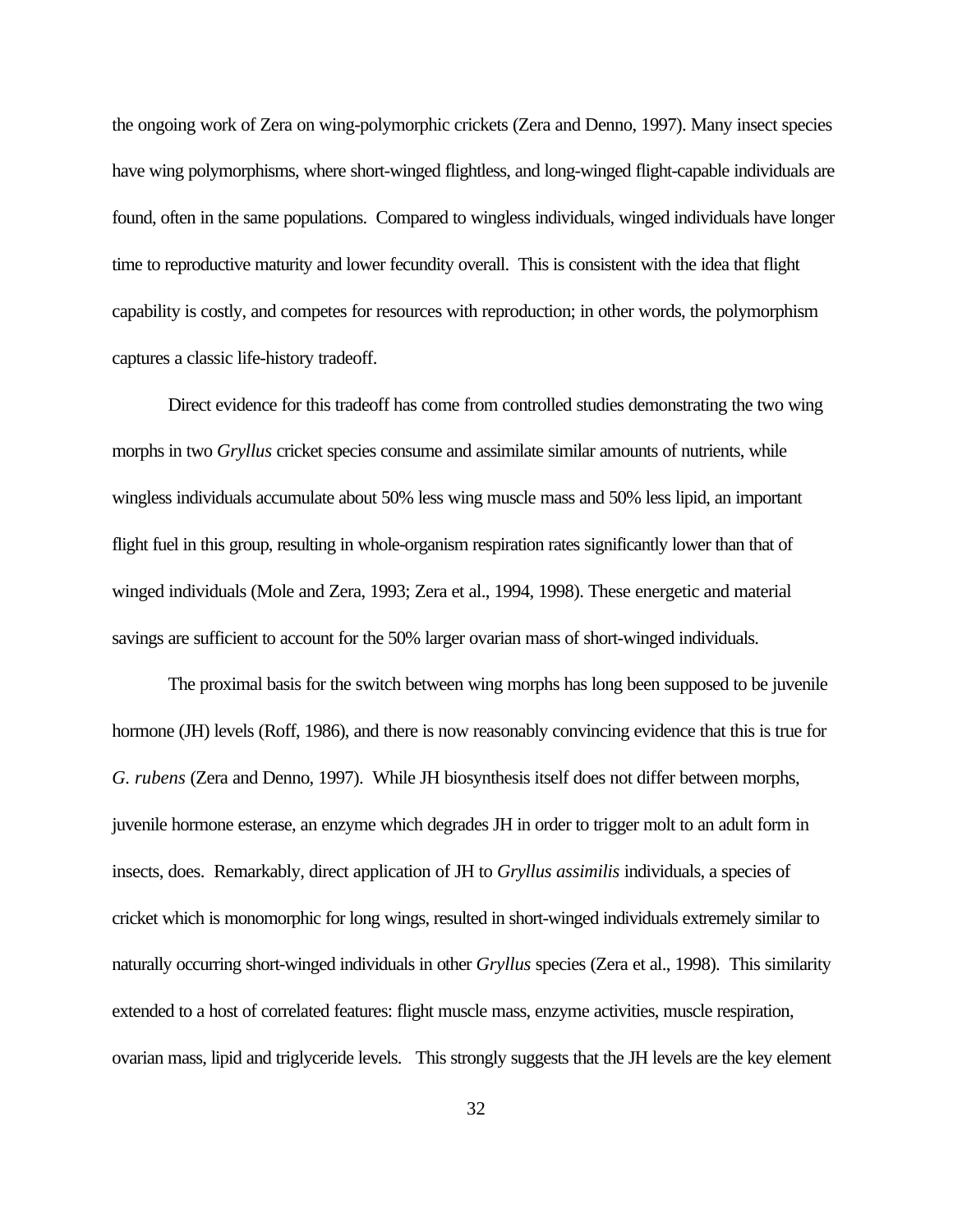of an evolutionary character which affects all these aspects of the life history.

It is useful to contrast these studies of JH in wing-polymorphisms where there is a rich set of background information, with the technically more sophisticated studies of mice genetically engineered to express rat growth hormone (Kajiura and Rollo, 1996; Rollo et al., 1997). We would like to be able to manipulate one aspect of the life history in an evolutionarily relevant manner to decipher the "costs of growth," and the fact that creation of transgenic lines yield genetic changes make them an attractive model for evolutionary changes. However, in the mouse there is no indication from comparative or other evidence that this is an evolutionarily relevant manipulation.

Transformed mice constitutively are 50% larger than control mice, and yet they consume less food than control mice when body size is controlled for (Kajiura and Rollo, 1996). There are also pleiotropic effects on reproduction, which is postponed until 25% later in life, and ultimately yields only 1/3 the number of offspring per female relative to controls (Rollo et al., 1997). There are many possible interpretations of these results. This manipulation may reveal necessary costs of increasing growth rates or size, but this is difficult to accept given that other rodents have much larger body sizes. Stepping down a level of generality, it may be telling us about the necessary costs of one particular way of becoming large - increased expression of growth hormone. This is the interpretation favored by Rollo and his colleagues, who attribute the maladaptive aspects of this manipulation to energy stress. They suggest that the mice do not appropriately relieve this energy stress through ad libitum feeding because feeding is regulated to meet growth and protein needs, and is insensitive to energy demands per se (Webster, 1993). Given this scenario, the evolutionary implications of the observed costs of growth are not so clear. For example, a population of mice subject to increased energy stress could be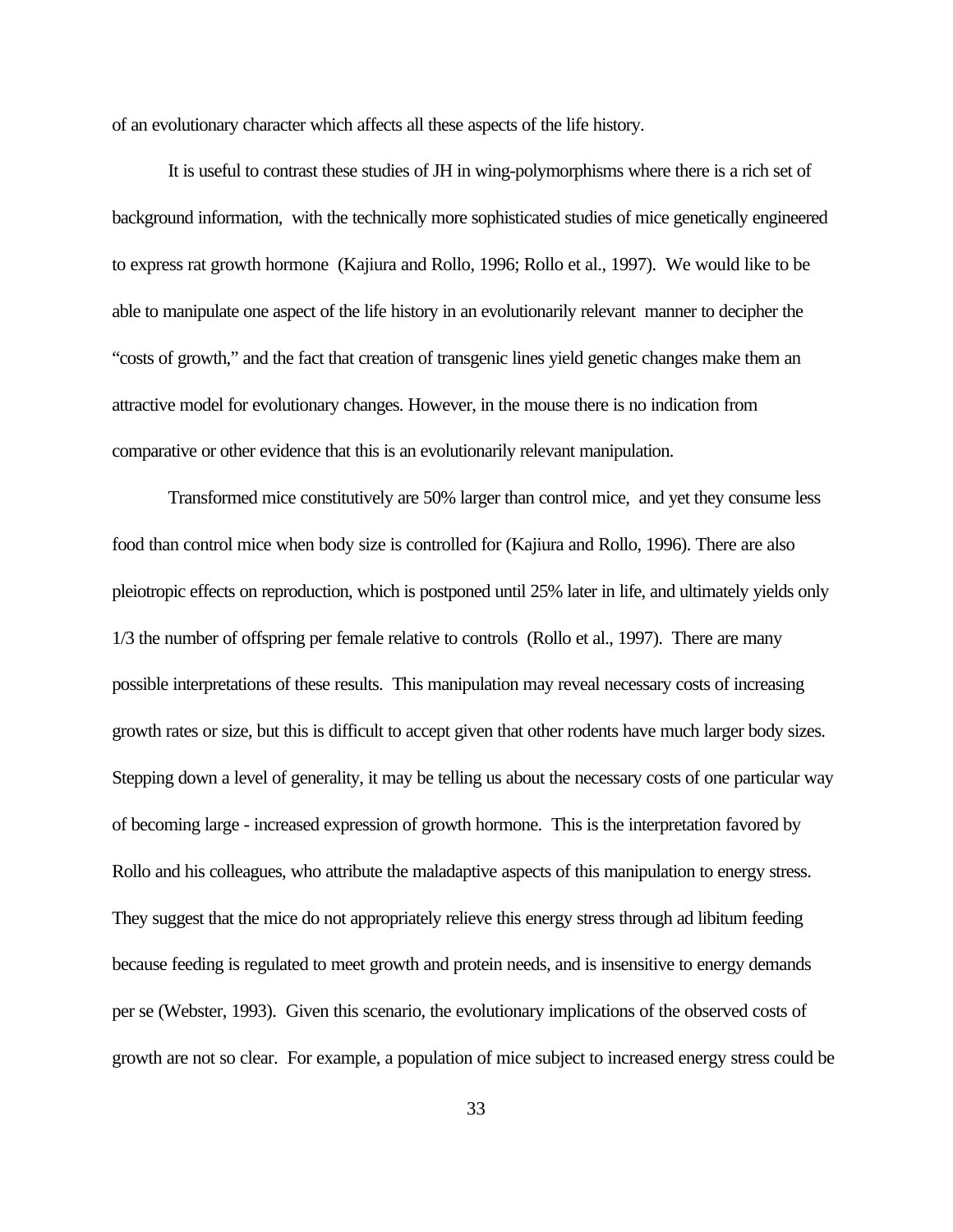expected to evolve a new and more appropriate feeding strategy, which might relieve the observed costs of growth. There might also be other mechanisms for increased size which are less evolutionarily costly, such as postponing reproduction without affecting early growth rates. A final interpretation is that the costs observed are due to peculiarities of the manipulation itself. As Rollo et al. (1997) point out, the normal circadian rhythm of GH expression is suppressed in the manipulated mice, and the level of other hormones altered due to regulatory interactions. We need a more complete understanding of the functional basis of growth to determine what the implications of this manipulation are.

# New functional alternatives

As evolutionary biologists, we have long been concerned with the evolutionary character problem by other names - in particular as constraints or trade-offs. We have been hopeful that the evolutionary character problem could be solved by whole organism approaches, such as those I have discussed above. While these approaches can be informative, they have many pitfalls which can only be avoided by thorough, multidisciplinary approaches such as those being taken with wing-polymporphic insects (Zera and Denno, 1997). This suggests the desirability of exploiting technical advances which will simplify the process of indentifying the functional wiring underlying evolution.

Most efforts by evolutionary biologists to understand evolutionary characters have been directed at the important but crude question of whether there is a pleiotropic relationship between a pair of traits. However, theory makes clear that it is not simply the existence of a tradeoff which is important to validate a particular evolutionary scenario, but the precise quantitative nature of the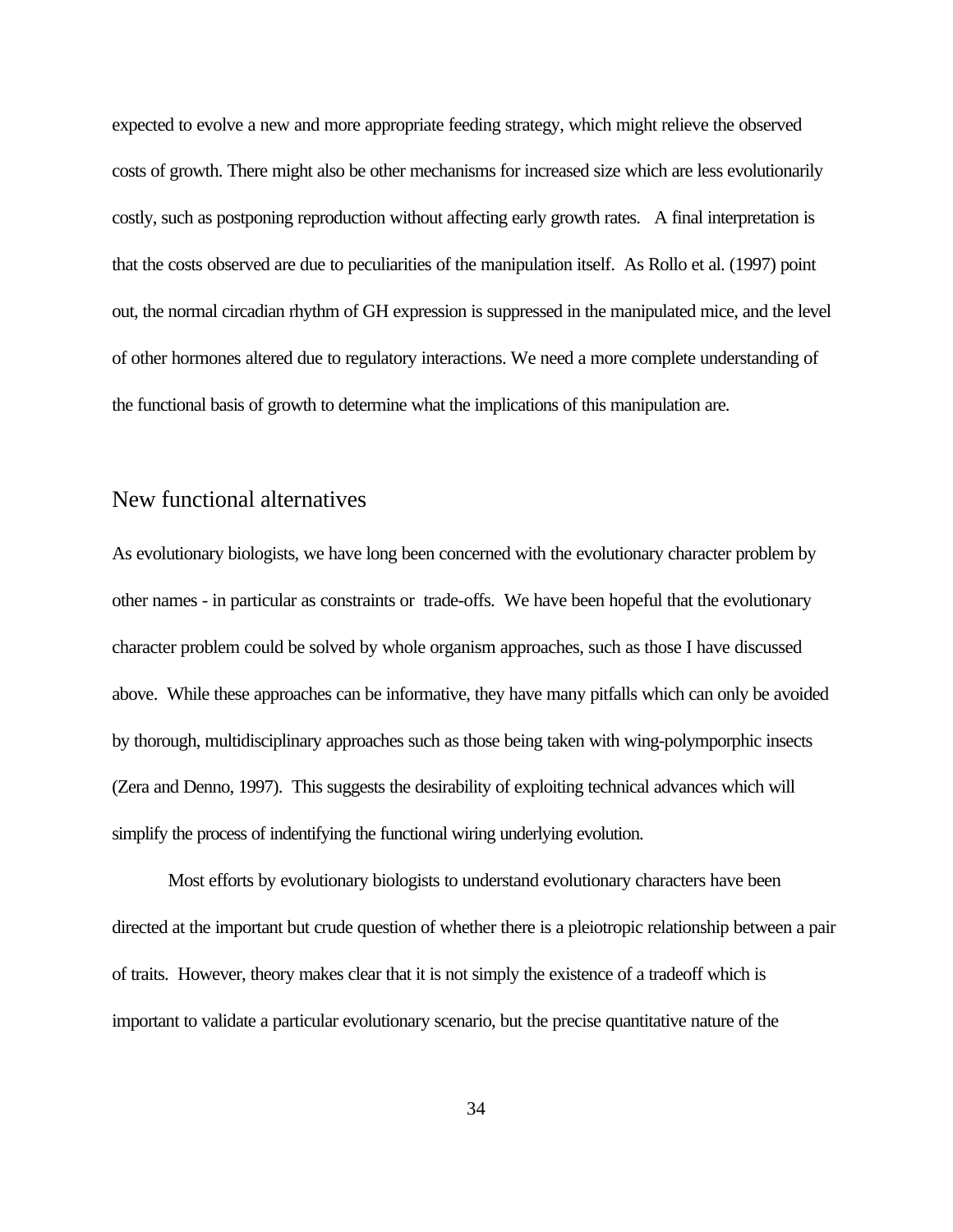tradeoff. For example, current modeling efforts on the reproductive effort problem seek to incorporate growth and age and size at maturity into the reproductive effort model in a more general way (Sibly et al., 1985; Kozlowski, 1992; Bernardo, 1993). All such models assume that age and size at maturity are in effect one trait, with a strong positive relationship between them, while reproductive fitness is enhanced both by being early, and by being large. Two different growth curves have been used to model deterministic growers. One set of models takes a von Bertalanffy growth equation as an assumption (Roff, 1984; Stearns and Koella, 1986; Berrigan and Koella, 1994, reviewed by Day and Taylor, 1997). The von Bertalanffy model assumes that there is a maximum possible size that an organism can achieve, and that growth rates diminish as this asymptotic size is approached. An alternative is to model growth as a power function of mass (Roff, 1983; Kozlowski and Weigert, 1987; Kozlowski and Weiner, 1996). Here there is no maximum size, so additional growth always results in larger size. Cessation of growth is assumed to be due to the shunting of resources to reproduction, away from growth. In each case, there is a tight tradeoff-driven relationship between age and size at maturity, dictated by the growth model. Only the shape of this relationship differs between the models. Day and Taylor (1997) showed that even with such similar models, the effect of a change in growth rate on the optimal age at maturity differs between them. When juvenile and adult mortality are held constant, the von Bertalanffy-based models will predict that an increase in growth rate will usually lead to a decrease in age at maturity, as an individual will simply approach its maximum size more rapidly. The power function based models predict that a fast growing individual should always mature later, as it would be more willing to pay the mortality costs of additional growth.

As evolutionary biologists we really need to know the precise nature of the evolutionary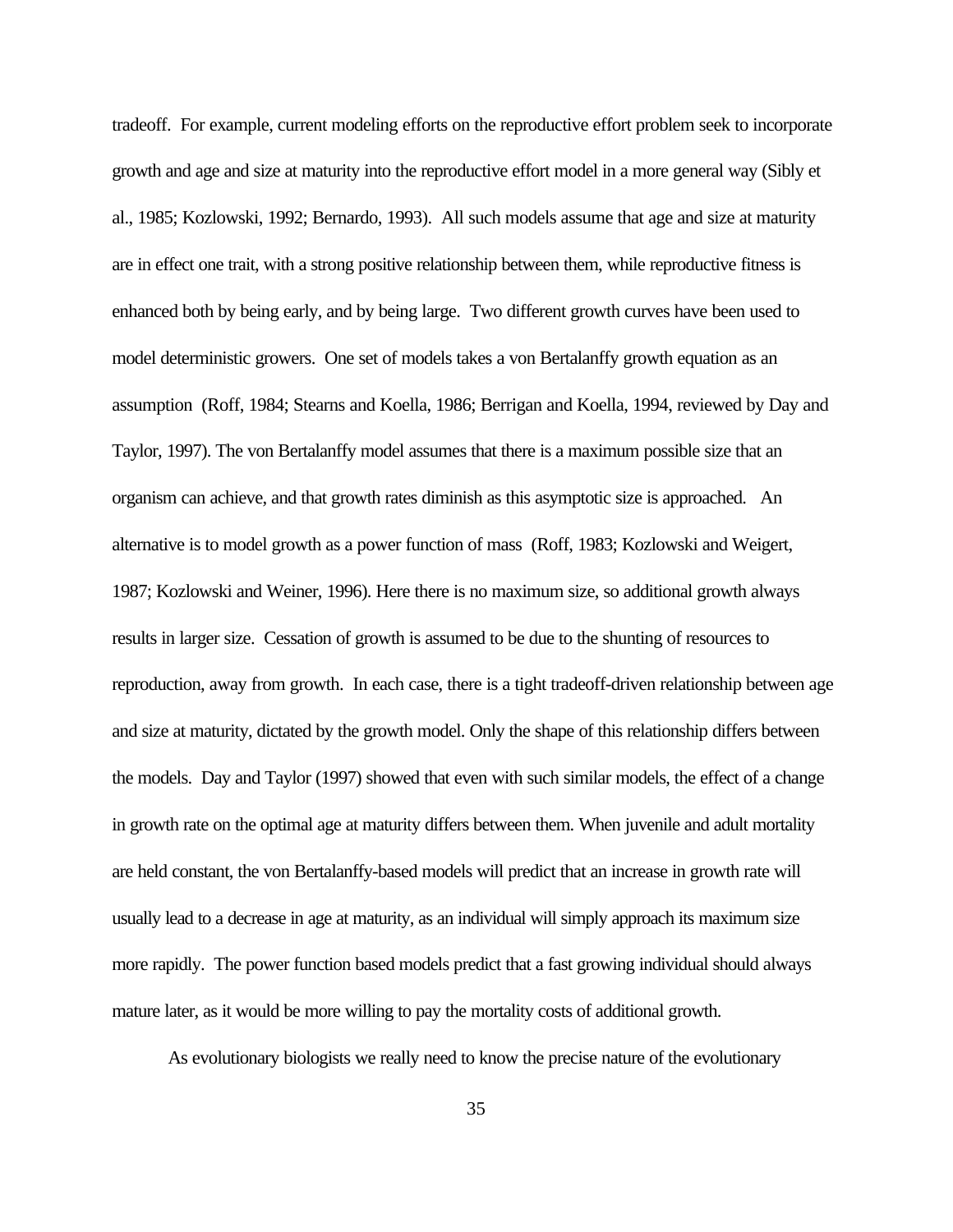characters which underlie life history transitions. To get this information, we will have to depend more heavily on studies of gene function and interrelationships. Genomic analyses ultimately hold the promise of a complete understanding of the functional wiring of organisms. QTL mapping holds the promise of identifying which loci out of all the ones in the functional wiring actually vary within and among populations. Explicitly evolutionary studies will ultimately be necessary to tell us which of the loci that vary are important in effecting evolutionary transitions.

#### **Genomics**

A fundamentally new tool which will ultimately prove the key to developing the detailed wiring diagram underlying potential life history transitions are the complete descriptions of gene sequences which the various genome projects have produced (e.g. Fleischmann et al., 1995; Clayton et al., 1997; *C. elegans* Sequencing Consortium, 1998). Just how much we have to understand is emphasized by the high proportion of protein coding sequences found which have no known function. For example 56% of the over 6400 proteins coded for by the yeast genome had no known function at the time the sequence was completed (Clayton et al., 1997). Substantial efforts are now being directed at understanding the functions of these unknown proteins (James, 1997). Evolutionary studies which make use of whole genomes are in their infancy, but already yield some intriguing results relevant to our study of evolutionary characters. For example, comparisons of the genome complements of pathogenic and non-pathogenic species suggests hypotheses about which pathways are necessary for a pathogenic life history (Huynen and Bork, 1998). In the longer term, application of comparative genomic methods to suites of taxa differing in life histories will prove a powerful source of hypotheses concerning the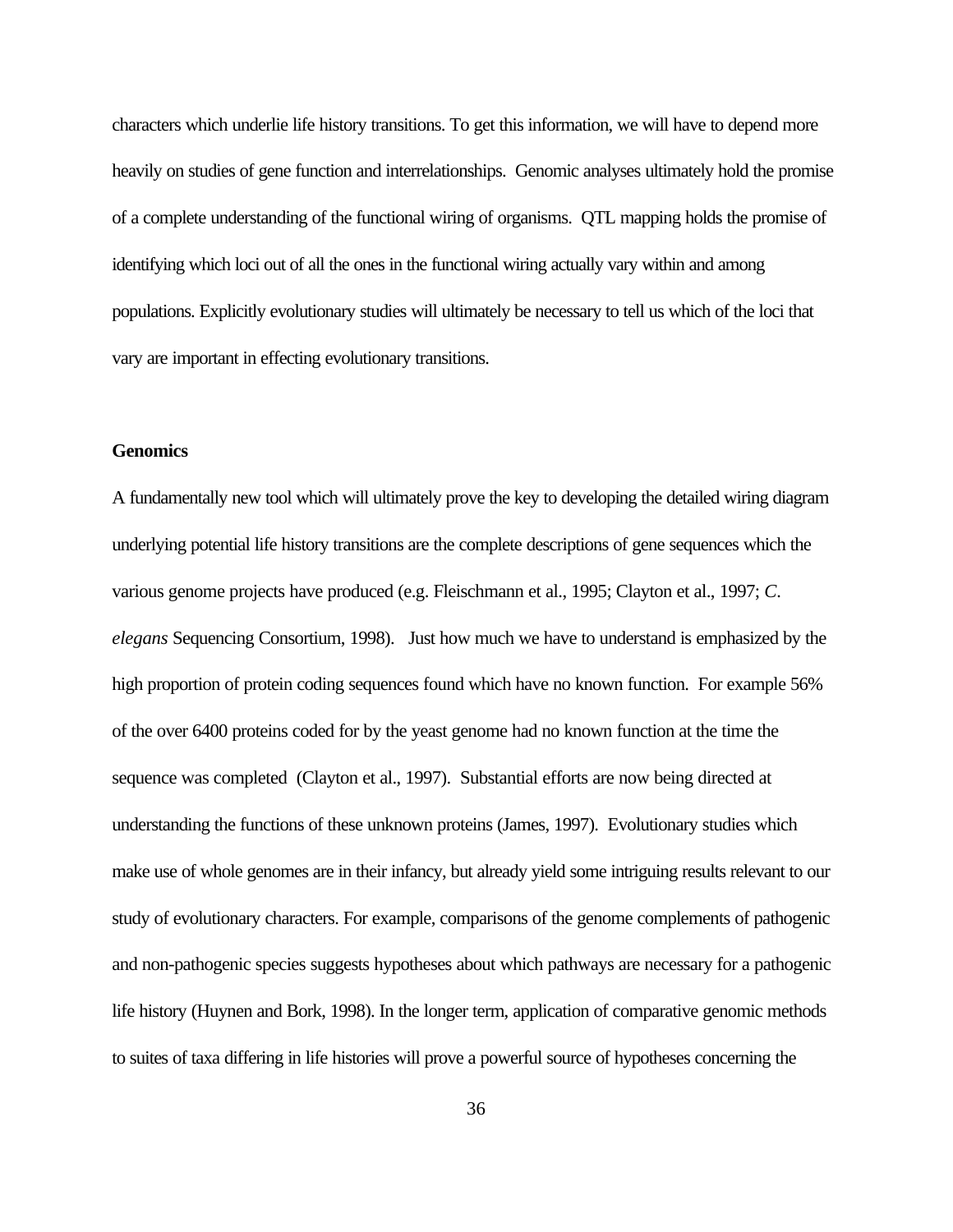characters responsible for evolutionary transitions.

A complementary approach which nibbles at the edges of this ignorance are mutagenesis screens which have been used in model systems to identify large numbers of genes with particular classes of mutant phenotypes. For example, mutant screens in the nematode worm *Caenorhabditis elegans* have led to the discovery of at least eight genes which are capable of affecting mortality rates (Hekimi et al., 1998). Consideration of what we have learned from these mutations highlights both the possibilities and the limitations of this approach. These genes seem to fall into two categories with independent effects on mortality (Lakowski and Hekimi, 1996), and so identify two evolutionary characters which can affect lifespan. One set of genes affects the entry of worms into a resting stage, known as a dauer larva. Lifespan of a dauer larva can be up to six months, compared to a normal life span of 15 days. The genes identified seem to be part of the signalling pathway that turns on the dauer phenotype when conditions deteriorate. The existence of these genes is predictable from the natural history of the organism, the fact that it has an inducible resting stage. However, when the constitutively dauer genotypes are placed at a temperature too high for induction of the morphological dauer larva phenotype, lifespan is still lengthened considerably. This has revealed unexpected complexity to the basis of the phenotype which would otherwise have been difficult to find. Otherwise, these loci are not very informative, since they do not help identify the physiological basis of the alterations to lifespan.

The second class of genes affecting mortality rates are the clock genes, so called because they seem to affect a host of traits that have a temporal component (Hekimi et al., 1998). The effects on lifespan seem to be highly correlated with effects on development rate. The genes act maternally, suggesting that they are involved in setting the rate of living of worms early in life, and that this rate is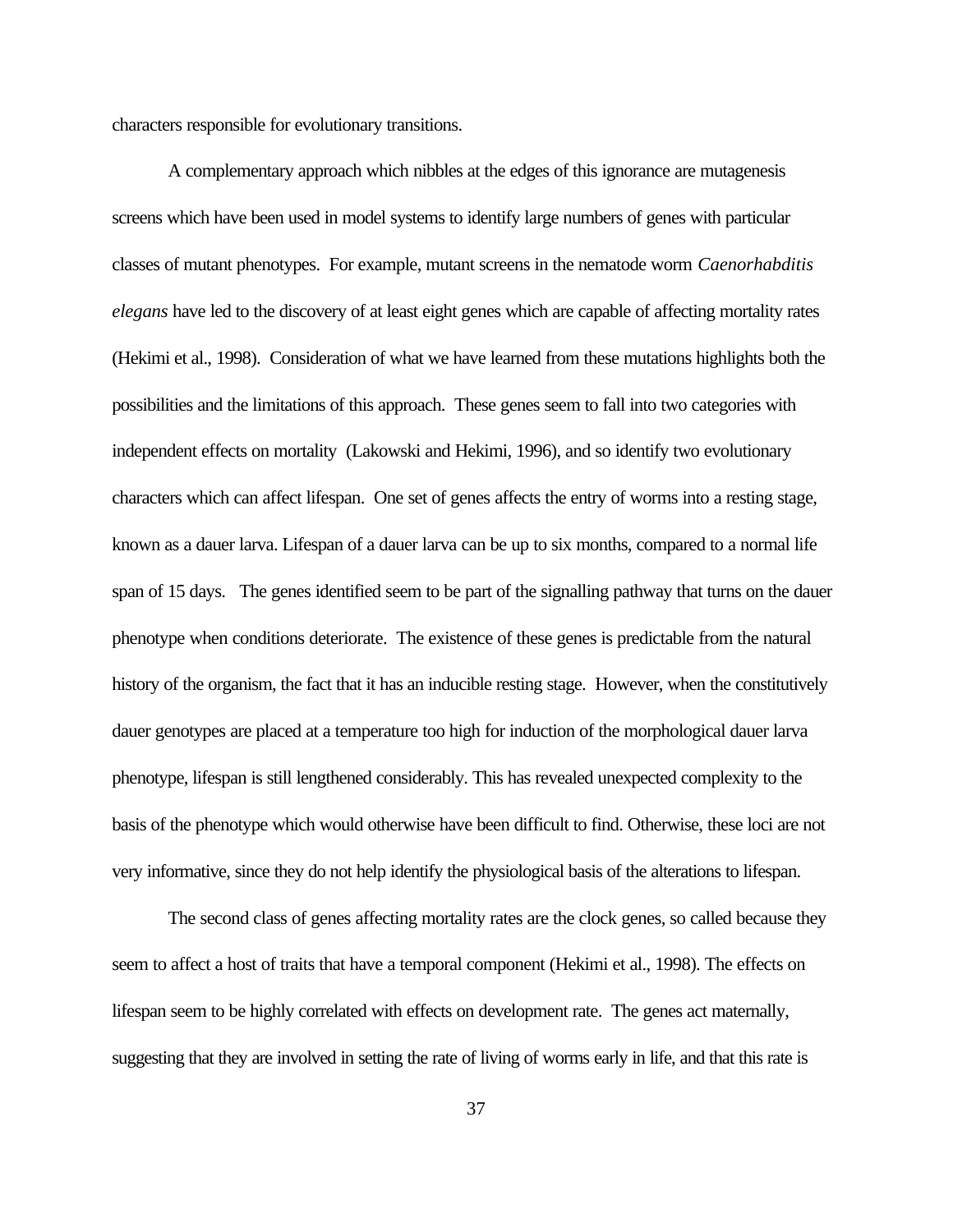difficult to change later. One of the clock genes has been cloned, and shows extensive homology with a yeast gene which is involved in regulating the switch from growth on glucose to growth on nonfermentable carbon sources. The implication is that in the worm, the clock genes are involved in activating a fundamental energetic pathway, with mutants depriving worms of the energy the pathway supplies, with the pleiotropic effect of slowing the rate of living, and decreasing mortality rate. This suggests that the clock genotype is a classic example of an antagonistically pleiotropic one, where the fitness advantages of increased metabolism on fitness early in life more than compensates for the gain in fitness late in life.

Possession of the entire sequence of the *C. elegans* genome will catalyze the identification of the missing elements of these known pathways. What is known is tantalizing rather than conclusive, but clearly reveals the power of the genomic approach to the identification of evolutionary characters.

#### **QTL mapping**

Quantitative trait locus (QTL) mapping seeks to find the genetic location of segregating variation, usually in artificially constructed populations. To do the mapping, the population is first constructed by crossing stocks which differ in the phenotype of interest. In addition, the two stocks are characterized for genetic markers at previously mapped marker loci. The QTL mapping is then carried out by looking for correlations between the markers and the phenotype in the descendants of the original cross. The technique is beginning to be widely applied to life history traits by evolutionary biologists (Mitchell-Olds, 1995) and plant (Stuber, 1995) and animal breeders (Haley, 1995).

While ultimately the goal is to identify the specific loci responsible for the mapped variation, this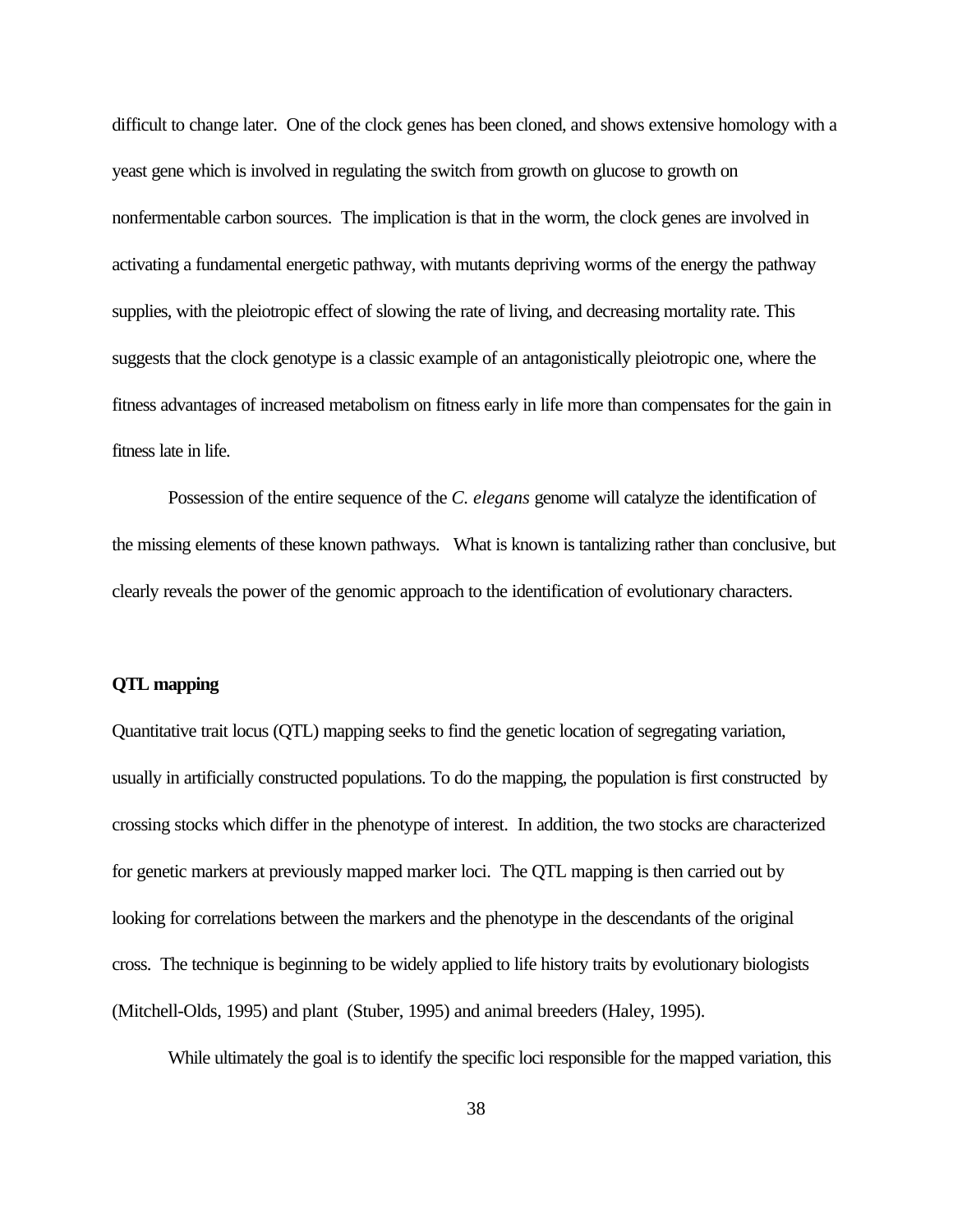is rarely possible today using QTL mapping alone, given the large numbers of unknown loci in the genome, and the small numbers of markers employed in QTL mapping (Mackay and Fry, 1996). A related problem is that a single QTL containing region may harbor several loci affecting the trait. Successes in identifying the specific loci involved have only come by comparing QTL maps with previously mapped loci which are known to influence the trait of interest, which are called candidate genes (Doebley et al., 1995, 1997; Long et al., 1995; Mackay and Fry, 1996). Presumably the information necessary to resolve these issues will increase in model organisms as the genomic data increase.

Even without knowledge of the function of a QTL, its identification can delineate the existence of evolutionary characters. For example, Mitchell-Olds (1996) mapped two genes controlling flowering time in *Arabidopsis thaliana.* Both gene regions also had correlated effects on plant size, such that late flowering plants were large. This reflects a classic time vs. size tradeoff as postulated in many life history theories. Interestingly, the strains crossed to initiate mapping did not vary in flowering time, but each carried one early and one late allele whose effects approximately canceled out.

A second example of the usefulness of QTL mapping for the identification of evolutionary characters are maps of the differences between primitive cultivars of maize, and its wild progenitor teosinte (Doebley and Stec, 1993; Doebley et al., 1995). The two strains are extremely different in large numbers of traits, so different that they were originally classified as different genera (Iltis, 1983). Most of the morphological differences reflect increased reproductive effort and harvestability in the cultivar, both of great practical value to agriculturalists. The list of major changes includes at least a dozen traits in the ear and the overall architecture of the plant. Remarkably, only five regions of the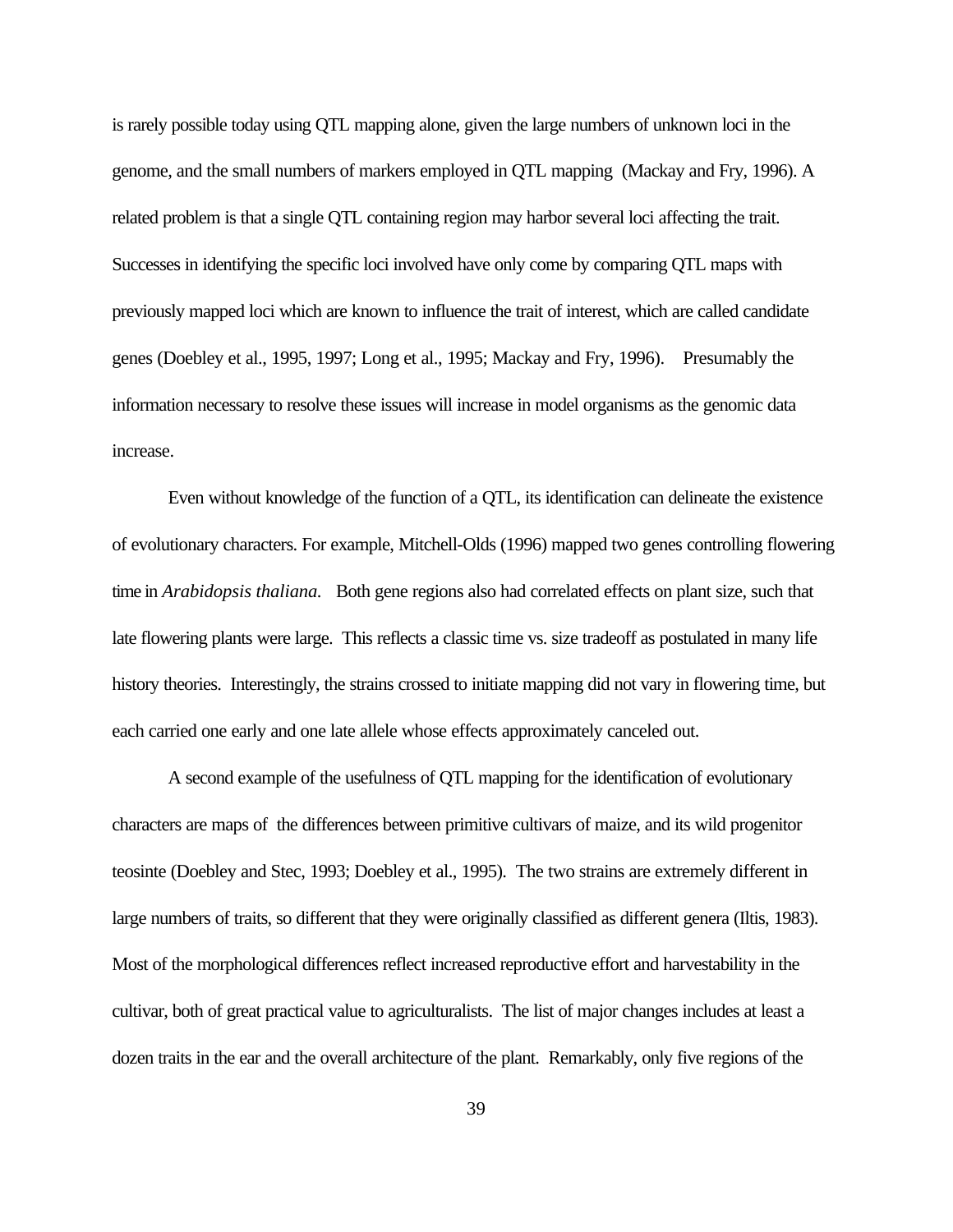genome seem to control the lion's share of the differences in all of these traits. In some cases, the correlated effects of a single locus seem sensibly related to each other. For example, the seed of teosinte is protected by a hard outer glume, covering the opening of the thick cupule in which the seed sits. A mutation at a single locus, *tga1*, withdraws the protective cupule and softens the glume to the edible form found in maize (Dorweiler et al., 1993). However, two other loci jointly determine a bewildering variety of seemingly unrelated traits, including the conversion of the long lateral branches of teosinte to the short ones of maize, the conversion of the terminal inflorescence on the lateral branches from male to female, an increase in the number of seeds/ear, rearrangement of the seeds along the ear, increase in seed size, and for increasing the tendency of ears to stay intact during handling (Doebley et al., 1995). One of these, *tb1*, has been identified and cloned (Doebley et al., 1995, 1997). All of this evidence suggests the presence of a functional pathway whose nature could never have been predicted a priori.

The conservation of gene order in the grasses enables the comparison of QTL positions between maize, rice and sorghum, and remarkably these two gene regions also have effects on mass per seed in crosses between wild and cultivated strains in all three species (Paterson et al., 1995). Correspondence of regions influencing other traits, such as day-length response is also apparent, suggesting that the same evolutionary characters have been involved in independent domestication events.

### **Phenomics**

Very soon, we will have a catalog of all of the genes in a wide sample of model multicellular organisms.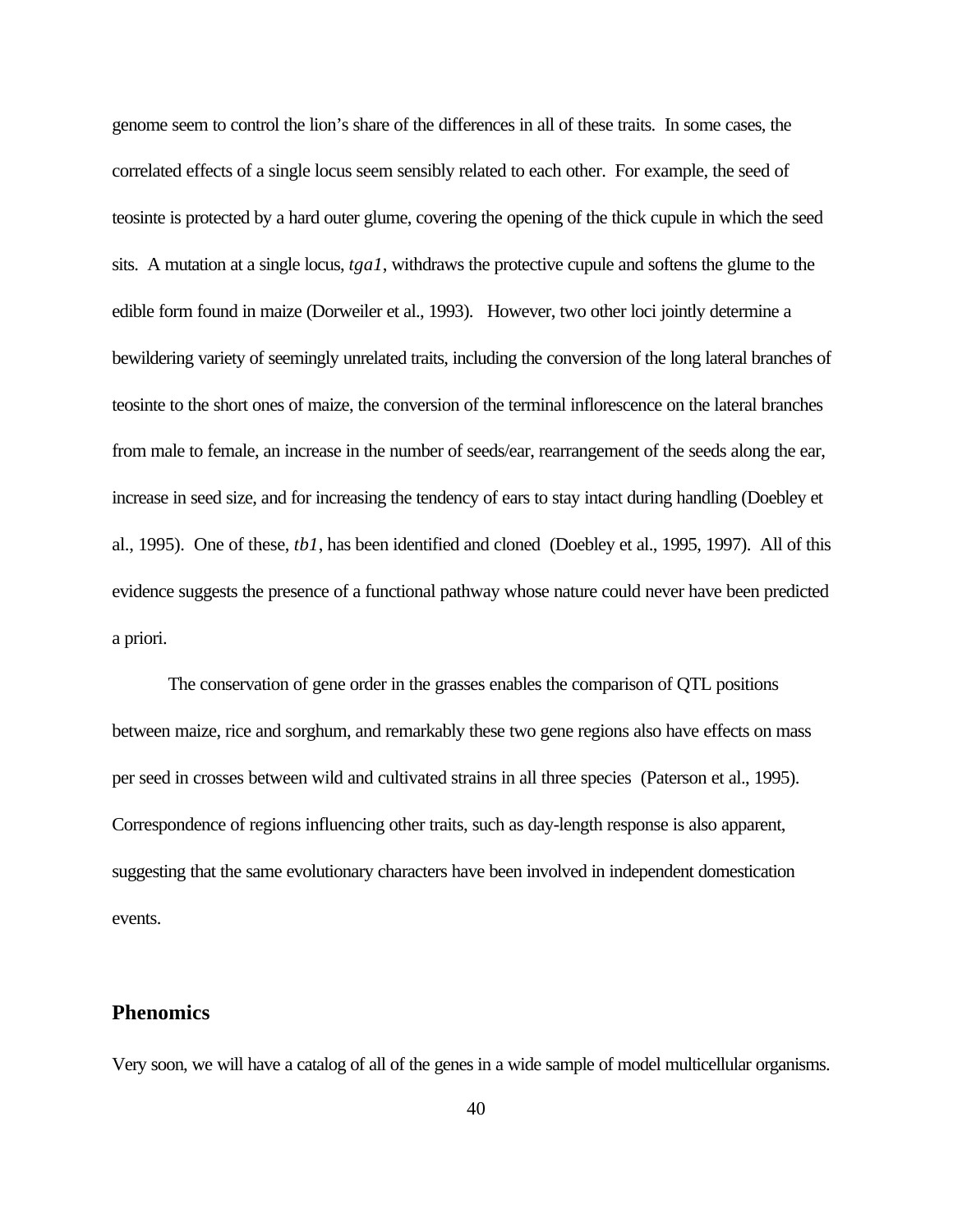This has already lead to a shift in attention away from genomics, to the decipherment of the biological roles of the proteins a genome is capable of constructing. The set of proteins in an organism has been dubbed its proteome (Kahn, 1995). Understanding the proteome will occupy more reductionist scientists such as biochemists and developmental biologists for some time. Within a few years or decades at the most we can anticipate that the proteome too will be deciphered, that is we will know what all the genes do, and which biochemical or developmental pathways they are organized into.

There is another domain which we need to understand, and that is the potential effects of variation in the proteome on the phenotype (see Figure 1). This is the same task I have suggested we need to pursue to promote our understanding of evolution, the decipherment of evolutionary characters. I suggest the term *phenomics* for this task, to suggest that this is ultimately as important as the genome projects themselves. The task of phenomics is to understand the implications of functional architecture for biology. Some pathways are likely to be important for evolution, while others rarely are. The ones which underlie major evolutionary transitions, or respond to phenotypic selection most readily, or cause the most genetic load should receive the most attention from all sorts of biologists. Other pathways may be ignored as a first approximation. These are crucial tasks which evolutionary biologists should embrace as one for which their conceptual training makes them uniquely suited.

**Acknowledgements:** Thanks to Günter Wagner, Tom Miller, Alice Winn, Locke Rowe and Ellie Larsen for comments on previous drafts.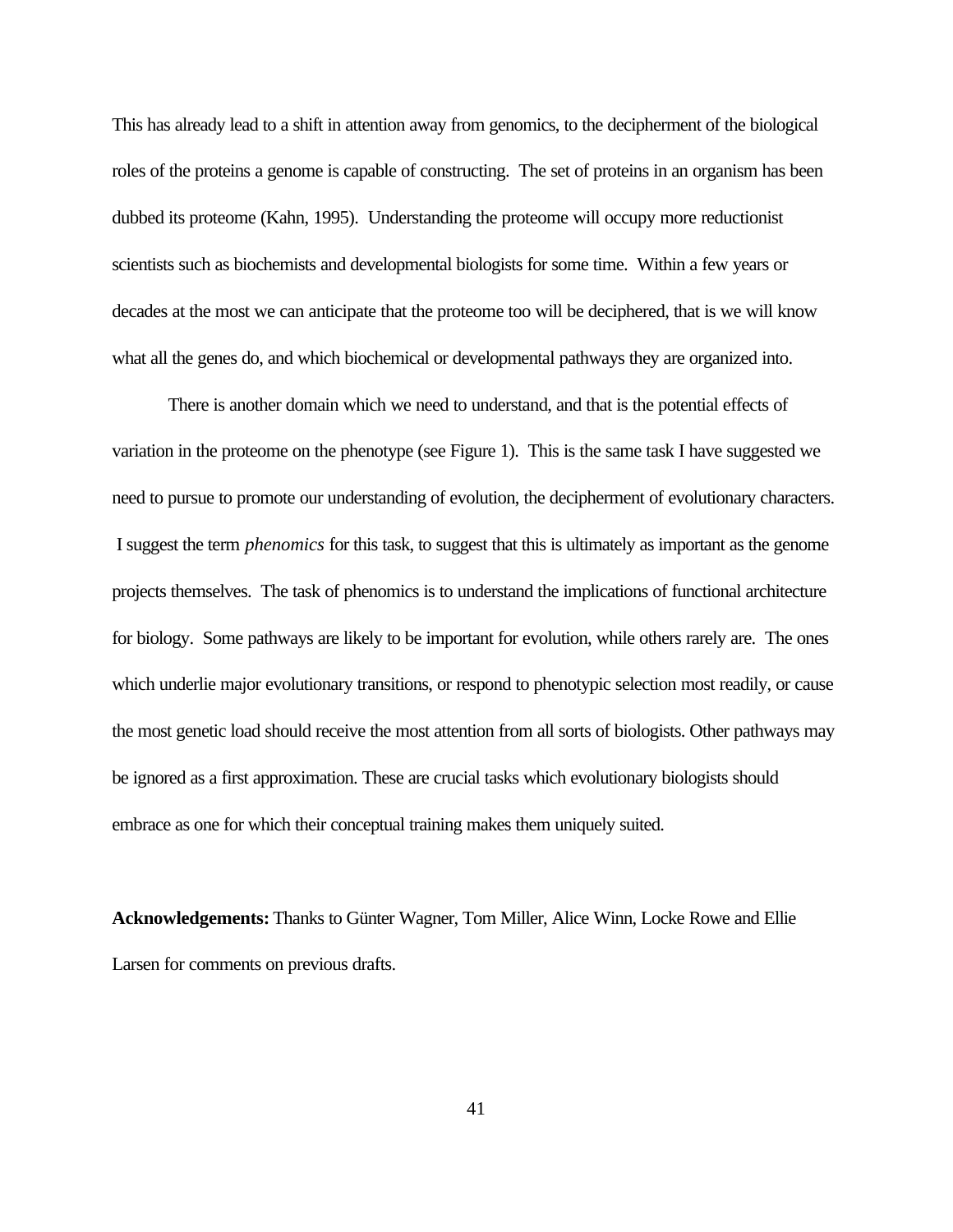#### **Literature Cited**

- Arnold, S. J. 1981a. Behavioral variation in natural populations. I. Phenotypic, genetic and environmental correlations between chemoreceptive responses to prey in the garter snake, *Thamnophis elegans*. Evolution 35:489-509.
- ---. 1981b. Behavioral variation in natural populations. II. The inheritance of a feeding response in crosses between geographic races of the garter snake, *Thamnophis elegans*. Evolution 35:510-515.

Bell, G., and V. Koufopanou. 1986. The cost of reproduction. Oxford Surv. Evol. Biol. 3:83-131.

- Bernardo, J. 1993. Determinants of maturation in animals. Trends Ecol. Evol. 8:166-173.
- Berrigan, D., and J. C. Koella. 1994. The evolution of reaction norms: simple models for age and size at maturity. J. Evol. Biol. 7:549-566.
- Bradshaw, A. D. 1991. The Croonian Lecture, 1991. Genostasis and the limits to evolution. Phil. Trans. R. Soc. London, Ser. B 333:289-305.
- Burt, A. 1995. Perspective: The evolution of fitness. Evolution 49:1-8.
- *C. elegans* Sequencing Consortium. 1998. Genome sequence of the nematode *C. elegans:* a platform for investigating biology. Science 282:2012-2018.
- Charlesworth, B. 1990. Optimization models, quantitative genetics, and mutation. Evolution44:520-538.
- ---. 1994. Evolution in age-structured populations, 2nd ed. Cambridge University Press, Cambridge.
- Charnov, E. L. 1989. Phenotypic evolution under Fisher's fundamental theorem of natural selection. Heredity 62:113-116.
- Charnov, E. L., and W. M. Schaffer. 1973. Life history consequences of natural selection: Cole's results revisited. Amer. Natur. 107:791-793.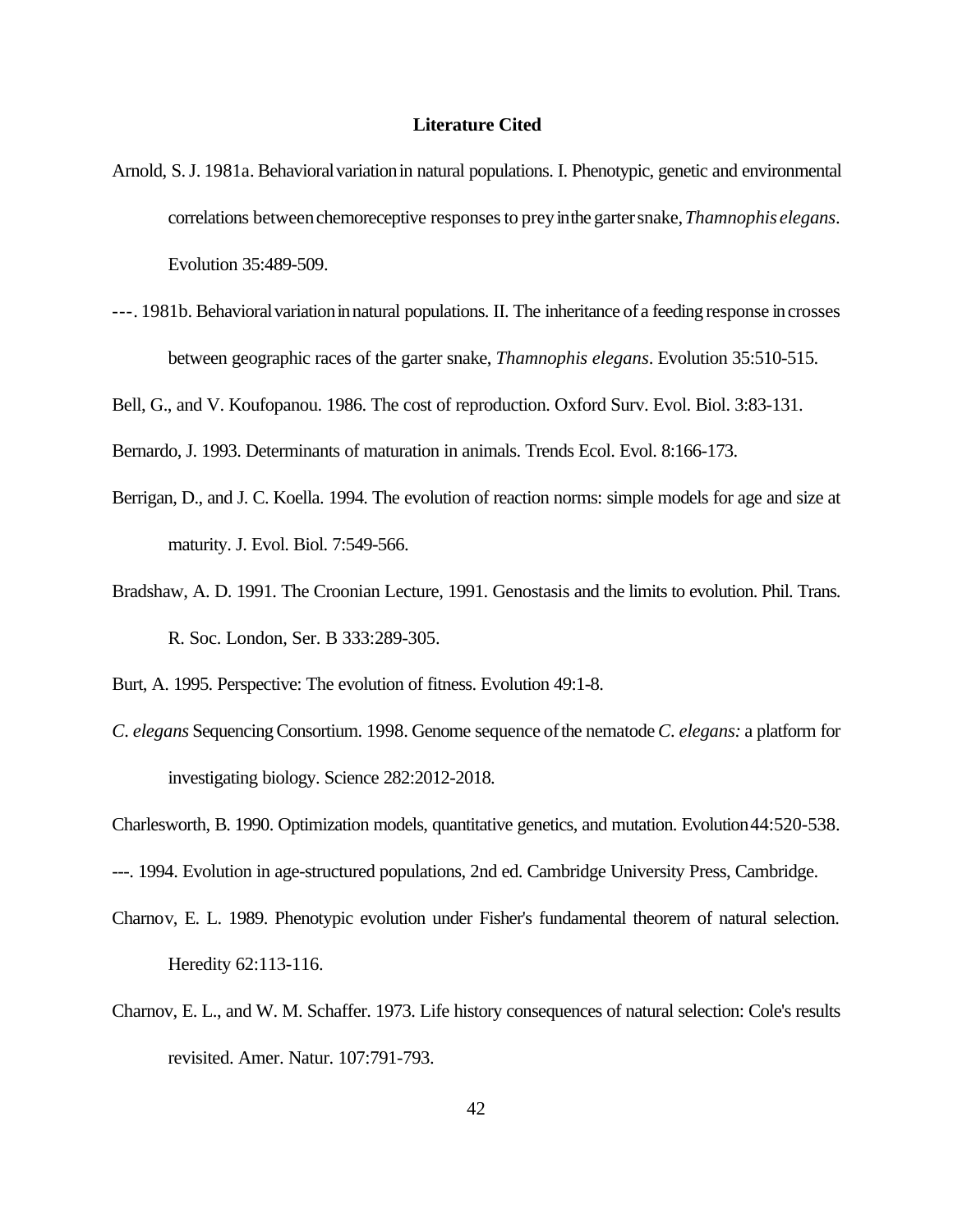- Cheverud, J. M. 1984. Quantitative genetics and developmental constraints on evolution by selection. J. Theor. Biol. 110:155-171.
- Chippindale, A. K., T. J. F. Chu, and M. R. Rose. 1996. Complex trade-offs and the evolution of starvation resistance in *Drosophila melanogaster*. Evolution 50:753-766.
- Chippindale, A. K., J. A. Alipaz, H.-W. Chen, and M. R. Rose. 1997. Experimental evolution of accelerated development in *Drosophila melanogaster*. I. Developmental speed and larval survival. Evolution 51:1536-1551.
- Clark, A. G. 1987. Genetic correlations: the quantitative genetics of evolutionary constraints, pp. 25-45. *In* V. Loeschke (ed.), Genetic constraints on adaptive evolution, Springer-Verlag, Berlin.
- Clayton, R. A., O. White, K. A. Ketchum, and J. C. Venter. 1997. The first genome fromthe third domain of life. Nature 387:459-462.
- Crespi, B. J., and F. L. Bookstein. 1989. A path-analytic model for the measurement of selection on morphology. Evolution 43:18-28.
- Day, T., and P. D. Taylor. 1997. Von Bertalanffy's growth equation should not be used to model age and size at maturity. Amer. Natur. 149:381-393.
- de Jong, G., and A. J. van Noordwijk. 1992. Acquisition and allocation of resources: genetic (co)variances, selection, and life histories. Amer. Natur. 139:749-770.
- Doebley, J., and A. Stec. 1993. Inheritance of morphological differences between maize and teosinte: comparison of results for two  $F_2$  populations. Genetics 134:559-570.
- Doebley, J., A. Stec, and C. Gustus. 1995. *teosinte branched1* and the origin of maize: evidence for epistasis and the evolution of dominance. Genetics 141:333-346.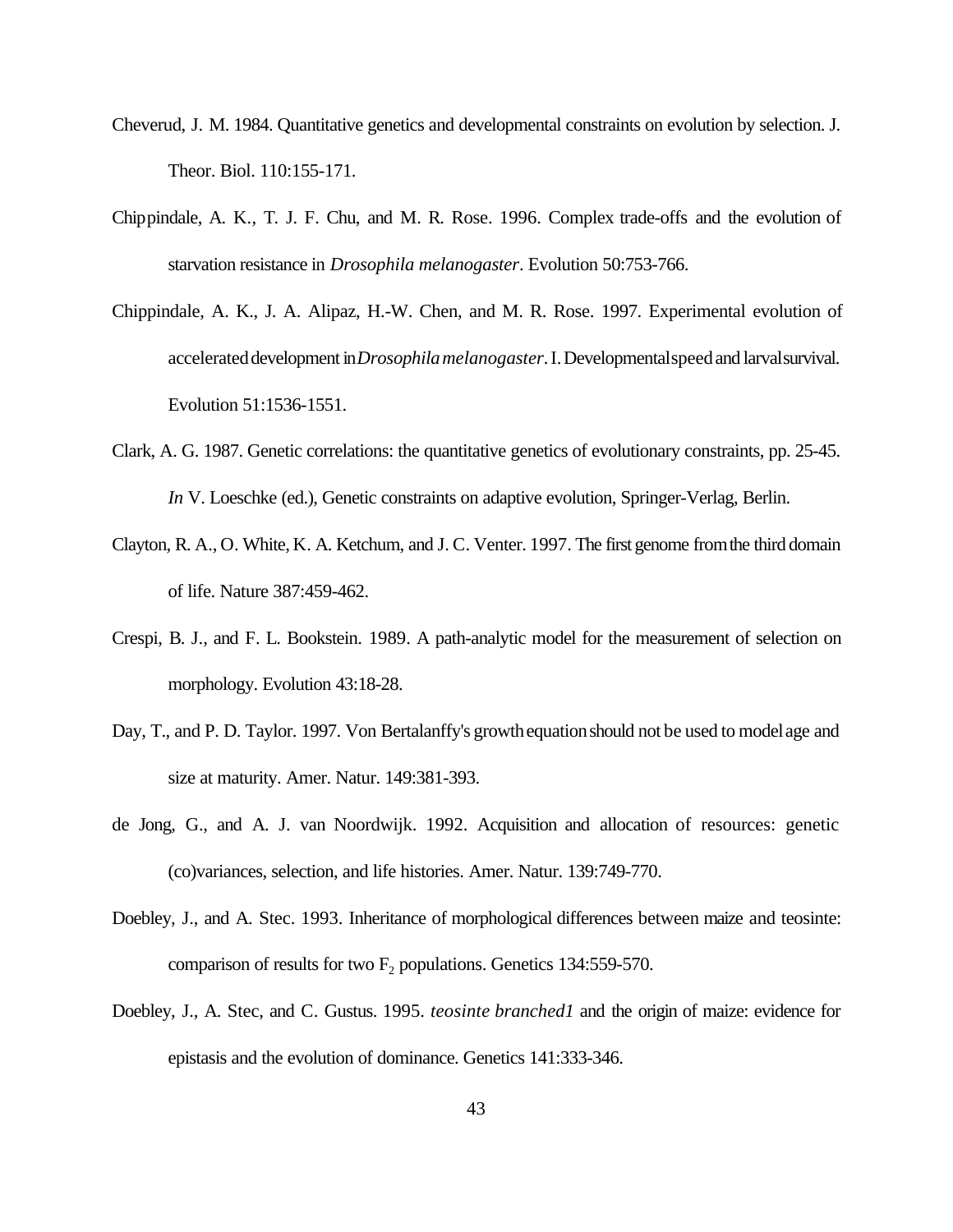- Doebley, J., A. Stec, and L. Hubbard. 1997. The evolution of apical dominance in maize. Nature 386:485-488.
- Dorweiler, J., A. Stec, J. Kermicle, and J. Doebley. 1993. *Tesosinte glume architecture1:* a genetic locus controlling a key step in maize evolution. Science 262:233-235.
- Falconer, D. S. 1989. Introduction to Quantitative Genetics, 3rd ed. Longman Scientific and Technical, Harlow.
- Fleischmann, R. D., M. D. Adams, O. White, R. A. Clayton, E. F. Kirkness, A. R. Kerlavage,C. J. Bult, J.-F. Tomb, E. F. Dougherty, J. M. Merrick, k McKenney, G. Sutton, W. FitzHugh, C. Fields, J. D. Gocayne, J. Scott, R. Shirley, L.-I. Liu, A. Glodek, J. M. Kelley, J. F. Weidman, C. A. Phillips, T. Spriggs, E. Hedblom, M. D. Cotton, T. R. Utterback, M. C. Hanna, D. T. Nguyen, D. M. Saudek, R. C. Brandom, L. D. Fine,J. L. Fritchman, J. L. Fuhrmann, N. S. M. Geoghagen, C. L. Gnehm, L. A. McDonald, K. V. Small, C. M. Fraser, H. O. Smith, and J. C. Venter. 1995. Whole-genome random sequencing and assembly of *Haemophilus influenzae* Rd. Science 269:496-512.
- Fowler, K., C. Semple, N. H. Barton, and L. Partridge. 1997. Genetic variation for total fitness in *Drosophila melanogaster*. Proc. Roy. Soc. London, Ser. B 264:191-199.
- Futuyma, D. J., M. C. Keese, and D. J. Funk. 1995. Genetic constraints on macroevolution: the evolution of host affiliation in the leaf beetle genus *Ophraella*. Evolution 49:797-809.
- Gale, J. S., and L. J. Eaves. 1972. Variation in wild populations of *Papaver dubium* V. the application of factor analysis to the study of variation. Heredity 29:135-149.
- Gomulkiewicz, R., and R. D. Holt. 1995. When does evolution by natural selection prevent extinction?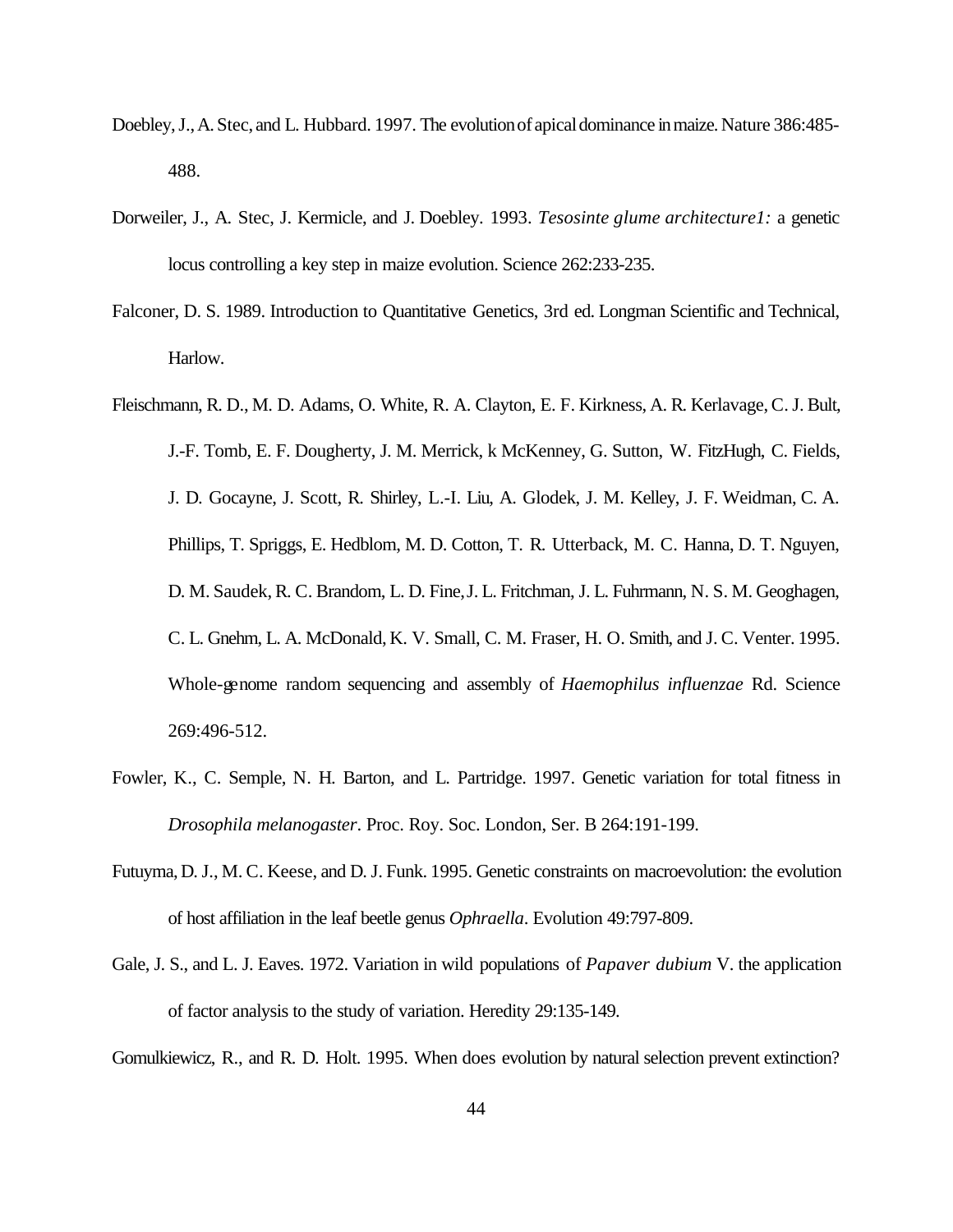Evolution 49:201-207.

- Gomulkiewicz, R., and M. Kirkpatrick. 1992. Quantitative genetics and the evolution of reaction norms. Evolution 46:390-411.
- Gustafsson, L., and W.J. Sutherland. 1988. The costs of reproduction in the collared flycatcher*Ficedula albicollis*. Nature 335:813-815.
- Haley, C. S. 1995. Livestock QTLs bringing home the bacon? Trends Genet. 11:488-492.
- Hayes, J. F., and W. G. Hill. 1981. Modification of estimates of parameters in the construction of genetic selection indices (`bending'). Biometrics 37:483-493.
- Hekimi, S., B. Lakowksi, T. M. Barnes, and J. J. Ewbank. 1998. Molecular genetics of life span in . Elegans: how much does it teach us? Trends Genet. 14:14-20.
- Houle, D. 1991. Genetic covariance of fitness correlates: what genetic correlations are made of and why it matters. Evolution 45:630-648.
- ---. 1992. Comparing evolvability and variability of quantitative traits. Genetics 130:195-204.
- ---. 1998. Howshould we explain variance in the genetic variance of traits? Genetica 102/103:241-253.
- Houle, D., B. Morikawa, and M. Lynch. 1996. Comparing mutational variabilities. Genetics 143:1467- 1483.
- Huynen, M. A., and P. Bork. 1998. Measuring genome evolution. Proc. Nat. Acad. Sci., USA95:5849- 5856.
- Iltis, H. H. 1983. From teosinte to maize: the catastrophic sexual transmutation. Science 222:886-894.
- James, P. 1997. Protein identification in the post-genomes era: the rapid rise of proteomics. Q. Rev. Biophys. 30:279-331.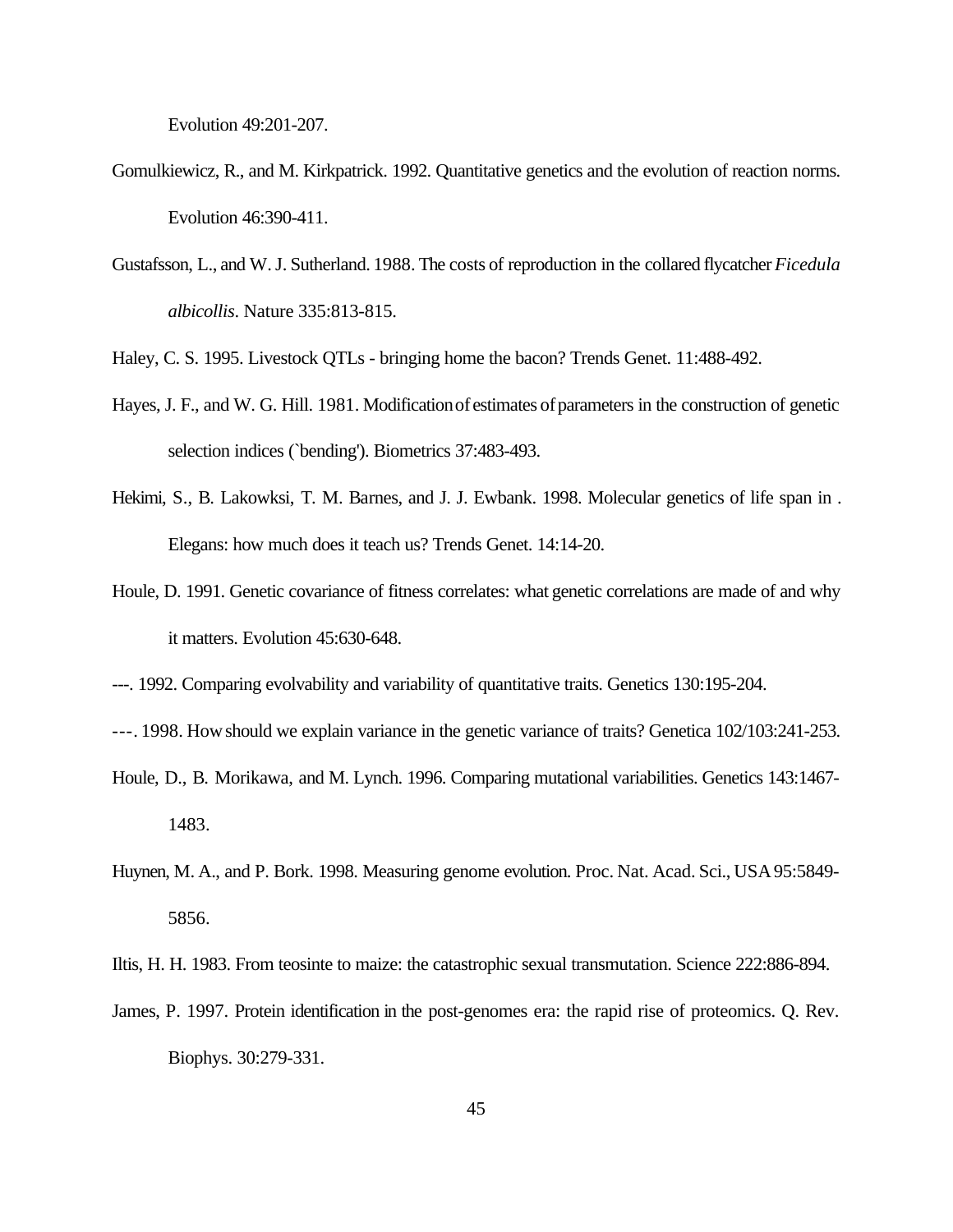Johnson, R. A., and D. W. Wichern. 1982. Applied Multivariate Statistical Analysis. Prentice-Hall, Englewood Cliffs, NJ.

Kahn, P. 1995. From genome to proteome: looking at a cell's proteins. Science 270:369-370.

- Kajiura, L. J., and C. D. Rollo. 1996. The ontogeny of resource allocation in giant transgenic rat growth hormone in mice. Can. J. Zool. 74:492-507.
- Keightley, P. D., and O. Ohnishi. 1998. EMS-induced polygenic mutation rates for nine quantitative characters in *Drosophila melanogaster*. Genetics 148:753-766.
- Kirkpatrick, M., and D. Lofsvold. 1992. Measuring selection and constraint in the evolution of growth. Evolution 46:954-971.
- Kirkpatrick, M., D. Lofsvold, and M. Bulmer. 1990. Analysis of the inheritance, selection and evolution of growth trajectories. Genetics 124:979-993.
- Kozlowski, J. 1992. Optimal allocation of resources to growth and reproduction: implications for age and size at maturity. Trends Ecol. Evol. 7:15-19.
- Kozlowski, J., and R. G. Weigert. 1987. Optimal age and size at maturity in annuals and perennials with determinate growth. Evol. Ecol. 1:231-244.
- Kozlowski, J., and J. Weiner. 1996. Interspecific allometries are byproducts of body size optimization. Amer. Natur. in press.
- Lakowski, B., and S. Hekimi. 1996. Determinationoflife-spanin*Caenorhabditis elegans* byfour clock genes. Science 272:1010-1013.
- Lande, R. 1979. Quantitative genetic analysis ofmultivariateevolutionapplied to brain:bodysize allometry. Evolution 33:402-416.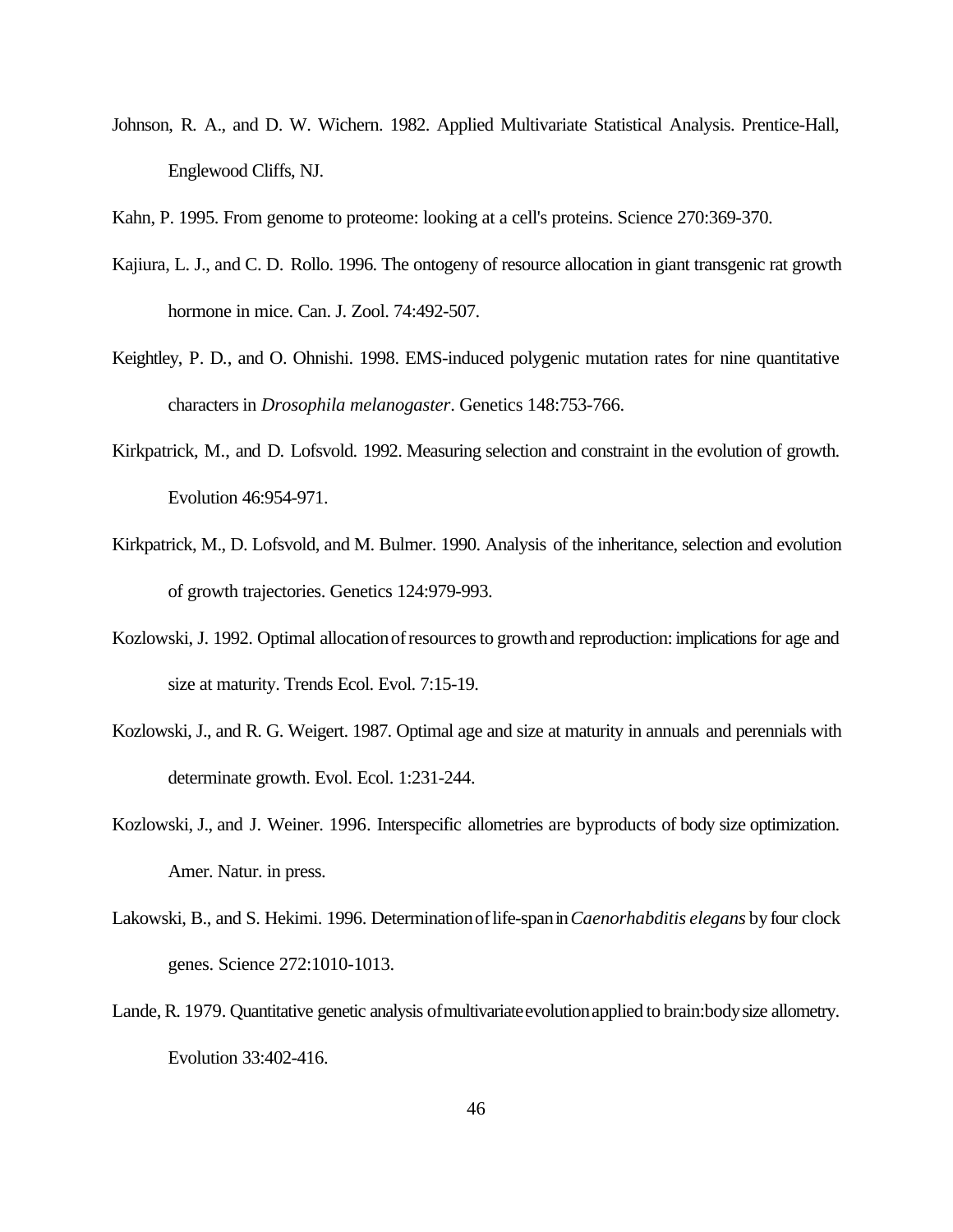- ---. 1980. Genetic variation and phenotypic evolutionduring allopatric speciation. Amer. Natur. 116:463- 479.
- ---. 1982. A quantitative genetic theory of life history evolution. Ecology 63:607-615.
- Lande, R., and S. J. Arnold. 1983. The measurement of selection on correlated characters. Evolution 37:1210-1226.
- Leroi, A. M., S. B. Kim, and M. R. Rose. 1994a. The evolution of phentoypic life-history trade-offs: an experimental study using *Drosophila melanogaster*. Amer. Natur. 144:661-676.
- Leroi, A. M., M. R. Rose, and G. V. Lauder. 1994b. What does the comparative method reveal about adaptation? Amer. Natur. 143:381-402.
- Lewontin, R. C. 1974. The genetic basis of evolutionary change. Columbia University Press, New York.
- Lints, F. A., J. Stoll, G. Grunway, and C. V. Lints. 1979. An attempt to select for increased longevity in *Drosophila melanogaster*. Gerontology 25:192-204.
- Long, A. D., S. L. Mullaney, L. A. Reid, J. D. Fry, C. H. Langley, and T. F. C. Mackay. 1995. High resolution mapping of genetic factors affecting abdominal bristle number in *Drosophila melanogaster*. Genetics 139:1273-1291.
- Lynch, M., and R. Lande. 1992. Evolution and extinction in response to environmental change, pp. 234- 250. *In* P. M. Kareiva, J. G. Kingsolver and R. B. Huey (eds.), Biotic Interactions and Global Change, Sinauer Associates, Sunderland, MA.
- Mackay, T. F. C., and J. D. Fry. 1996. Polygenic mutation in *Drosophila melanogaster*: genetic interactions between selection lines and candidate quantitative trait loci. Genetics 144:671-688.

Maynard Smith, J. 1976. A comment on the Red Queen. Amer. Natur. 110:325-330.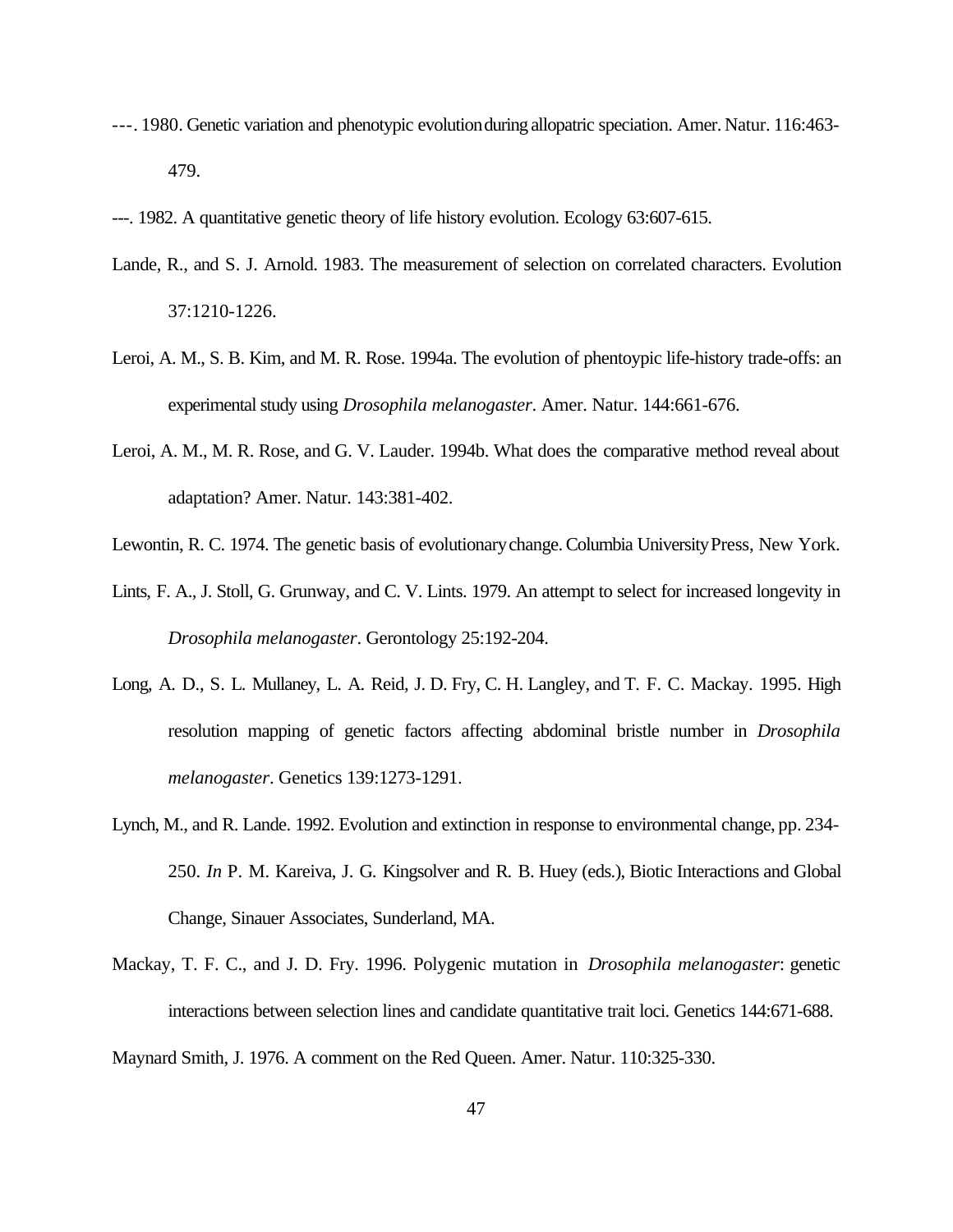- Mitchell-Olds, T. 1995. The molecular basis of quantitative genetic variation in natural populations. Trends Ecol. Evol. 10:324-328.
- ---. 1996. Pleiotropy causes long-term genetic constraints on life-history evolution in *Brassica rapa*. Evolution 50:1849-1858.
- Mitchell-Olds, T., and J. J. Rutledge. 1986. Quantitative geneticsinnaturalplant populations:a review of the theory. Amer. Natur. 127:379-402.
- Mitchell-Olds, T., and R. G. Shaw. 1987. Regressionanalysis ofnatural selection: statistical inference and biological interpretation. Evolution 41:1149-1161.
- Mole, S., and A. J. Zera. 1993. Differential allocation of resources underlies the dispersal-reproduction trade-off in the wing polymorphic cricket, *Gryllus rubens*. Oecologia 93:121-127.
- Mousseau, T. A., and D. A. Roff. 1987. Natural selection and the heritability of fitness components. Heredity 59:181-197.
- Mukai, T., S. I. Chigusa, L. E. Mettler, and J. F. Crow. 1972. Mutation rate and dominance of genes affecting viability in *Drosophila melanogaster*. Genetics 72:335-355.
- Orzack, S. H., and S. Tuljapurkar. 1989. Population dynamics in variable environments. VII. The demography and evolution of iteroparity. Amer. Natur. 133:901-923.
- Paquin, C. E., and J. Adams. 1983. Relative fitness can decrease in evolving asexual populations of *S. cerevisiae*. Nature 306:368-371.
- Parker, G. A., and J. Maynard Smith. 1990. Optimalitytheoryinevolutionarybiology. Nature 348:27-33.
- Partridge, L., and P. H. Harvey. 1988. The ecological context of life history evolution. Science 241:1449-1455.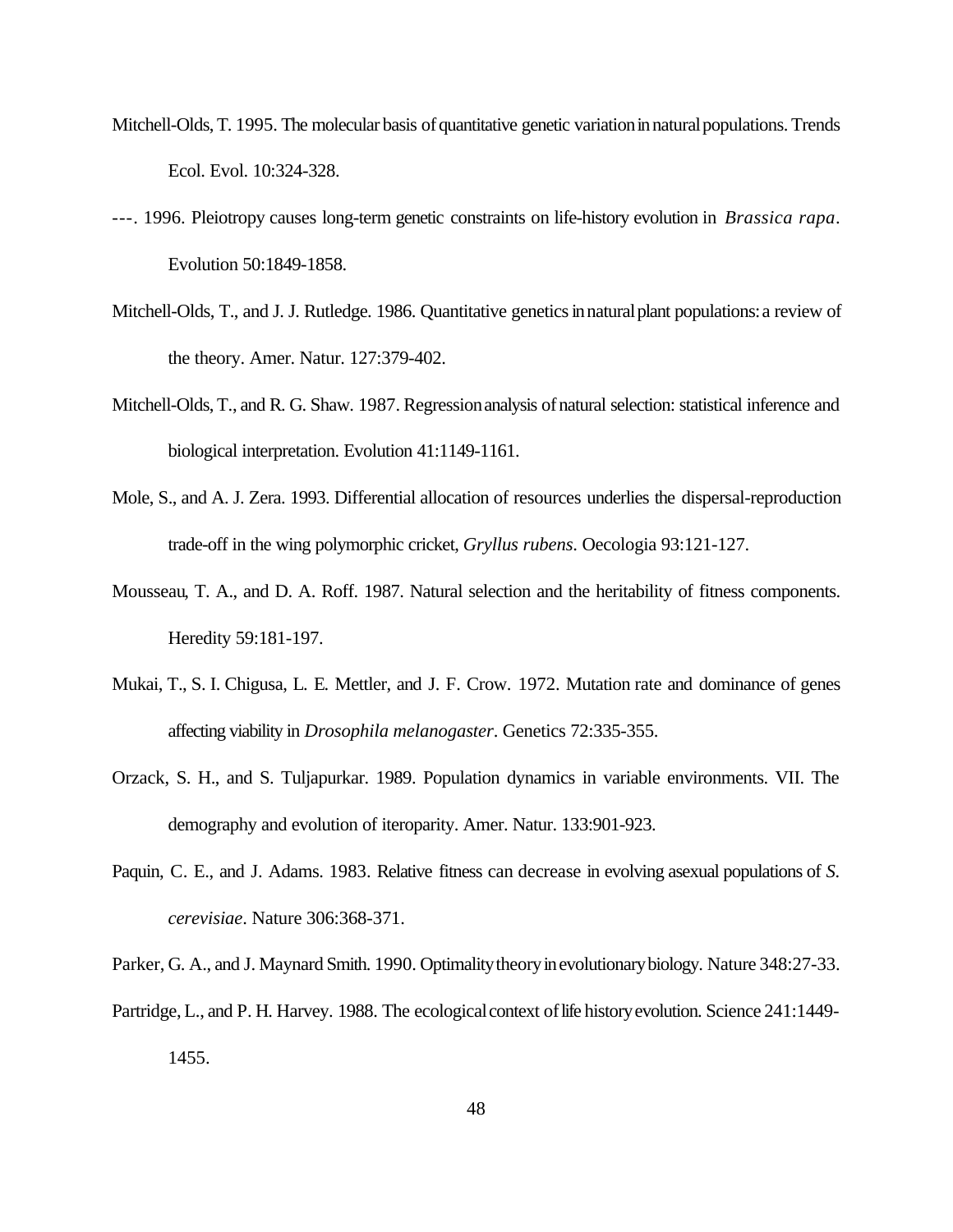- Paterson, A. H., Y.-R. Lin, Z. Li, K. F. Schertz, J. F. Doebley, S. R. M. Pinson, S.-C. Liu, J. W. Stansel, and J. E. Irvine. 1995. Convergent domestication of cereal crops by independent mutations at corresponding genetic loci. Science 269:1714-1718.
- Pease, C. M., and J. J. Bull. 1988. A critique of methods for measuring life-history tradeoffs. J. Evol. Biol. 1:293-303.
- Reznick, D. 1985. Costs of reproduction: an evaluation of the empirical evidence. Oikos 44:257-267.
- ---. 1992. Measuring the costs of reproduction. Trends Ecol. Evol. 7:42-45.
- Riska, B. 1986. Some models for development, growth, and morphometric correlation. Evolution 40:1303-1311.
- Ritland, K., and C. Ritland. 1996. Inferences about quantitative inheritance based on natural population structure in the yellow monkey-flower, *Mimulus guttatus*. Evolution 50:1074-1082.
- Roff, D. A. 1983. An allocation model of growth and reproduction in fish. Can. J. Fish. Aquat. Sci. 40:1395-1404.
- ---. 1984. The evolution of life history parameters in teleosts. Can. J. Fish. Aquat. Sci. 41:989-1000.
- ---. 1986. The evolution of wing dimorphism in insects. Evolution 40:1009-1020.
- ---. 1992. The Evolution of Life Histories: Theory and Analysis. Chapman and Hall, New York.
- ---. 1996. The evolution of genetic correlations: an analysis of patterns. Evolution 50:1392-1403.
- ---. 1997. Evolutionary Quantitative Genetics. Chapman and Hall, New York.
- Roff, D. A., and T. A. Mousseau. 1987. Quantitative genetics and fitness: lessons from *Drosophila*. Heredity 58:103-118.

Rollo, C. D., J. Rintoul, and L. J. Kajiura. 1997. Lifetime reproduction of giant transgenic mice: the energy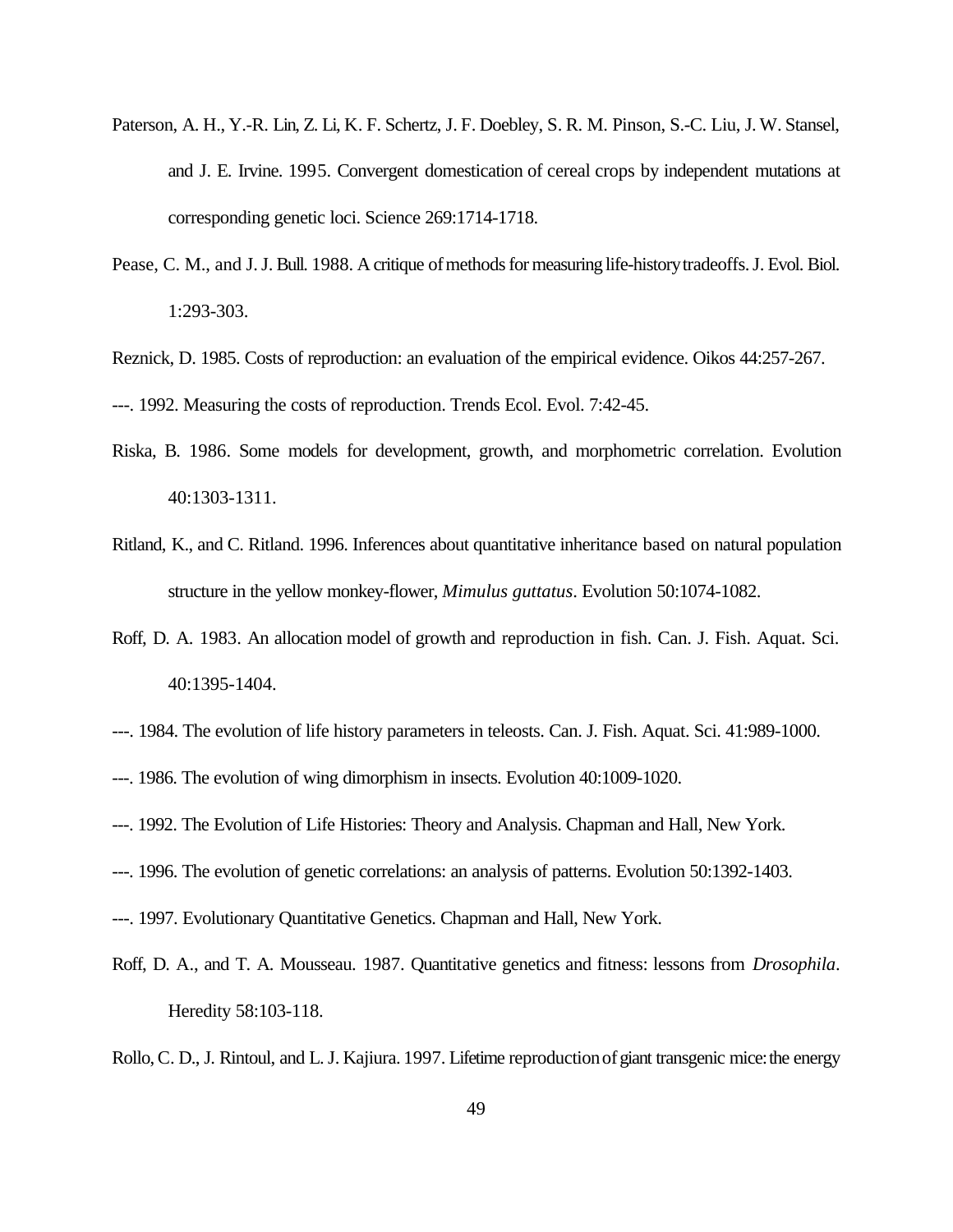stress paradigm. Can. J. Zool. 75:1336-1345.

- Rose, M. R., T. J. Nusbaum, and A. K. Chippindale. 1996. Laboratory evolution: the experimental wonderland and the Cheshire cat syndrome, pp. 221-241. *In* M. R. Rose and G. V. Lauder (eds.), Adaptation, Academic, San Diego.
- Schlichting, C. D., and M. Pigliucci. 1998. Phenotypic Evolution: A Reaction Norm Perspective. Sinauer, Sunderland, MA.
- Schluter, D. 1996. Adaptive radiation along genetic lines of least resistance. Evolution 50:1766-1774.
- Schluter, D., and J. N. M. Smith. 1986. Natural selection on beak and body size in the song sparrow. Evolution 40:221-231.
- Schluter, D., T. D. Price, and L. Rowe. 1991. Conflicting selection pressures and life history trade-offs. Proc. Roy. Soc. London, Ser. B 246:11-17.
- Shabalina, S. A., L. Y. Yamploksy, and A. S. Kondrashov. 1997. Rapid decline of fitness in panmictic populations of *Drosophila melanogaster*. Proc. Nat. Acad. Sci., USA 94:13034-13039.
- Sibly, R. M., P. Calow, and N. Nichols. 1985. Are patterns of growth adaptive? J. Theor. Biol. 112:553-574.
- Simmons, M. J., and J. F. Crow. 1977. Mutations affecting fitness in Drosophila populations. Ann. Rev. Genet. 11:49-78.
- Sinervo, B., and A. L. Basolo. 1996. Testing adaptations using phenotypic manipulations, pp. 149-185. *In* M. R. Rose and G. V. Lauder (eds.), Adaptation, Academic, San Diego.
- Sinervo, B., and D. F. DeNardo. 1996. Costs of reproduction in the wild: path analysis of natural selection and experimental tests of causation. Evolution 50:1299-1313.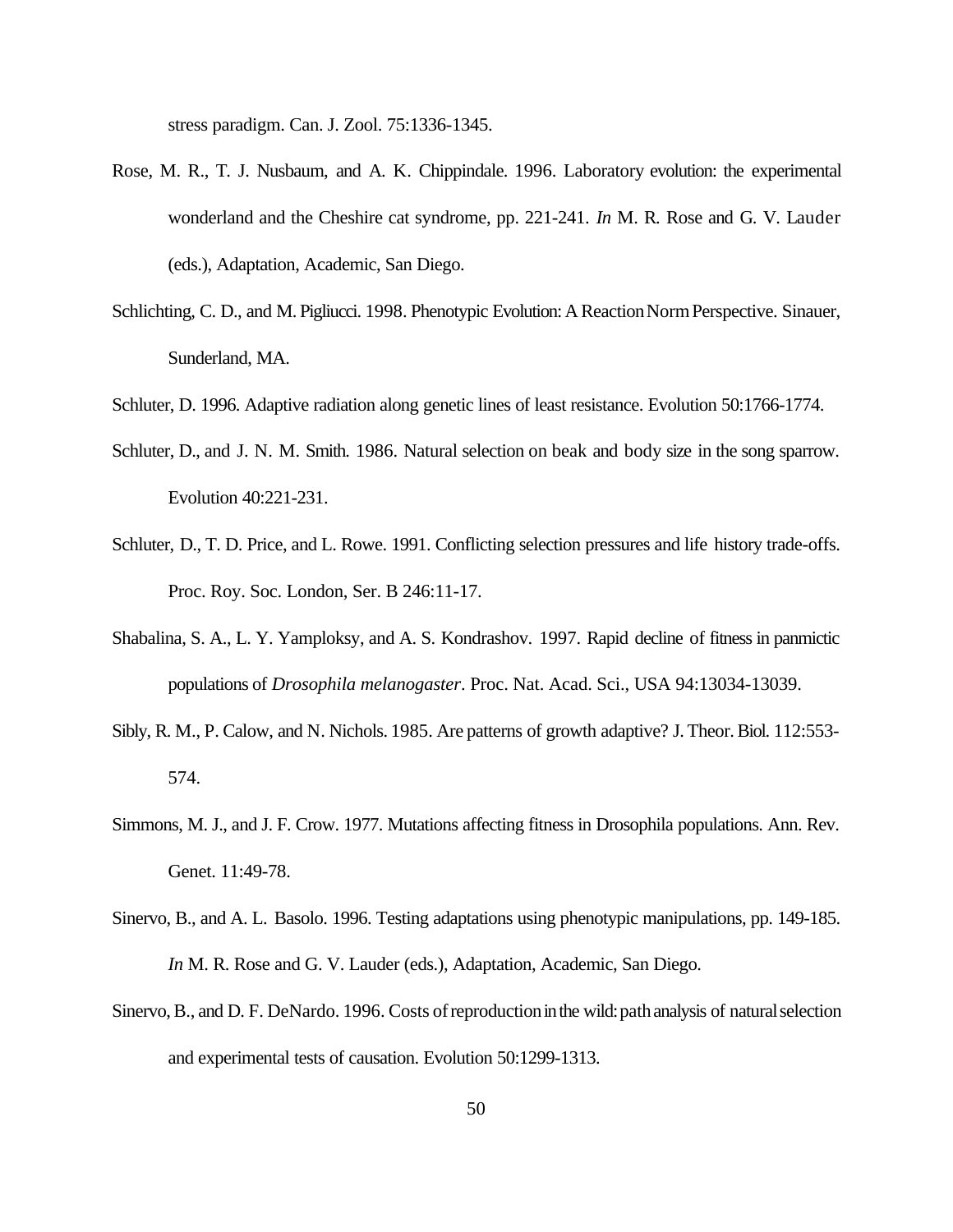Slatkin, M. 1987. Quantitative genetics of heterochrony. Evolution 41:799-811.

Stearns, S. C. 1992. The Evolution of Life Histories. Oxford, Oxford.

- Stearns, S. C., and J. C. Koella. 1986. The evolution of phenotypic plasticity in life-history traits: predictions of reaction norms for age and size at maturity. Evolution 40:893-913.
- Stratton, D. A. 1992. Life-cycle components of selection in *Erigeron annuus*: I. Phenotypic selection. Evolution 46:92-106.

Stuber, C. W. 1995. Mapping and manipulating quantitative traits in maize. Trends Genet. 11:477-481.

- Templeton, A. R., H. Hollocher, and J. S. Johnston. 1993. The molecular through ecological genetics of *abnormal abdomen* in *Drosophila mercatorum*. V. Female phenotypic expression on natural genetic backgrounds and in natural environments. Genetics 134:475-485.
- Turelli, M. 1988. Phenotypic evolution, constant covariances and the maintenance of additive variance. Evolution 42:1342-1347.
- van Noordwijk, A. J., and G. de Jong. 1986. Acquisition and allocation of resources: their influence on variation in life history tactics. Amer. Natur. 128:137-142.
- Wagner, G.P. 1989. Multivariate mutation-selection balance with constrained pleiotropic effects. Genetics 122:223-234.
- Webster, A. J. F. 1993. Energy partitioning, tissue growthand appetite control. Proc. Nutr. Soc. 52:69- 76.
- Williams, G. C. 1966. Natural selection, the costs of reproduction, and a refinement of Lack's principle. Amer. Natur. 100:687-690.

Winkler, D. W. 1985. Factors determining a clutchsize reduction in California gulls (*Larus californicus*):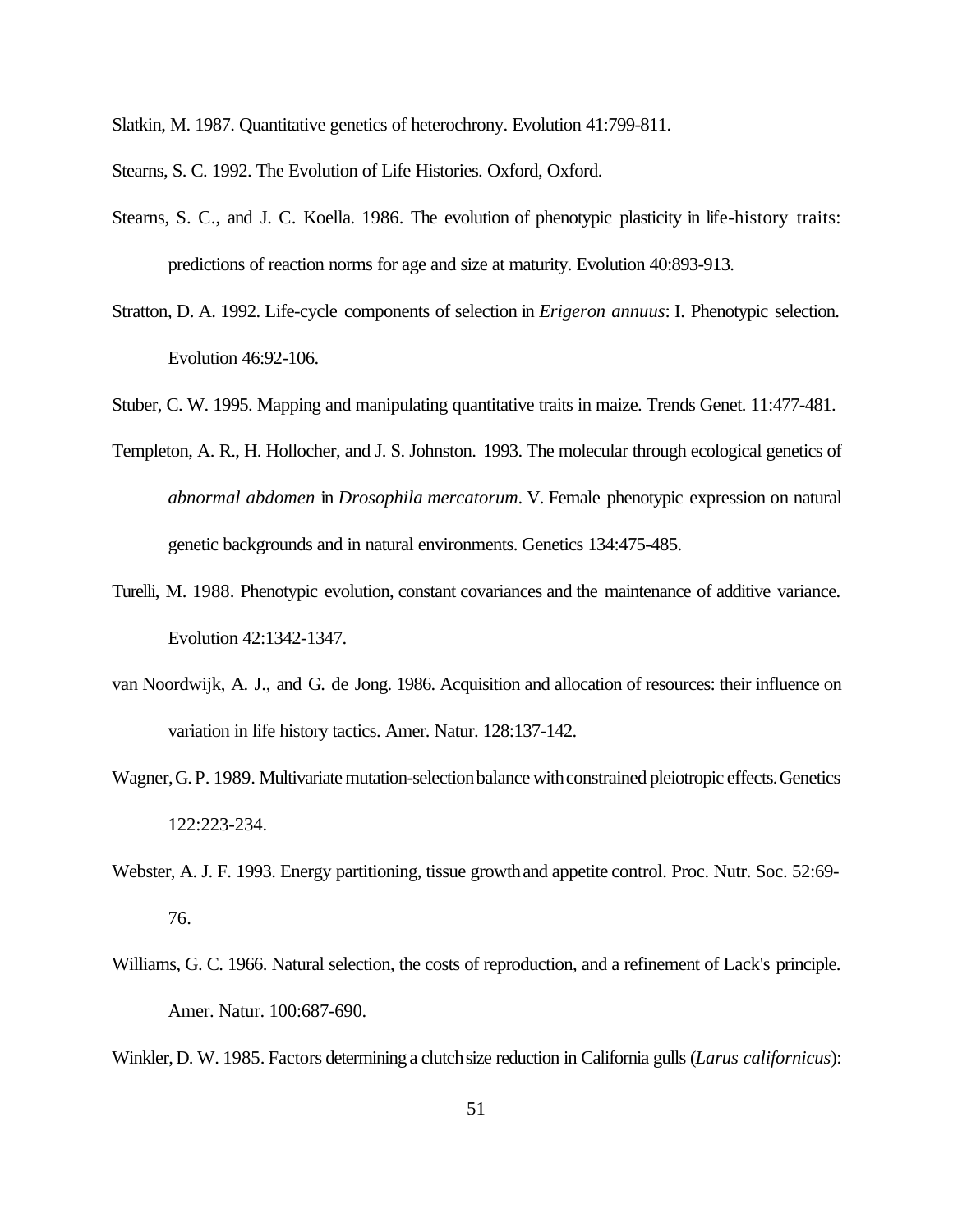a multi-hypothesis approach. Evolution 39:667-677.

- Wright, S. 1977. Evolution and the genetics of populations, Volume 3. Experimental results and evolutionary deductions. University of Chicago Press, Chicago.
- Zera, A. J., and R. F. Denno. 1997. Physiology and ecology of dispersal polymorphism in insects. Ann. Rev. Entomol. 42:207-231.
- Zera, A. J., S. Mole, and K. Rokke. 1994. Lipid, carbohydrate and nitrogencontent of long-winged and short-winged *Gryllus firmus*: Implications for the physiological cost of flight capability. J. Insect Physiol. 40:1037-1044.
- Zera, A. J., J. Potts, and K. Kobus. 1998. The physiology of life-history trade-offs: experimental analysis of a hormonally induced life-history trade-off in *Gryllus assimilis*. Amer. Natur. 152:7-23.
- Zwaan, B., R. Bijlsma, and R. F. Hoekstra. 1995a. Artificialselectionfor developmentaltime *Drosophila melanogaster* in relation to the evolution of aging: direct and correlated responses. Evolution 49:635-648.
- ---. 1995b. Direct selection on life span in *Drosophila melanogaster*. Evolution 49:649-659.